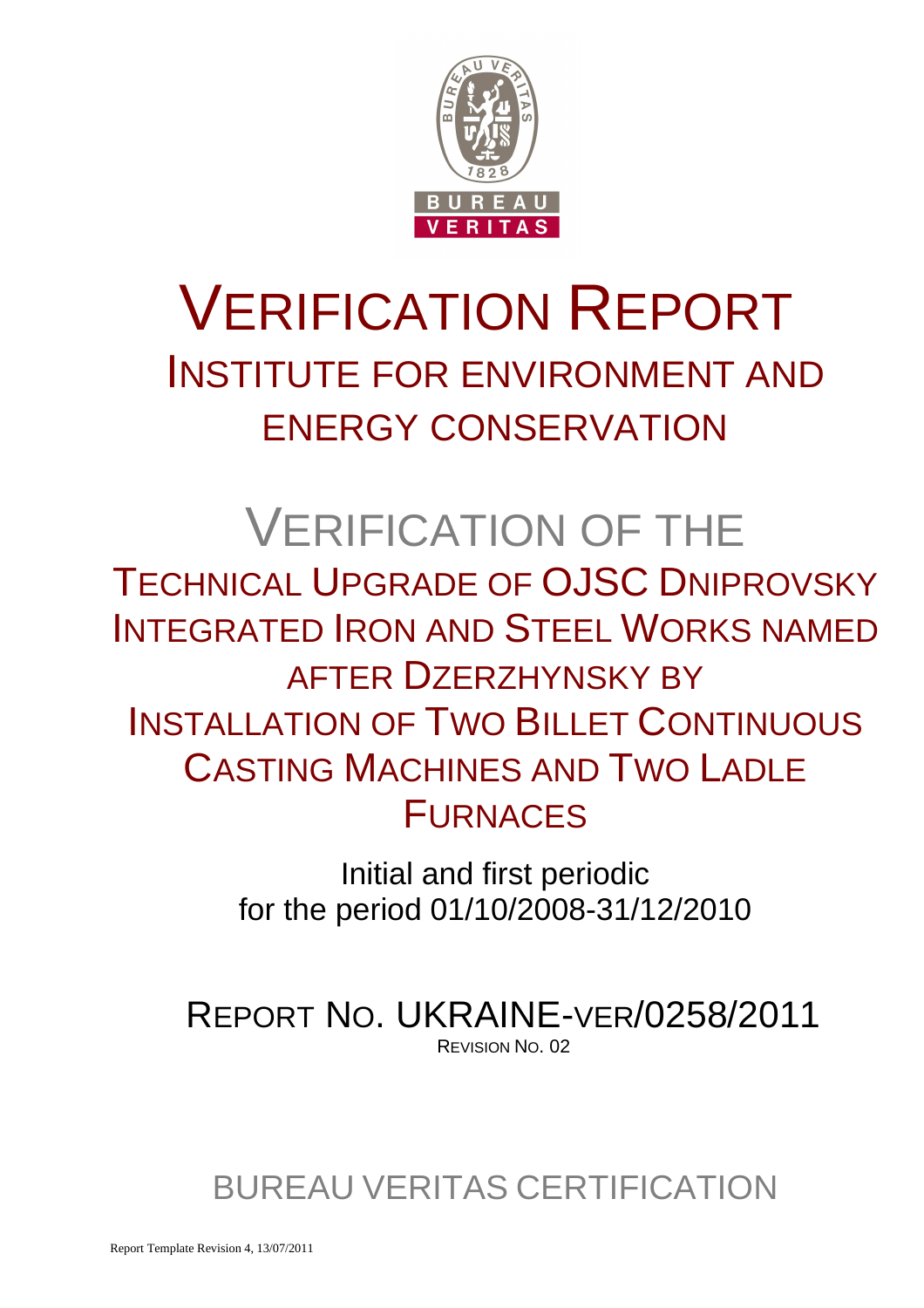

| Date of first issue:                                                                                                                                                                   | Organizational unit:                                                                                                                                                                                                                                                                                                                                                                                                                                                                                                                                                                                                                                                                                                                                                                                                                                                                                                                                                                            |
|----------------------------------------------------------------------------------------------------------------------------------------------------------------------------------------|-------------------------------------------------------------------------------------------------------------------------------------------------------------------------------------------------------------------------------------------------------------------------------------------------------------------------------------------------------------------------------------------------------------------------------------------------------------------------------------------------------------------------------------------------------------------------------------------------------------------------------------------------------------------------------------------------------------------------------------------------------------------------------------------------------------------------------------------------------------------------------------------------------------------------------------------------------------------------------------------------|
| 15/09/2011                                                                                                                                                                             | <b>Bureau Veritas Certification</b>                                                                                                                                                                                                                                                                                                                                                                                                                                                                                                                                                                                                                                                                                                                                                                                                                                                                                                                                                             |
| Client:                                                                                                                                                                                | <b>Holding SAS</b><br>Client ref.:                                                                                                                                                                                                                                                                                                                                                                                                                                                                                                                                                                                                                                                                                                                                                                                                                                                                                                                                                              |
| Institute<br>for<br>Environment                                                                                                                                                        | and Vasyl Vovchak                                                                                                                                                                                                                                                                                                                                                                                                                                                                                                                                                                                                                                                                                                                                                                                                                                                                                                                                                                               |
| <b>Energy Conservation</b>                                                                                                                                                             |                                                                                                                                                                                                                                                                                                                                                                                                                                                                                                                                                                                                                                                                                                                                                                                                                                                                                                                                                                                                 |
| Summary:                                                                                                                                                                               |                                                                                                                                                                                                                                                                                                                                                                                                                                                                                                                                                                                                                                                                                                                                                                                                                                                                                                                                                                                                 |
|                                                                                                                                                                                        | Bureau Veritas Certification has made the initial and first periodic verification for the period from 01 October<br>2008 to 31 December 2010 of the "Technical Upgrade of OJSC Dniprovsky Integrated Iron and Steel Works<br>named after Dzerzhynsky by Installation of Two Billet Continuous Casting Machines and Two Ladle Furnaces",<br>ITL project ID UA1000280, the project of Institute for Environment and Energy Conservation located in the<br>town of Dniprodzerzhynsk, Dnipropetrovsk region, Ukraine, and applying the JI specific approach, on the basis<br>of UNFCCC criteria for the JI, as well as criteria given to provide for consistent project operations, monitoring<br>and reporting. UNFCCC criteria refer to Article 6 of the Kyoto Protocol, the JI rules and modalities and the<br>subsequent decisions by the JI Supervisory Committee, as well as the host country criteria.                                                                                       |
| was conducted using Bureau Veritas Certification internal procedures.                                                                                                                  | The verification scope is defined as a periodic independent review and ex post determination by the Accredited<br>Entity of the monitored reductions in GHG emissions during defined verification period, and consisted of the<br>following three phases: i) desk review of the project design and the baseline and monitoring plan; ii) follow-up<br>interviews with project stakeholders; iii) resolution of outstanding issues and the issuance of the final<br>verification report and opinion. The overall verification, from Contract Review to Verification Report & Opinion,                                                                                                                                                                                                                                                                                                                                                                                                            |
| Actions Requests (CL, CAR and FAR), presented in Appendix A.                                                                                                                           | The first output of the verification process is a list of Clarification, Corrective Actions Requests, Forward                                                                                                                                                                                                                                                                                                                                                                                                                                                                                                                                                                                                                                                                                                                                                                                                                                                                                   |
|                                                                                                                                                                                        | In summary, Bureau Veritas Certification confirms that the project is implemented as planned and described in<br>approved project design documents. Installed equipment being essential for generating emission reduction<br>runs reliably and is calibrated appropriately. The monitoring system is in place and the project is generating<br>GHG emission reductions. The GHG emission reduction is calculated accurately and without material errors,<br>omissions, or misstatements, and the ERUs issued totalize 1770205 tons of CO2eq for the monitoring period<br>from 01/10/2008 to 31/12/2010 (139587 tons of CO2eq for the period 01/10/2008-31/12/2008, 802339 tons of<br>CO2eq for the period 01/01/2009-31/12/2009, 828279 tons of CO2eq for the period 01/01/2010-31/12/2010).<br>Our opinion relates to the project's GHG emissions and resulting GHG emission reductions reported and<br>related to the approved project baseline and monitoring, and its associated documents. |
| Report No.:<br>Subject Group:<br>UKRAINE-ver/0258/2011                                                                                                                                 |                                                                                                                                                                                                                                                                                                                                                                                                                                                                                                                                                                                                                                                                                                                                                                                                                                                                                                                                                                                                 |
| JI<br>Project title:                                                                                                                                                                   |                                                                                                                                                                                                                                                                                                                                                                                                                                                                                                                                                                                                                                                                                                                                                                                                                                                                                                                                                                                                 |
| Technical Upgrade of OJSC Dniprovsky Integrated<br>Iron and Steel Works named after Dzerzhynsky by<br>Installation of Two Billet Continuous Casting<br>Machines and Two Ladle Furnaces |                                                                                                                                                                                                                                                                                                                                                                                                                                                                                                                                                                                                                                                                                                                                                                                                                                                                                                                                                                                                 |
| Work carried out by:                                                                                                                                                                   |                                                                                                                                                                                                                                                                                                                                                                                                                                                                                                                                                                                                                                                                                                                                                                                                                                                                                                                                                                                                 |
| Team Leader, Lead Verifier:<br>Oleg Skoblyk<br>Vera Skitina                                                                                                                            | re                                                                                                                                                                                                                                                                                                                                                                                                                                                                                                                                                                                                                                                                                                                                                                                                                                                                                                                                                                                              |
| Team Member, Lead Verifier:<br>Victoria Legka<br>Team Member, Verifier:                                                                                                                |                                                                                                                                                                                                                                                                                                                                                                                                                                                                                                                                                                                                                                                                                                                                                                                                                                                                                                                                                                                                 |
| Work reviewed by:                                                                                                                                                                      |                                                                                                                                                                                                                                                                                                                                                                                                                                                                                                                                                                                                                                                                                                                                                                                                                                                                                                                                                                                                 |
| Ivan Sokolov - Internal Technical Reviewer<br>Andrey Rodionov - Technical Specialist<br>Work approved by:                                                                              | No distribution without permission from the<br>Client or responsible organizational unit                                                                                                                                                                                                                                                                                                                                                                                                                                                                                                                                                                                                                                                                                                                                                                                                                                                                                                        |
| Flavio Gomes - Operational Manager////                                                                                                                                                 | Limited distribution                                                                                                                                                                                                                                                                                                                                                                                                                                                                                                                                                                                                                                                                                                                                                                                                                                                                                                                                                                            |
| Date of this revision:<br>Rev. No.:<br>16/09/2011<br>02<br>50                                                                                                                          | Number of pages:<br>Unrestricted distribution                                                                                                                                                                                                                                                                                                                                                                                                                                                                                                                                                                                                                                                                                                                                                                                                                                                                                                                                                   |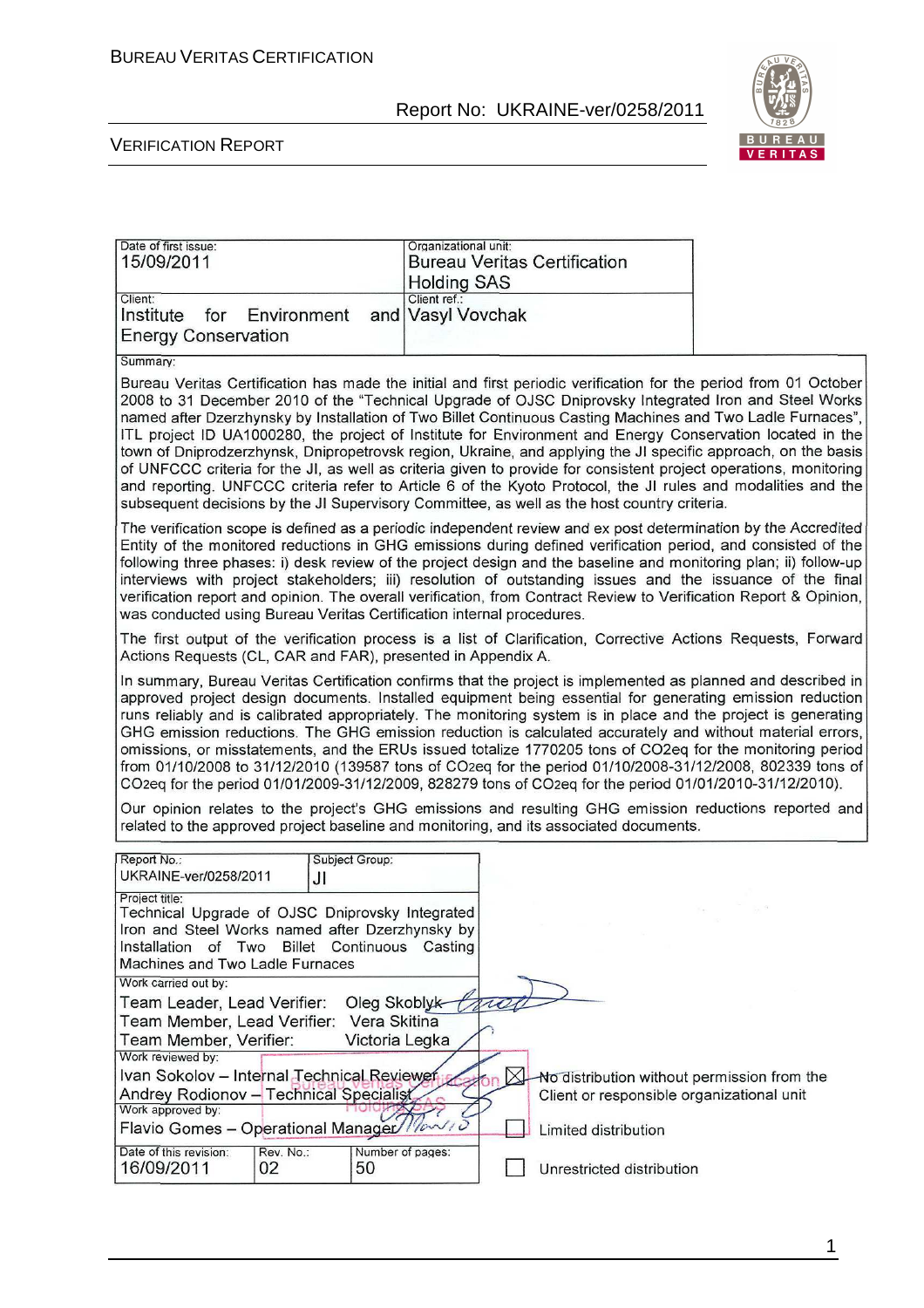

VERIFICATION REPORT

# **Table of Contents Page 2018**

| $\mathbf{1}$<br>1.1<br>1.2<br>1.3 | Objective<br>Scope<br><b>Verification Team</b>                               | $\overline{4}$<br>$\overline{4}$<br>5 |
|-----------------------------------|------------------------------------------------------------------------------|---------------------------------------|
|                                   |                                                                              |                                       |
| $\overline{2}$                    |                                                                              |                                       |
| 2.1                               | <b>Review of Documents</b>                                                   | 6                                     |
| 2.2                               | Follow-up Interviews                                                         | 6                                     |
| 2.3                               | Resolution of Clarification, Corrective and Forward Action<br>Requests       | $\overline{7}$                        |
| 3                                 |                                                                              |                                       |
| 3.1                               | Remaining issues and FARs from previous verifications                        | 8                                     |
| 3.2                               | Project approval by Parties involved (90-91)                                 | 8                                     |
| 3.3                               | Project implementation (92-93)                                               | 8                                     |
| 3.4                               | Compliance of the monitoring plan with the monitoring<br>methodology (94-98) | 10                                    |
| 3.5                               | Revision of monitoring plan (99-100)                                         | 10                                    |
| 3.6                               | Data management (101)                                                        | 10                                    |
| 3.7                               | Verification regarding programmes of activities (102-110)                    | 12                                    |
| 4                                 |                                                                              |                                       |
| 5                                 |                                                                              |                                       |
|                                   | APPENDIX A: PROJECT VERIFICATION PROTOCOL  22                                |                                       |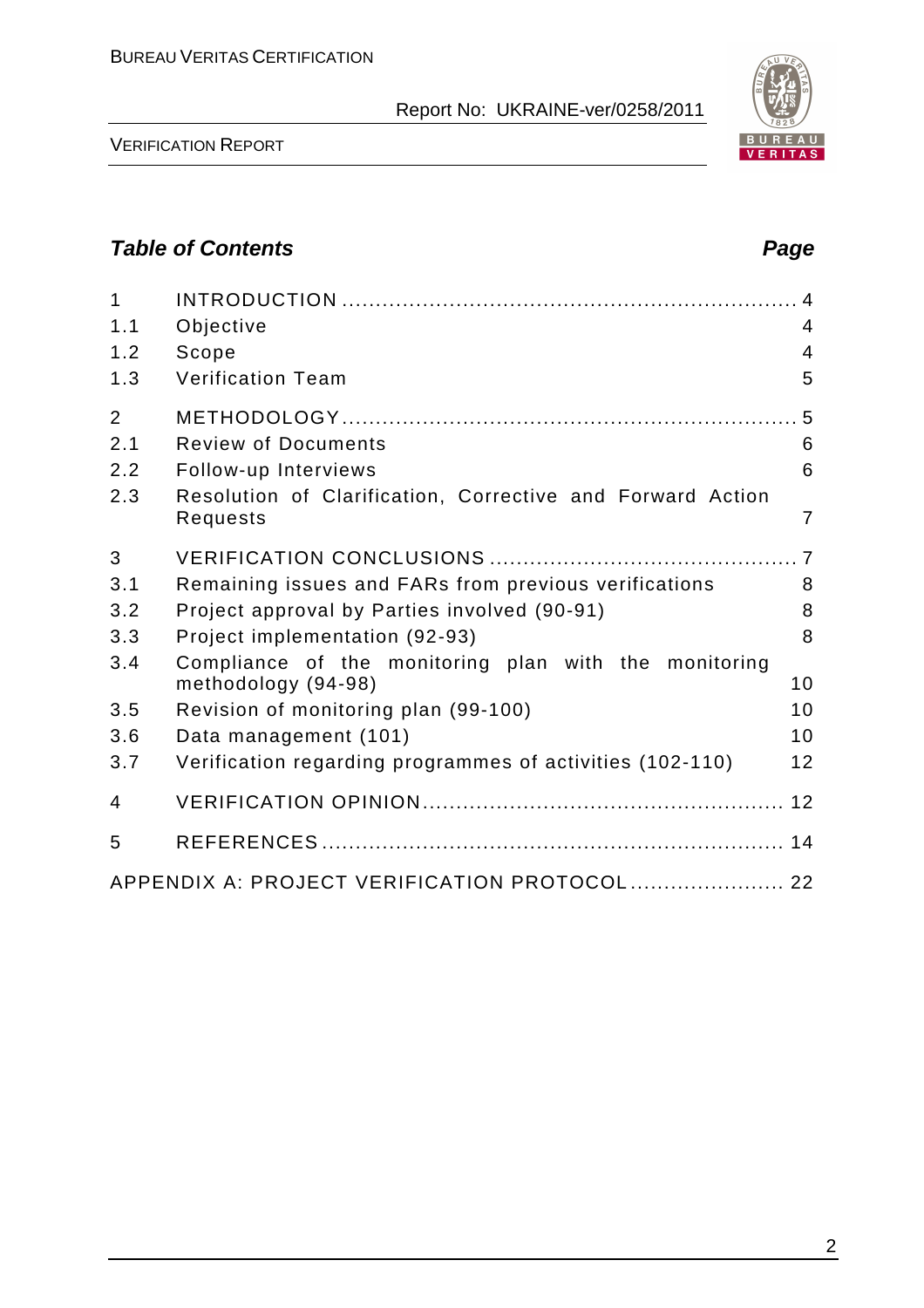

VERIFICATION REPORT

# **Abbreviations**

| <b>Accredited Independent Entity</b>                                         |
|------------------------------------------------------------------------------|
| <b>Bureau Veritas Certification Holding SAS</b>                              |
| <b>Corrective Action Request</b>                                             |
| <b>Continuous Casting Machines</b>                                           |
| <b>Clean Development Mechanism</b>                                           |
| <b>Clarification Request</b>                                                 |
| <b>Carbon Dioxide</b>                                                        |
| <b>Designated Focal Point</b>                                                |
| PJSC "Dniprovsky Integrated Iron and Steel Works named<br>after Dzerzhynsky" |
| Determination and Verification Manual                                        |
| <b>Emission Reduction Unit</b>                                               |
| <b>Forward Action Request</b>                                                |
| Green House Gas(es)                                                          |
| Intergovernmental Panel on Climate Change                                    |
| Joint Implementation                                                         |
| Joint Implementation Supervisory Committee                                   |
| Ladle Furnace                                                                |
| <b>Monitoring Plan</b>                                                       |
| <b>Monitoring Report</b>                                                     |
| <b>Project Design Document</b>                                               |
| United Nations Framework Convention for Climate Change                       |
|                                                                              |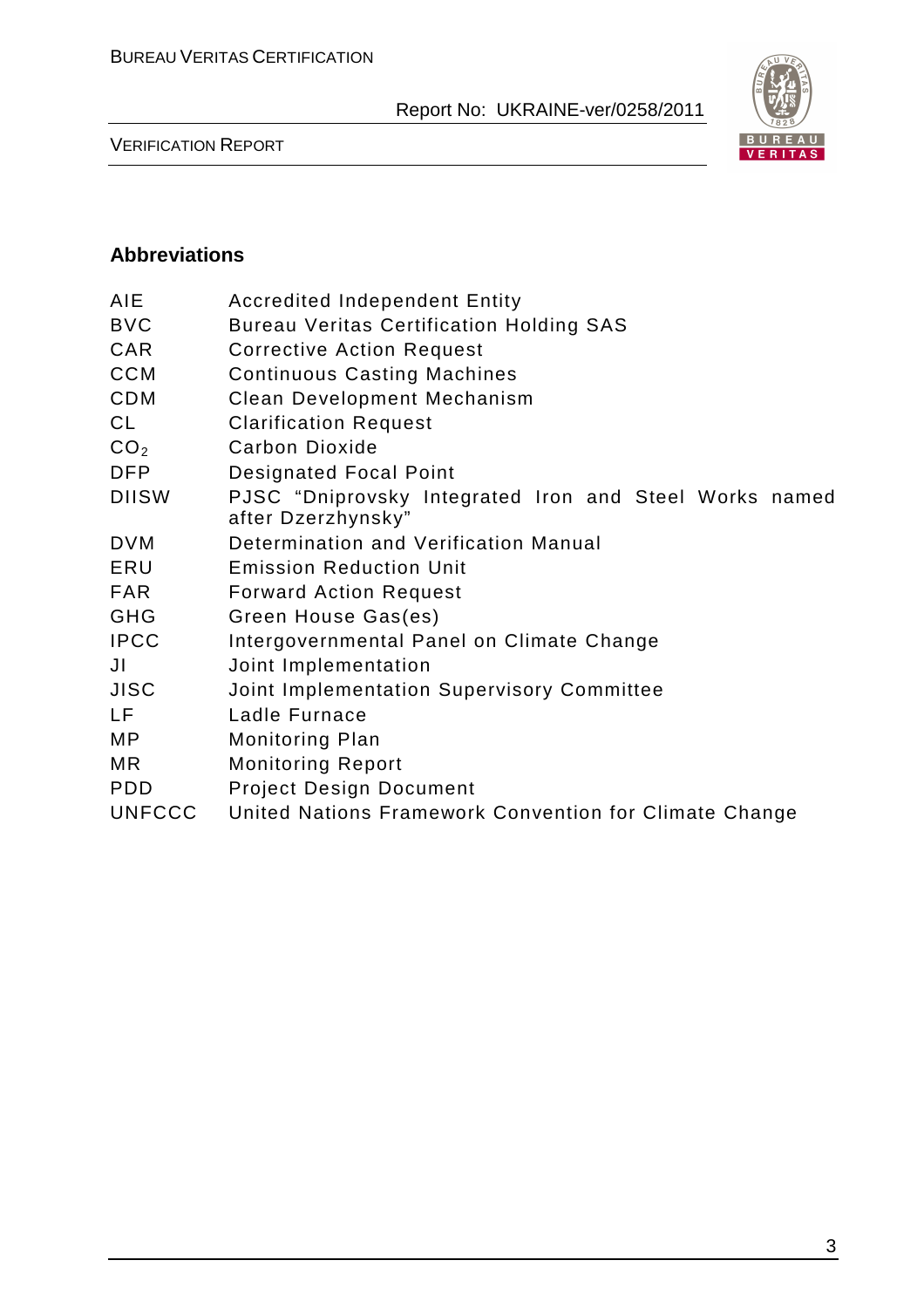

VERIFICATION REPORT

# **1 INTRODUCTION**

Institute for Environment and Energy Conservation has commissioned Bureau Veritas Certification to verify the emissions reductions of its JI project "Technical Upgrade of OJSC Dniprovsky Integrated Iron and Steel Works named after Dzerzhynsky by Installation of Two Billet Continuous Casting Machines and Two Ladle Furnaces" (hereafter called "the project") at the at 18-B Kirova Street, Dniprodzerzhynsk, Dnipropetrovsk region, Ukraine.

This report summarizes the findings of the verification of the project, performed on the basis of UNFCCC criteria, as well as criteria given to provide for consistent project operations, monitoring and reporting.

The verification covers the period from the 1<sup>st</sup> October 2008 to 31<sup>st</sup> December 2010.

# **1.1 Objective**

Verification is the periodic independent review and ex post determination by the Accredited Independent Entity of the monitored reductions in GHG emissions during defined verification period.

The objective of verification can be divided in Initial Verification and Periodic Verification.

UNFCCC criteria refer to Article 6 of the Kyoto Protocol, the JI rules and modalities and the subsequent decisions by the JI Supervisory Committee, as well as the host country criteria.

# **1.2 Scope**

Verification scope is defined as an independent and objective review and ex post determination by the Accredited Independent Entity of the monitored reductions in GHG emissions. The verification is based on the submitted monitoring report and the determined project design document including the project's baseline study and monitoring plan and other relevant documents. The information in these documents is reviewed against Kyoto Protocol requirements, UNFCCC rules and associated interpretations.

The verification is not meant to provide any consulting towards the Client. However, stated requests for clarifications, corrective and/or forward actions may provide input for improvement of the project monitoring towards reductions in the GHG emissions.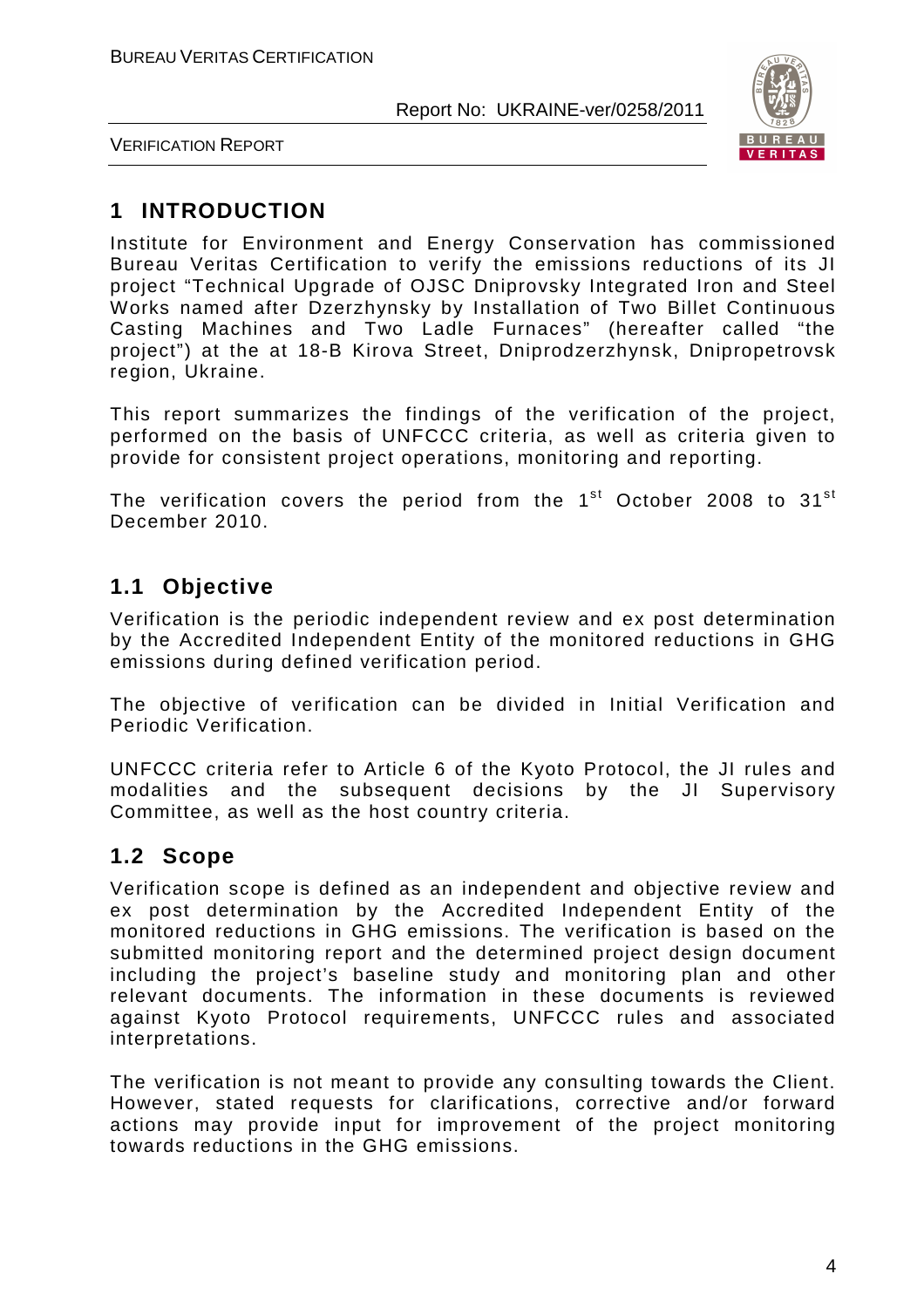

VERIFICATION REPORT

### **1.3 Verification Team**

The verification team consists of the following personnel:

Oleg Skoblyk

Team Leader, Bureau Veritas Certification Climate Change Lead Verifier

Vera Skitina Team Member, Bureau Veritas Certification Climate Change Lead Verifier

Victoria Legka Team Member, Bureau Veritas Certification Climate Change Verifier

This verification report was reviewed by:

Ivan Sokolov Bureau Veritas Certification, Internal Technical Reviewer

Andrey Rodionov Bureau Veritas Certification Technical Specialist

# **2 METHODOLOGY**

The overall verification, from Contract Review to Verification Report & Opinion, was conducted using Bureau Veritas Certification internal procedures.

In order to ensure transparency, a verification protocol was customized for the project, according to the version 01 of the Joint Implementation Determination and Verification Manual, issued by the Joint Implementation Supervisory Committee at its 19 meeting on 04/12/2009. The protocol shows, in a transparent manner, criteria (requirements), means of verification and the results from verifying the identified criteria. The verification protocol serves the following purposes:

- It organizes, details and clarifies the requirements a JI project is expected to meet;
- It ensures a transparent verification process where the verifier will document how a particular requirement has been verified and the result of the verification.

The completed verification protocol is enclosed in Appendix A to this report.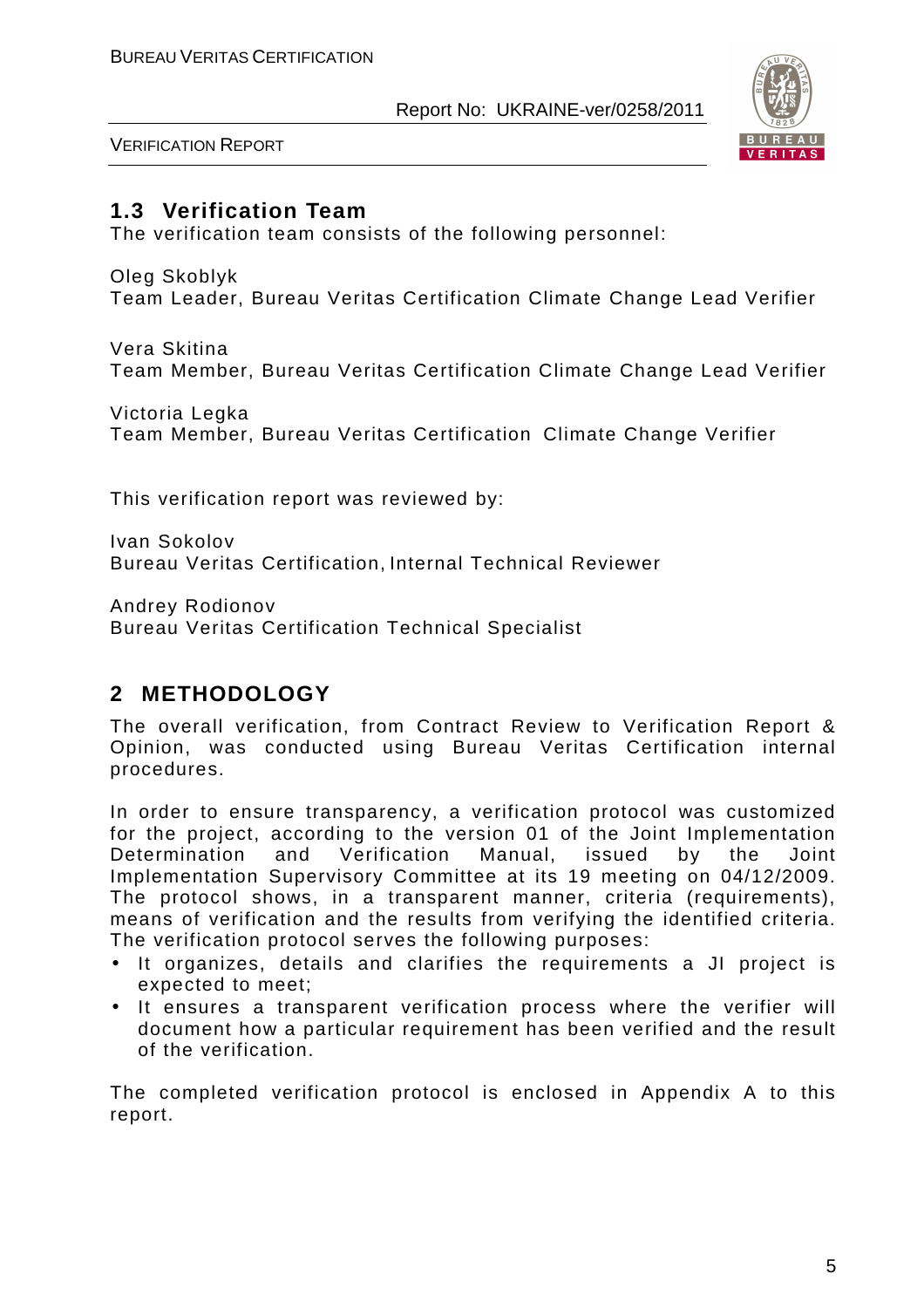

VERIFICATION REPORT

# **2.1 Review of Documents**

The Monitoring Report (MR) submitted by Institute for Environment and Energy Conservation and additional background documents related to the project design, baseline, and monitoring plan, i.e. country Law, Project Design Document (PDD), Guidance on criteria for baseline setting and monitoring, Host party criteria, Kyoto Protocol, Clarifications on Verification Requirements to be Checked by an Accredited Independent Entity were reviewed.

The verification findings presented in this report relate to the Monitoring Report version 1 of 21/04/2011, version 2 of 25/08/2011 and version 3 dated 13/09/2011 and project as described in the determined PDD.

# **2.2 Follow-up Interviews**

On 26/04/2011 Bureau Veritas Certification verification team conducted a visit to the project site (PJSC "Dniprovsky Integrated Iron and Steel Works named after Dzerzhynsky") and performed (on-site) interviews with project stakeholders to confirm selected information and to resolve issues identified in the document review. Representatives of Institute for Environment and Energy Conservation and PJSC "Dniprovsky Integrated Iron and Steel Works named after Dzerzhynsky" were interviewed (see References). The main topics of the interviews are summarized in Table1.

| <b>Interviewed</b><br>organization                                                        | <b>Interview topics</b>                                                                                                                                                                                                                                                                                                                                                                                     |
|-------------------------------------------------------------------------------------------|-------------------------------------------------------------------------------------------------------------------------------------------------------------------------------------------------------------------------------------------------------------------------------------------------------------------------------------------------------------------------------------------------------------|
| PJSC "Dniprovsky<br>Integrated Iron and<br><b>Steel Works named</b><br>after Dzerzhynsky" | Organizational structure<br>Responsibilities and authorities<br>Roles and responsibilities for data collection and<br>processing<br>Installation of equipment<br>Data logging, archiving and reporting<br>Metering equipment control<br>Metering record keeping system, database<br>IT management<br>Training of personnel<br>Quality management procedures and technology<br>Internal audits and check-ups |
| Consultant:<br>Institute for<br>Environment and<br><b>Energy Conservation</b>             | Baseline methodology<br>Monitoring plan<br>Monitoring report<br>Deviations from PDD                                                                                                                                                                                                                                                                                                                         |

|  | Table 1 | <b>Interview topics</b> |  |
|--|---------|-------------------------|--|
|--|---------|-------------------------|--|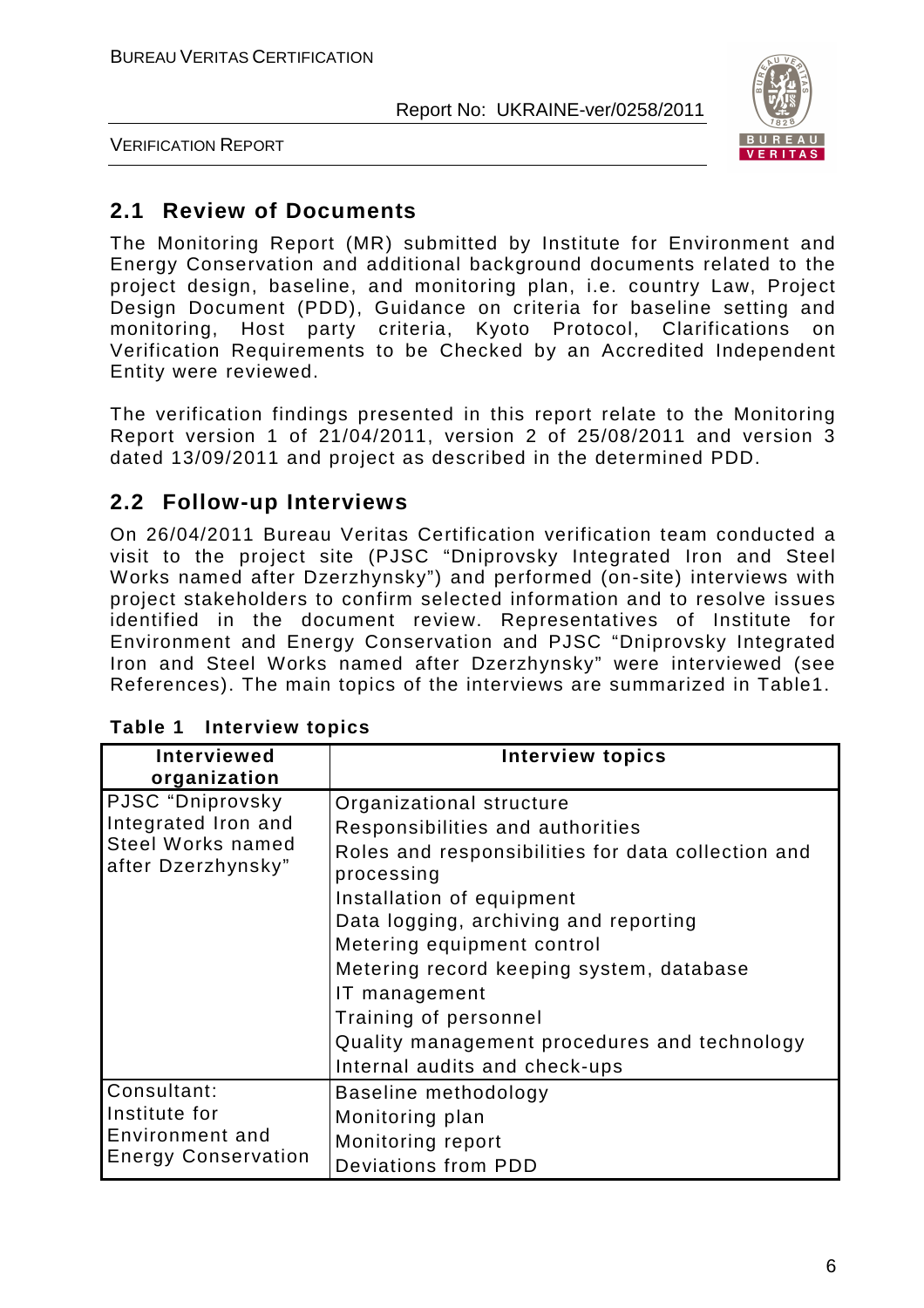

VERIFICATION REPORT

# **2.3 Resolution of Clarification, Corrective and Forward Action Requests**

The objective of this phase of the verification is to raise the requests for corrective actions and clarification and any other outstanding issues that needed to be clarified for Bureau Veritas Certification positive conclusion on the GHG emission reduction calculation.

If the Verification Team, in assessing the monitoring report and supporting documents, identifies issues that need to be corrected, clarified or improved with regard to the monitoring requirements, it should raise these issues and inform the project participants of these issues in the form of:

(a) Corrective action request (CAR), requesting the project participants to correct a mistake that is not in accordance with the monitoring plan;

(b) Clarification request (CL), requesting the project participants to provide additional information for the Verification Team to assess compliance with the monitoring plan;

(c) Forward action request (FAR), informing the project participants of an issue, relating to the monitoring that needs to be reviewed during the next verification period.

The Verification Team will make an objective assessment as to whether the actions taken by the project participants, if any, satisfactorily resolve the issues raised, if any, and should conclude its findings of the verification.

To guarantee the transparency of the verification process, the concerns raised are documented in more detail in the verification protocol in Appendix A.

# **3 VERIFICATION CONCLUSIONS**

In the following sections, the conclusions of the verification are stated.

The findings from the desk review of the original monitoring documents and the findings from interviews during the follow up visit are described in the Verification Protocol in Appendix A.

The Clarification, Corrective and Forward Action Requests are stated, where applicable, in the following sections and are further documented in the Verification Protocol in Appendix A. The verification of the Project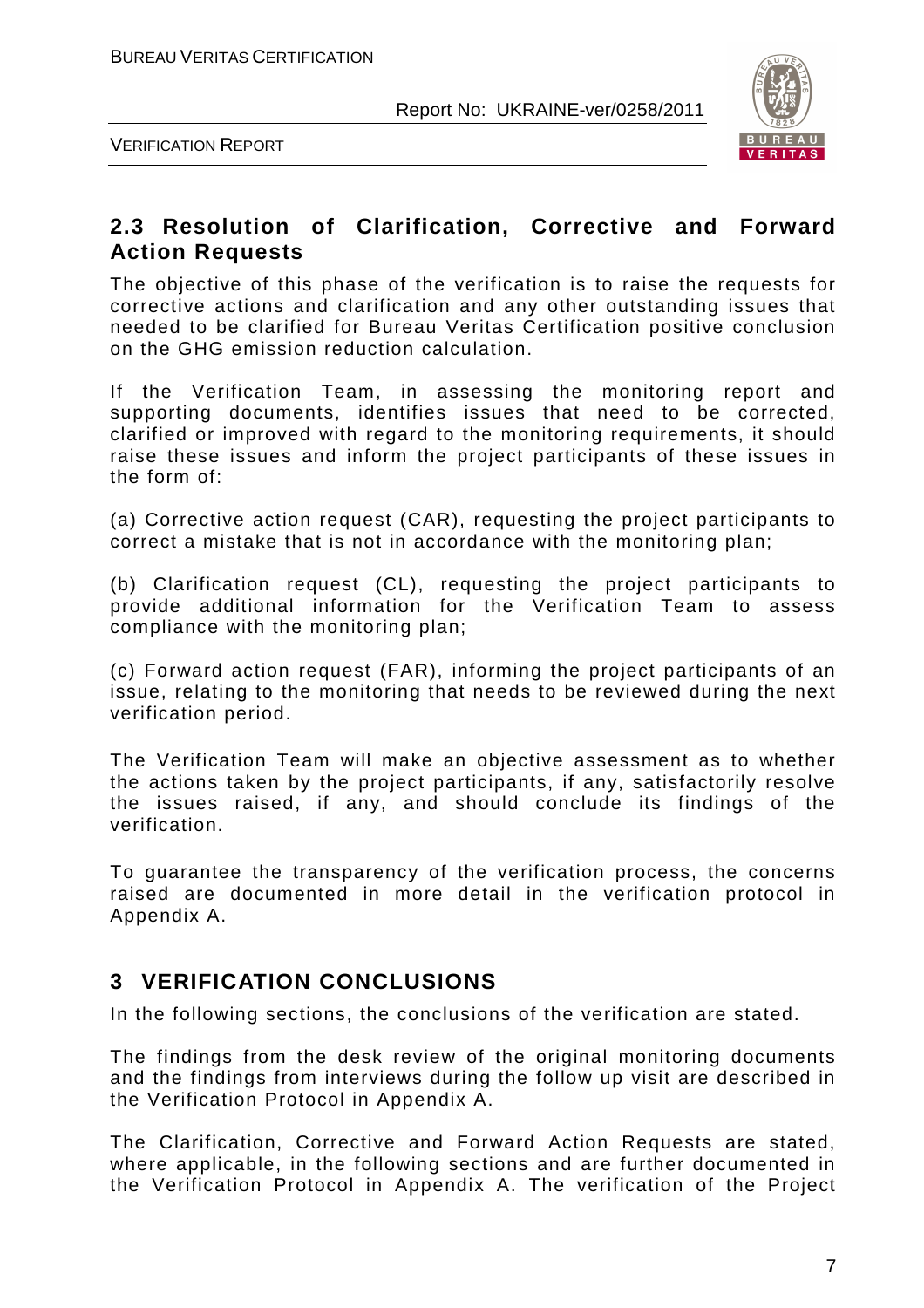

VERIFICATION REPORT

resulted in 15 Corrective Action Requests, 4 Clarification Requests and 3 Forward Action Requests.

The number between brackets at the end of each section corresponds to the DVM paragraph.

# **3.1 Remaining issues and FARs from previous verifications**

There are no remaining issues or FARs.

# **3.2 Project approval by Parties involved (90-91)**

The project was approved by the host Party, Ukraine, which is confirmed by the Letter of Approval No. 2077/23/7 dated 08/08/2011 issued by State Environmental Investment Agency of Ukraine. As to the other Party involved, although the PDD indicates it as Spain with "Endesa Carbono" company being a legal entity project participant, the written approval for the current JI project was issued by the Netherlands authorizing Endesa Carbono to participate in this Project for the purpose of article 6 of the Kyoto Protocol (Declaration of Approval ref. No 2011JI28 dated 05/07/2011 issued by NL Agency, implementing agency of the Ministry of Economic Affairs, Agriculture and Innovation of the Netherlands). This happened because of the fact that the Spanish company Endesa Carbono has its accounts in national registries of both Spain and the Netherlands.

Bureau Veritas Certification received written approvals from the project participants and does not doubt their authenticity.

The abovementioned written approvals are unconditional.

The identified area of concern as to the project approval by Parties involved, project participants response and BVC's conclusion are described in Appendix A, Table 2 (refer to CAR 01).

# **3.3 Project implementation (92-93)**

The project which is being implemented at the PJSC "Dniprovsky Integrated Iron and Steel Works named after Dzerzhynsky" (DIISW), is aimed at achieving steel production with lower energy consumption per unit of output through reduction of furnace process time in LD-converters as the result of introduction of two ladle furnaces (LF1 and LF2) and stabilization of casting process at two new seven-strand billet continuous casting machines (CCM1 and CCM3), which would inter alia yield significant reduction of GHG emissions to the atmosphere.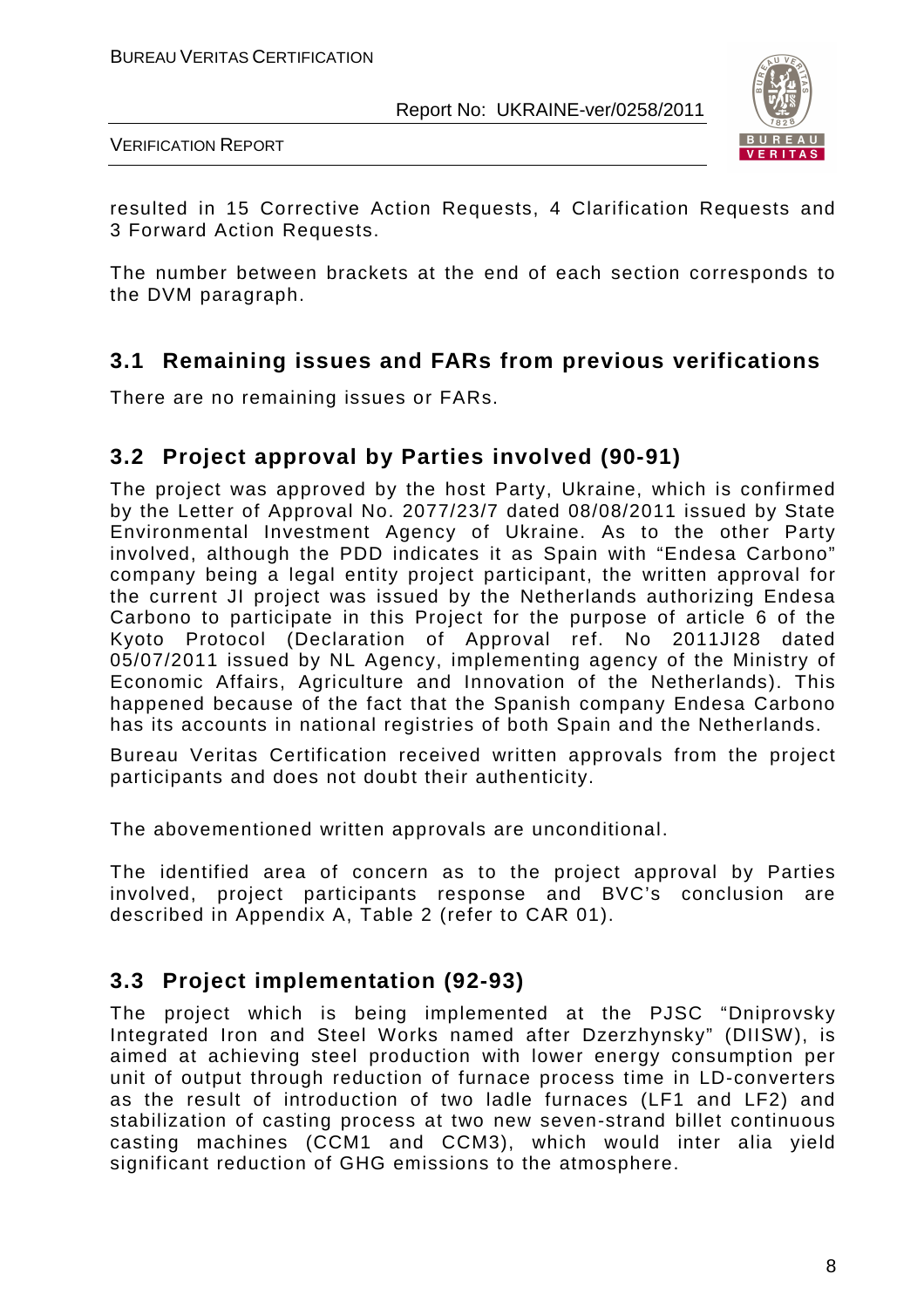

VERIFICATION REPORT

The project technology envisages that steel molten in converters are dressed in the new two LFs where ferroalloys and other required additives are fed. LFs additionally consume electricity compared to the baseline scenario, however they allow for shorter Furnace Process time and lower temperatures LD-Converters. Generally, energy saving in LD-Converters, as the result of LFs implementation, leads to reduction of overall energy intensity and stabilization of the furnace process. Thus, out-of-furnace treatment (secondary steelmaking) of steel at LFs saves time, energy, and produces higher quality steel on a consistent basis.

The project technology also envisages that steel treated at LFs are fed into new seven-strand billet CCMs allowing direct square billet production. This, compared to the baseline scenario, leads to lower amount of clippings and energy saving.

During the considered monitoring period of 01/10/2008-31/12/2010 only two out of four project units were operational, namely CCM1 and LF1. Implementation of CCM1 commenced in August 2007 and was fully completed in November 2008, although the first operations at CCM1 (first casting processes and, therefore production of the first volumes of square billets), leading to generation of the first emission reductions under the project, started in October 2008 but not at its full capacity. Implementation of LF1 began in April 2007 and was completed in June 2009. In respect of two other project facilities, CCM3 and LF2, their implementation started in May 2009 and August 2008 respectively and was not completed during this monitoring period. The implementation of CCM3 was finished in January 2011 and LF2 implementation is still in progress.

For the most part the project is implemented in accordance with implementation schedule provided in the determined PDD. The only difference concerns LF2 implementation starting date. At the stage of PDD development the starting date of LF2 implementation works (the end of 2009) was based on internal data of DIISW regarding some particular phases of LF 2 implementation, which were conducted after the first actions connected with implementation of LF2. Taking into account that the first actions connected with implementation of LF 2 began before the end of 2009 and in order to provide more precise information concerning project facilities implementation, the implementation schedule was modified accordingly. This can be considered as an insignificant deviation in comparison with the implementation schedule stated in the PDD.

The identified areas of concern as to the project implementation, project participants response and BVC's conclusion are described in Appendix A, Table 2 (refer to CAR 02, CAR 03, CAR 04, CAR 05, CAR 06).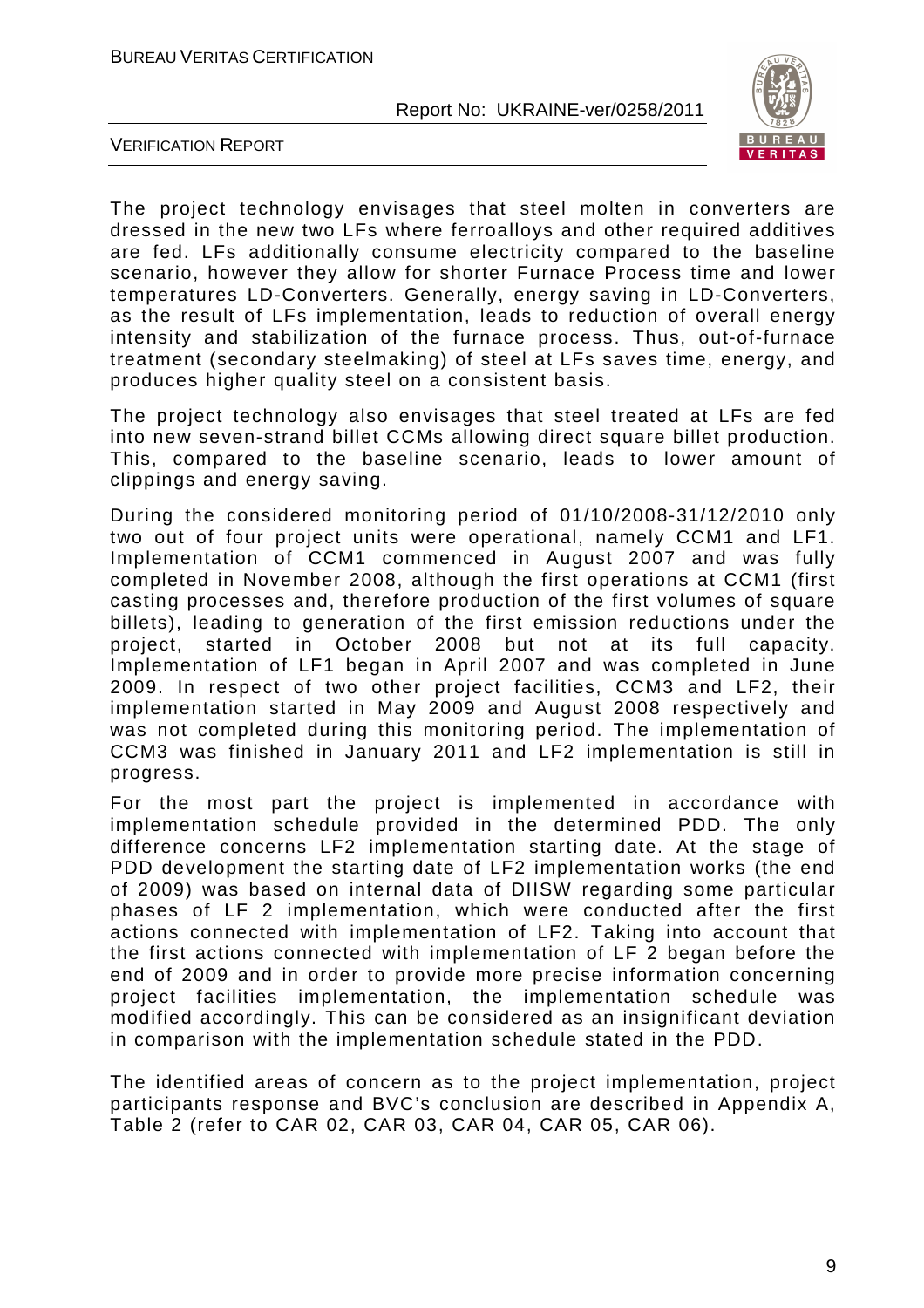

VERIFICATION REPORT

# **3.4 Compliance of the monitoring plan with the monitoring methodology (94-98)**

The monitoring occurred in accordance with the PDD regarding which the determination has been deemed final and is so listed on the UNFCCC JI website.

For calculating the emission reductions, key factors, such as actual amount of total steel output in the project scenario, specific fuel and energy resources consumption in production processes, specific electricity consumption etc., influencing the baseline emissions and the activity level of the project and the emissions as well as risks associated with the project were taken into account, as appropriate.

Data sources used for calculating emission reductions, such as appropriately calibrated measuring equipment, enterprise's records, national officially approved data on the emission factor for Ukrainian power grid published by National Environmental Agency of Ukraine, IPCC guidelines are clearly identified, reliable and transparent.

Emission factors, including default emission factors, are selected by carefully balancing accuracy and reasonableness, and appropriately justified of the choice.

The calculation of emission reductions is based on conservative assumptions and the most plausible scenarios in a transparent manner.

The identified areas of concern as to the compliance of the monitoring plan with the monitoring methodology, project participants response and BVC's conclusion are described in Appendix A, Table 2 (refer to CAR 07, CAR 08, CAR 09, CAR 10, CAR 11, CL 01, CL 02, FAR 02).

# **3.5 Revision of monitoring plan (99-100)**

Not applicable.

# **3.6 Data management (101)**

The data and their sources, provided in monitoring report, are clearly identified, reliable and transparent.

The implementation of data collection procedures is in accordance with the monitoring plan, including the quality control and quality assurance procedures.

The monitoring of JI project indicators at DIISW is realized on regular basis where the system of data collection on fuel and energy resources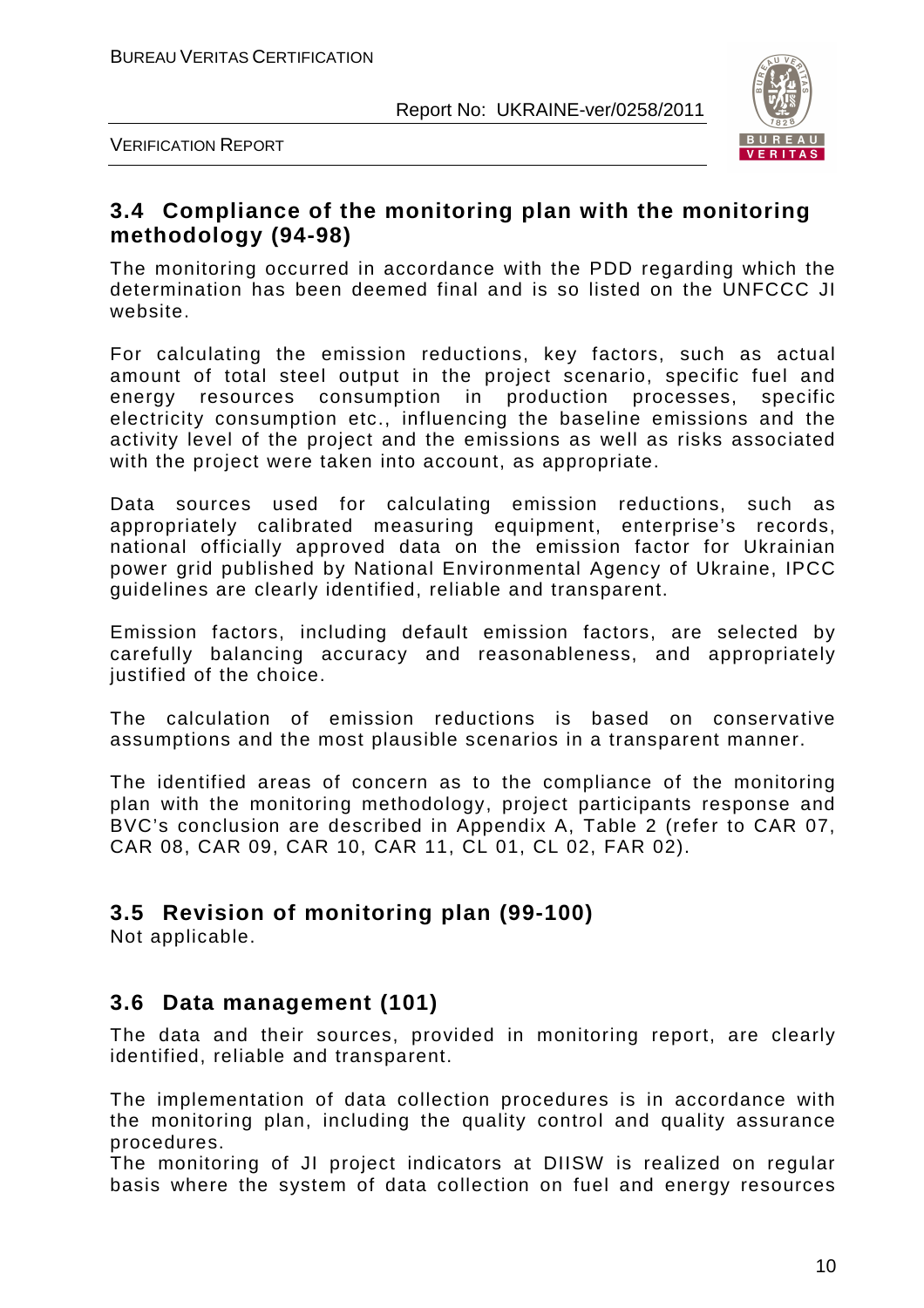

VERIFICATION REPORT

consumption is being used. The data needed for the monitoring of the project is collected during the process of normal equipment use. The monitoring of the project is carried out according to standard operational practices established at the enterprise. The scheme of data collection is provided in the section 6 of the Monitoring Report.

The quality assurance procedures are based on the Plant's quality management system certified against the requirements of ISО 9001:2008 international standard. Moreover, the occupational health and safety management system in accordance with OHSAS 18000 standard and environmental management system in accordance with ISO 14000 were implemented at the Plant in 2009.

The roles and obligation within the project monitoring are presented under the section 9 of the Monitoring Report.

The function of the monitoring equipment, including its calibration status, is in order. The measurement equipment used for project monitoring is serviced, calibrated and maintained in accordance with the original manufacturer's instructions, industry standards and internal procedures; relevant records are kept as required. As to the internal procedures, the calibration and verification are regulated by internal standards of DIISW such as STP 230-35-07 Metrological Support of Measuring Equipment and Guideline on Plant's Metrology Department.

The evidence and records used for the monitoring are maintained in a traceable manner. Data is collected into electronic database of DIISW as well as in paper format. Data is further compiled in day-to-day records, quarterly records, and annual records. All records are finally stored in Planning-economic department. All necessary information for monitoring of GHGs emission reductions are stored in paper and electronic formats and will be saved till the end of the crediting period and for two years after the last operation with ERUs from the project.

The data collection and management system for the project is in accordance with the monitoring plan.

The Monitoring Report provides sufficient information on the assigning roles, responsibilities and authorities for implementation and maintenance of monitoring procedures including control of data. The verification team confirms effectiveness of the existing management and operational systems and found them eligible for reliable project monitoring.

The identified areas of concern as to the data management, project participants response and BVC's conclusion are described in Appendix A, Table 2 (refer to CAR 12, CAR 13, CAR 14, CAR 15, CL 03, CL 04, FAR 01, FAR 03).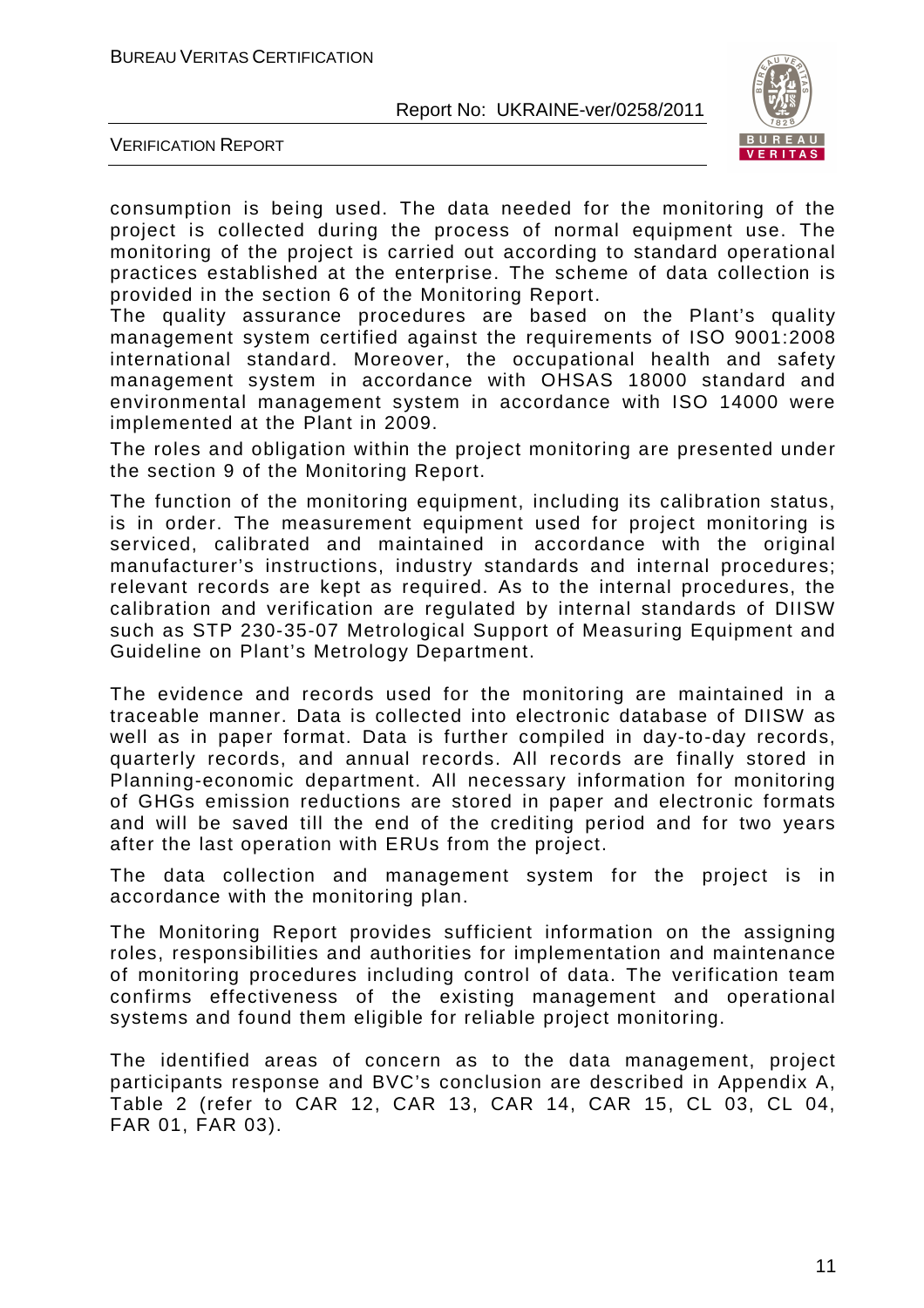

VERIFICATION REPORT

# **3.7 Verification regarding programmes of activities (102- 110)**

Not applicable.

# **4 VERIFICATION OPINION**

Bureau Veritas Certification has performed the initial and first periodic verification for the period from 01/10/2008 to 31/12/2010 of the "Technical Upgrade of OJSC Dniprovsky Integrated Iron and Steel Works named after Dzerzhynsky by Installation of Two Billet Continuous Casting Machines and Two Ladle Furnaces" Project in Ukraine, which applies JI specific approach. The verification was performed on the basis of UNFCCC criteria and host country criteria and also on the criteria given to provide for consistent project operations, monitoring and reporting.

The verification consisted of the following three phases: i) desk review of the project design and the baseline and monitoring plan; ii) follow-up interviews with project stakeholders; iii) resolution of outstanding issues and the issuance of the final verification report and opinion.

The management of the Institute for Environment and Energy Conservation is responsible for the preparation of the GHG emissions data and the reported GHG emissions reductions of the project on the basis set out within the project Monitoring and Verification Plan indicated in the final PDD version 08. The development and maintenance of records and reporting procedures in accordance with that plan, including the calculation and determination of GHG emission reductions from the project, is the responsibility of the management of the project.

Bureau Veritas Certification verified the Project Monitoring Report, version 3, for the reporting period from 01/10/2008 to 31/12/2010 as indicated below. Bureau Veritas Certification confirms that the project is implemented is implemented as planned and described in approved project design documents. Installed equipment being essential for generating emission reduction runs reliably and is calibrated appropriately. The monitoring system is in place and the project is generating GHG emission reductions.

Bureau Veritas Certification can confirm that the GHG emission reduction is accurately calculated and is free of material errors, omissions, or misstatements. Our opinion relates to the project's GHG emissions and resulting GHG emission reductions reported and related to the approved project baseline and monitoring, and its associated documents. Based on the information we have seen and evaluated, we confirm, with a reasonable level of assurance, the following statement: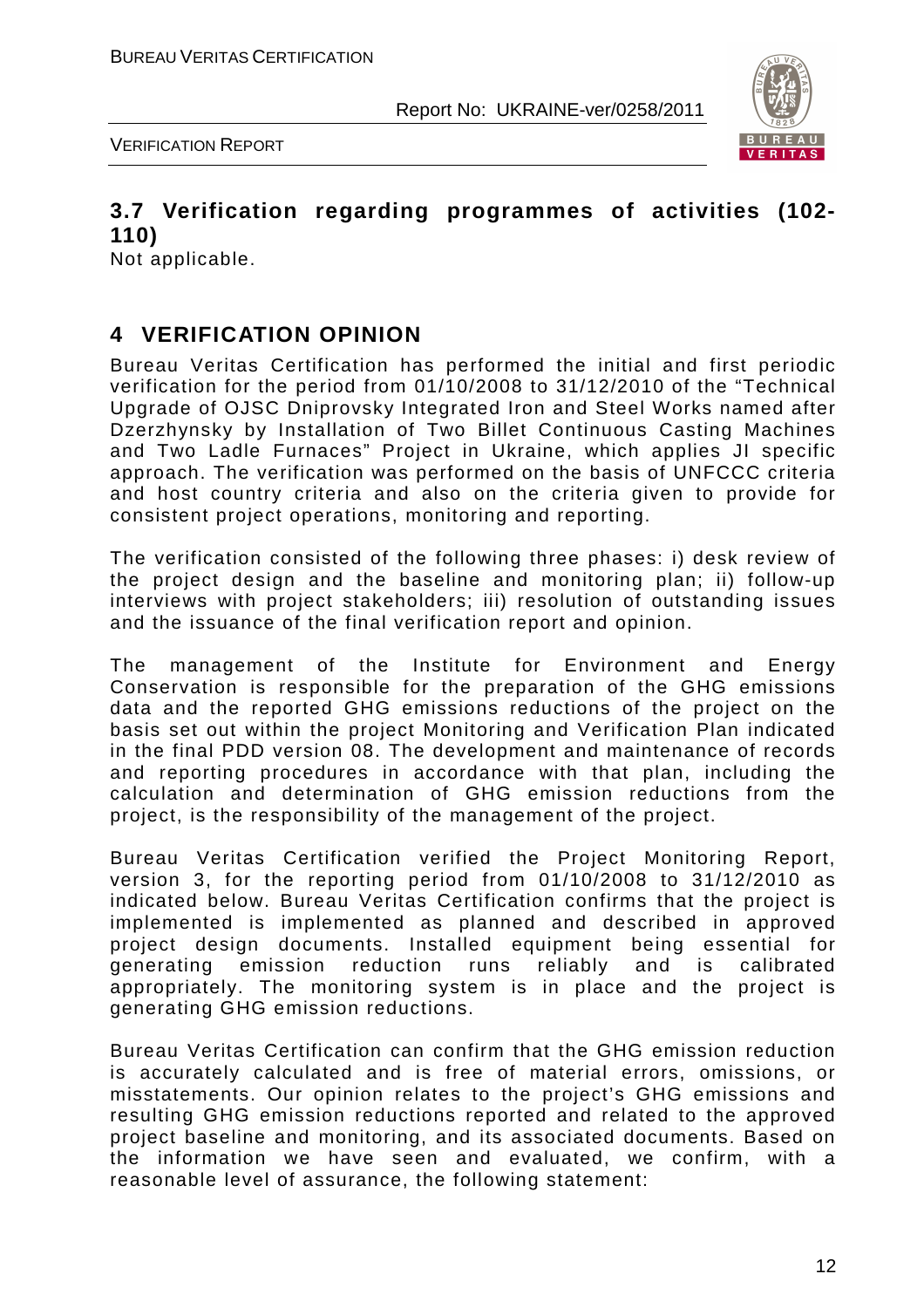

VERIFICATION REPORT

# Reporting period: From 01/10/2008 to 31/12/2010

| For the period from 01/10/2008 to 31/12/2008<br><b>Baseline emissions</b><br>Project emissions<br><b>Emission Reductions</b> | :644371<br>:504784<br>: 139587    | t CO <sub>2</sub> equivalents;<br>t CO <sub>2</sub> equivalents;<br>t CO <sub>2</sub> equivalents. |
|------------------------------------------------------------------------------------------------------------------------------|-----------------------------------|----------------------------------------------------------------------------------------------------|
| For the period from 01/01/2009 to 31/12/2009<br>Baseline emissions<br>Project emissions<br><b>Emission Reductions</b>        | : 4073918<br>: 3271579<br>:802339 | t CO <sub>2</sub> equivalents;<br>t CO <sub>2</sub> equivalents;<br>t CO <sub>2</sub> equivalents. |
| For the period from 01/01/2010 to 31/12/2010<br><b>Baseline emissions</b><br>Project emissions<br><b>Emission Reductions</b> | : 4126339<br>: 3298060<br>:828279 | t CO <sub>2</sub> equivalents;<br>t CO <sub>2</sub> equivalents;<br>t CO <sub>2</sub> equivalents. |
| Total for the period from 01/10/2008 to 31/12/2010:                                                                          |                                   |                                                                                                    |

| Baseline emissions         | $: 8844628$ t $CO2$ equivalents; |
|----------------------------|----------------------------------|
| Project emissions          | $: 7074423$ t $CO2$ equivalents; |
| <b>Emission Reductions</b> | $: 1770205$ t $CO2$ equivalents. |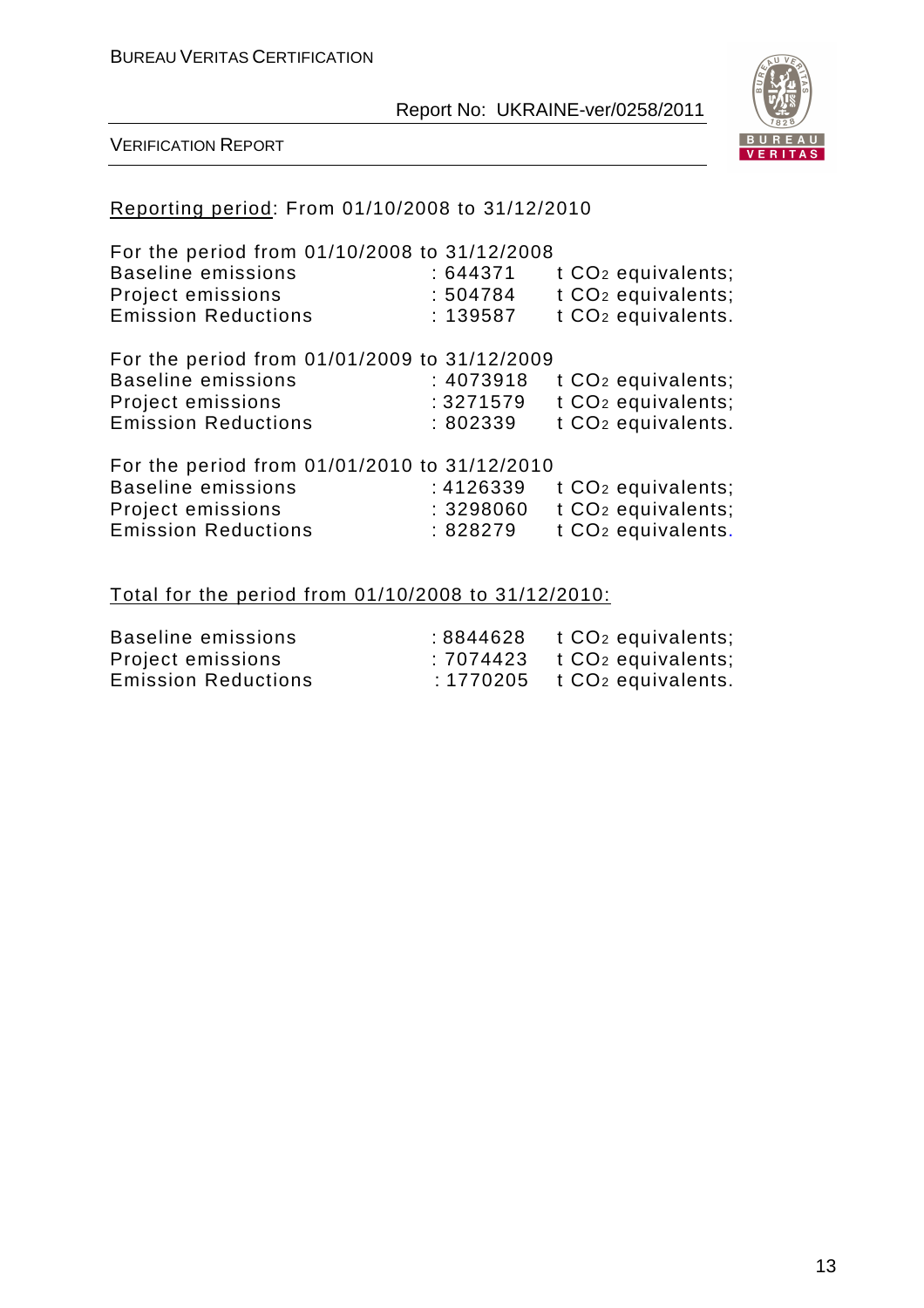

VERIFICATION REPORT

# **5 REFERENCES**

#### **Category 1 Documents:**

Documents provided by the project participants that relate directly to the GHG components of the project.

- /1/ Monitoring Report for the period from 01/10/2008 till 31/12/2010 version 1 dated 21/04/2011
- /2/ Monitoring Report for the period from 01/10/2008 till 31/12/2010 version 2 dated 25/08/2011
- /3/ Monitoring Report for the period from 01/10/2008 till 31/12/2010 version 3 dated 13/09/2011
- /4/ Calculation of emission reductions for the period 01/10/2008- 31/12/2010, Excel file
- /5/ PDD "Technical Upgrade of OJSC Dniprovsky Integrated Iron and Steel Works named after Dzerzhynsky by Installation of Two Billet Continuous Casting Machines and Two Ladle Furnaces", version 8 dated 12/07/2011
- /6/ Determination Report "Technical Upgrade of OJSC Dniprovsky Integrated Iron and Steel Works named after Dzerzhynsky by Installation of Two Billet Continuous Casting Machines and Two Ladle Furnaces" No.UKRAINE-det/0170/2010, rev.05 of 12/07/2011 issued by Bureau Veritas Certification
- /7/ Letter of Approval No. 2077/23/7 dated 08/08/2011 issued by State Environmental Investment Agency of Ukraine
- /8/ Declaration of Approval ref. No 2011JI28 dated 05/07/2011 issued by NL Agency, implementing agency of the Ministry of Economic Affairs, Agriculture and Innovation of the Netherlands

#### **Category 2 Documents:**

Background documents related to the design and/or methodologies employed in the design or other reference documents.

/1/ Guidance on Criteria for Baseline Setting and Monitoring, version 02, JISC.

Order of the National Environmental Investment Agency of Ukraine

/2/ (NEIA) № 62 of 15/04/2011 on approval of specific carbon dioxide emission indicators for 2008

Order of the National Environmental Investment Agency of Ukraine

/3/ (NEIA) № 63 of 15/04/2011 on approval of specific carbon dioxide emission indicators for 2009

/4/ Order of the National Environmental Investment Agency of Ukraine (NEIA) № 43 of 28/03/2011 on approval of specific carbon dioxide emission indicators for 2010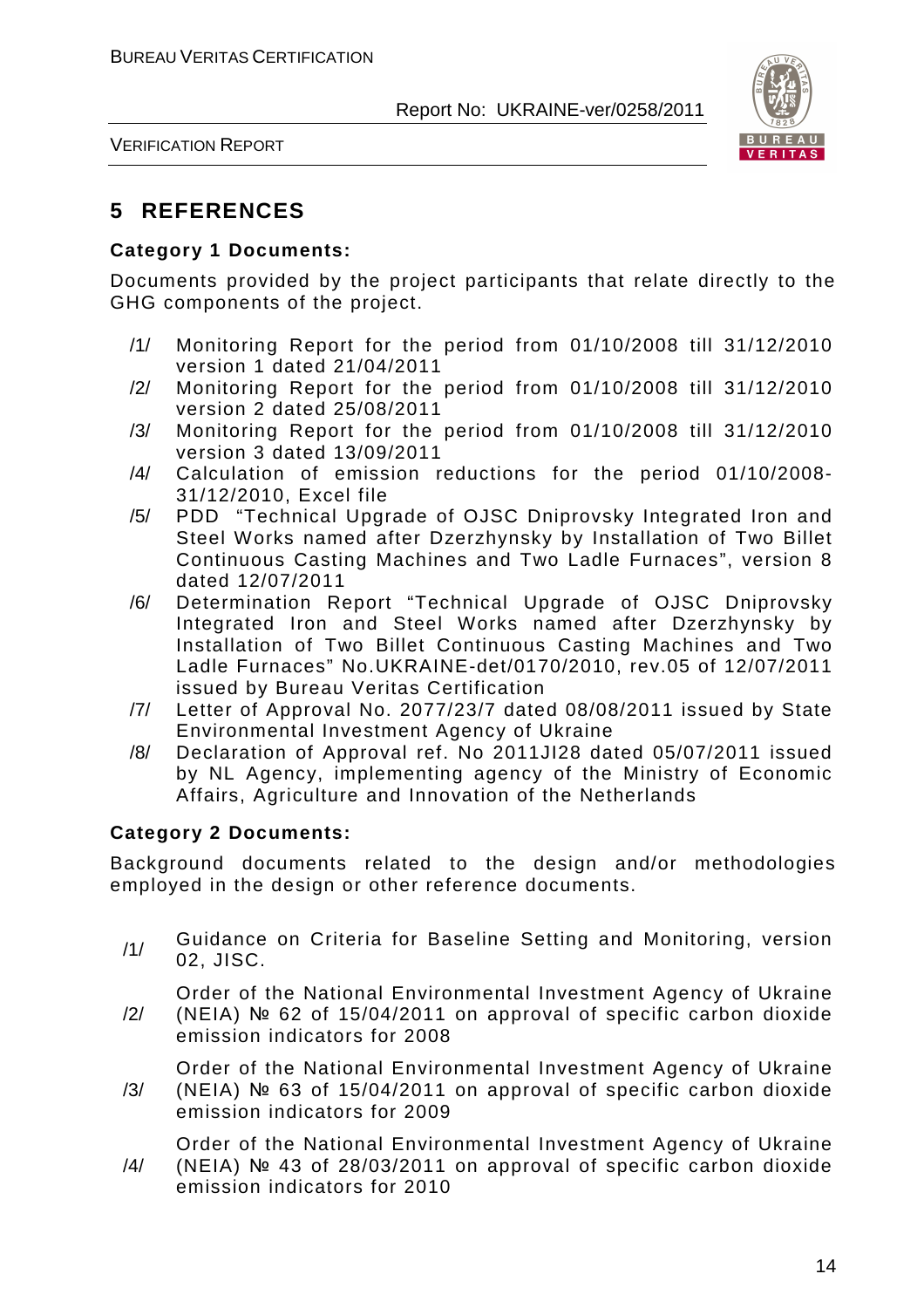

VERIFICATION REPORT

- /5/ Revised 1996 IPCC Guidelines for National Greenhouse Gas Inventories
- /6/ 2006 IPCC Guidelines for National Greenhouse Gas Inventories

Production primary data on the basis of calculations of sinter,

- /7/ limestone, pig iron, converter steel, rolled steel, including slabs from CCM and secondary energy resources under the project for the period of 2008-2010
- /8/ State Committee Protocol on acceptance of finished object into operation dated 16.12.2008
- /9/ Protocol on object readiness for setting into operation #1 dated 07.09.2009
- /10/ Protocol on object readiness for setting into operation #2 dated 28.01.2011
- /11/ Permit for construction works #76 dated 22.08.2008

Certificate № 0400000245 dated 16.09.2009 regarding compliance

- /12/ of the ready object with the design documentation, state requirements, construction norms and rules
- /13/ Resolution № 1008 dated 24.12.2008 concerning adoption of State Committee Protocol on acceptance of finished object into operation Statement #2 dated 28/01/2011 on object availability for
- /14/ exploitation Statement #7 dated 08/02/2011 on powered electric equipment
- /15/ CCM #3 commissioning
- /16/ Final acceptance certificate dated 03/02/2011 on 2\*7 billet CCM and 1 single ladle furnace
- $/17/$  Protocol dated 01/02/2011 of hot test on CCM #3
- $/18/$  Statement dated 01/02/2011 of commissioning on CCM #3
- /19/ Statement dated 01/10/2008 of working committee on continuous casting machine #1 construction completeness
- /20/ Certificate of conformity #ДП001081 dated 11.04.2011
- /21/ Certificate on attestation #06544-5-1-7-кл dated 01.02.2010
- /22/ Energy consumption results for 2008, 2009, 2010 at OJSC Dneprovsky Integrated Iron and Steel Works

/23/ Certificate on natural gas physical and chemical characteristics for the period since 05/05/2009 till 31/05/2009, issued by Dnipropetrovs'k Chemical Analytical Laboratory

/24/ Certificate on natural gas physical and chemical characteristics for the period since 01/11/2009 till 30/11/2009, issued by

Dnipropetrovs'k Chemical Analytical Laboratory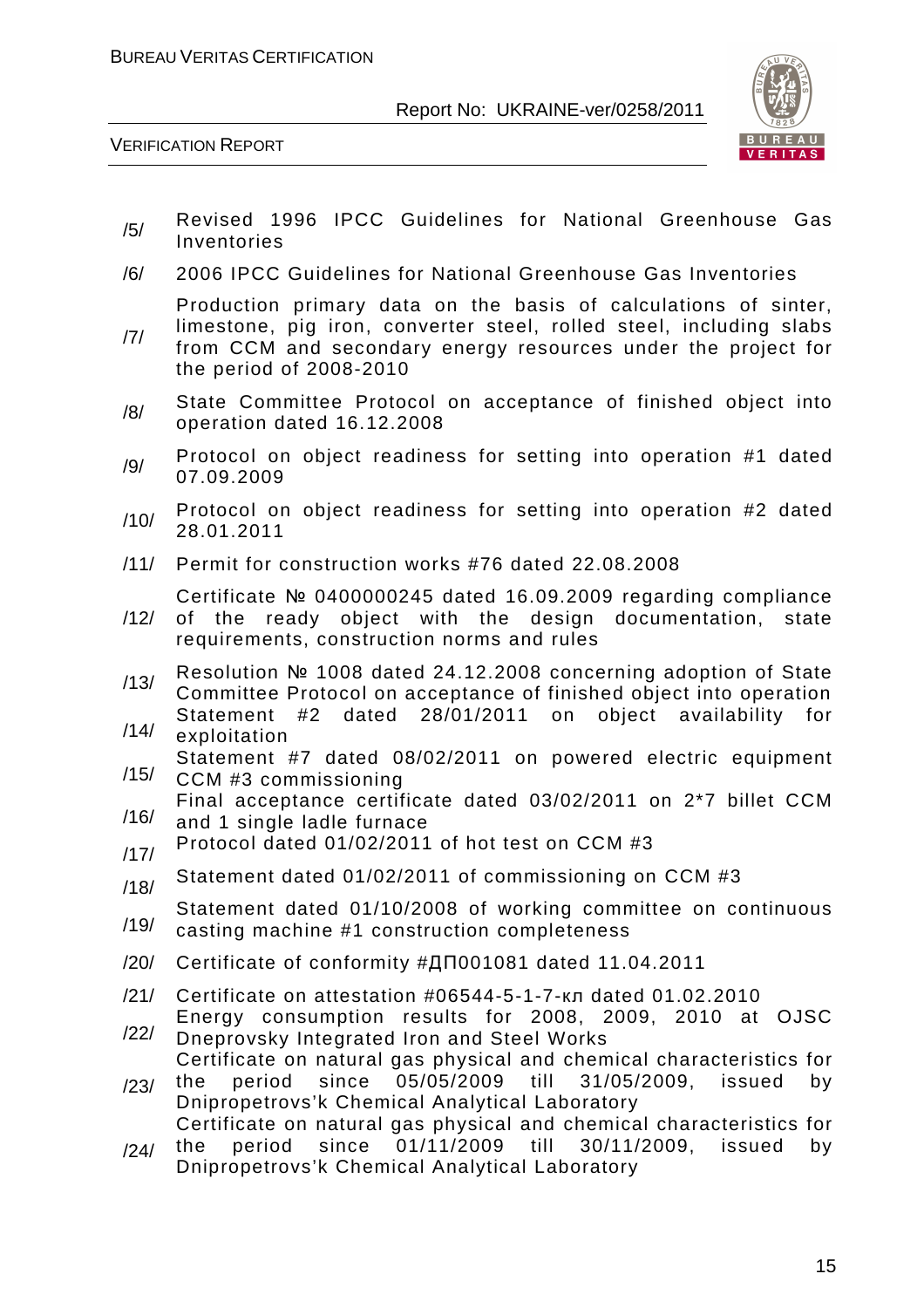

|      | Certificate on natural gas physical and chemical characteristics for                                                                       |
|------|--------------------------------------------------------------------------------------------------------------------------------------------|
| /25/ | the period since 01/03/2010 till 31/03/2010, issued<br>by<br>Dnipropetrovs'k Chemical Analytical Laboratory                                |
| /26/ | Certificate on natural gas physical and chemical characteristics for<br>period since 01/10/2008 till<br>31/10/2008,<br>issued<br>the<br>by |
|      | Dnipropetrovs'k Chemical Analytical Laboratory                                                                                             |
| /27/ | Oxygen consumption logbook for the period from 11/2009<br>till<br>10/2010                                                                  |
| /28/ | Excel spreadsheet on CCM #1, 2, 3 operation for 2009                                                                                       |
| /29/ | Power consumption from 16:00 a.m. till 16:00 p.m. for the period<br>since 27/02/2010 till 01/04/2011                                       |
| /30/ | Permit #1210400000-288 on stationary sources air pollution, valid<br>from 11/06/2010 till 11/06/2015, issued by the Ministry<br>0f         |
|      | <b>Environmental Protection of Ukraine</b>                                                                                                 |
| /31/ | Permit on harmful substances air pollution for 2010-2015                                                                                   |
| /32/ | List of meters at ETL of 01/01/2010                                                                                                        |
| /33/ | Operating passport on track scales 2329BB-50Э/1Д                                                                                           |
| /34/ | Operating passport on track scales 2390BB-2003/1C                                                                                          |
| /35/ | Operating passport on platform scales T675N200                                                                                             |
| /36/ | Passport on strain-gauge balance 2370BB1509/2C                                                                                             |
| /37/ | Passport on strain-gauge balance 2372BB1509/2C                                                                                             |
| /38/ | Passport on strain-gauge balance CB150000BM2                                                                                               |
| /39/ | Passport on mechanical scales T675N200                                                                                                     |
| /40/ | Passport on pressure transducer №64                                                                                                        |
| /41/ | Passport on universal № 532                                                                                                                |
| /42/ | Passport on pressure transducer № 126                                                                                                      |
| /43/ | Passport on pressure transducer № 160                                                                                                      |
| /44/ | Passport on pressure transducer № 257                                                                                                      |
| /45/ | Passport on pressure sensor № 63                                                                                                           |
| /46/ | Passport on pressure transducer № 509                                                                                                      |
| /47/ | Passport on pressure sensor № 167a                                                                                                         |
| /48/ | Passport on pressure sensor № 142a                                                                                                         |
| /49/ | Passport on transducer № 524                                                                                                               |
| /50/ | Passport on pressure transducer № 118                                                                                                      |
| /51/ | Passport on pressure transducer № 35                                                                                                       |
|      |                                                                                                                                            |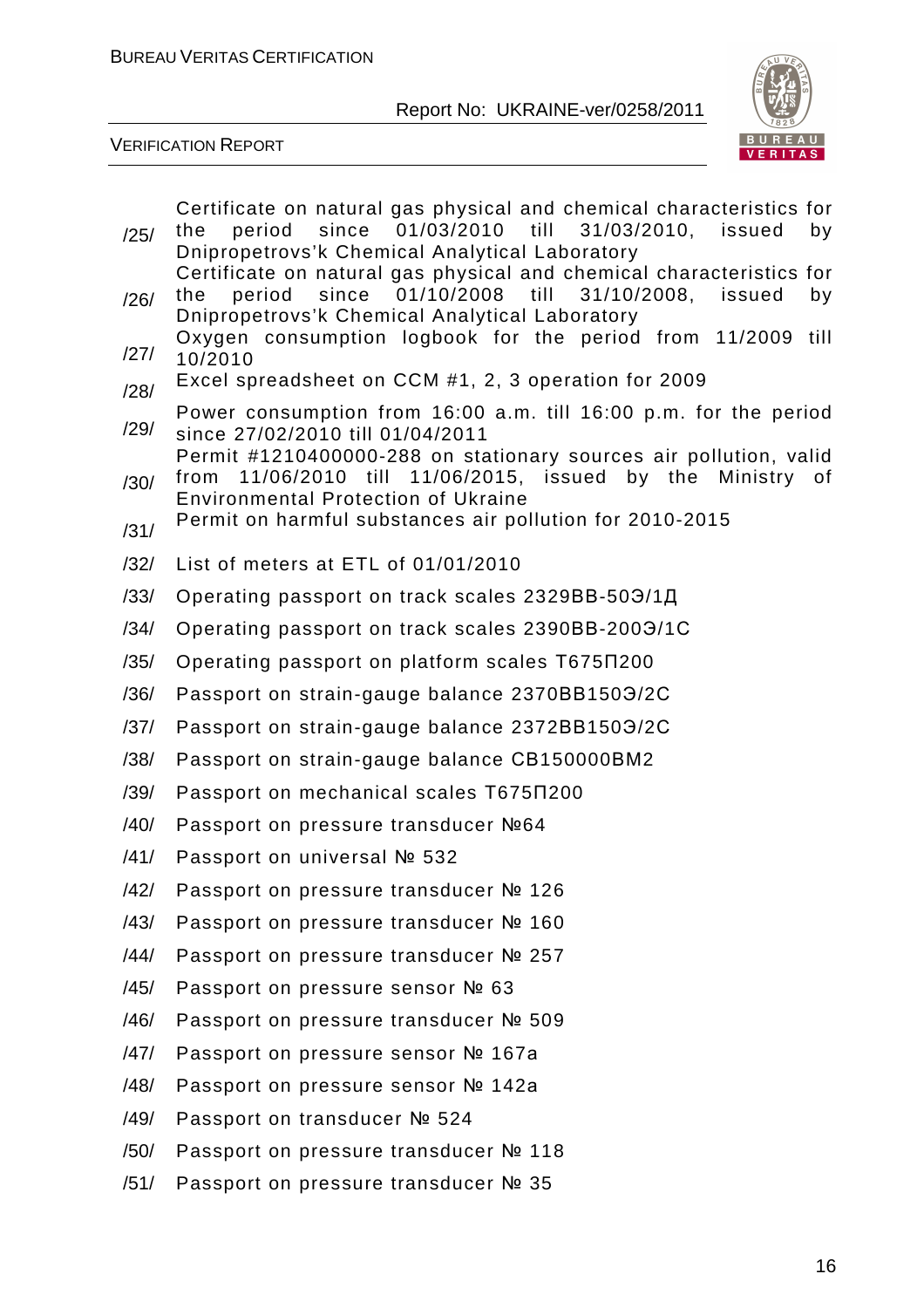

- /52/ Passport on universal № 239
- /53/ Passport on ultrasonic meter № 314
- /54/ Passport on pressure transducer № 26
- /55/ Passport on universal № 56
- /56/ Passport on pressure transducer № 112
- /57/ Passport on electricity meter three-phase multifunctional ET (24260059.002 ПС-002d)
- /58/ Installation instruction and passport on electricity meter multifunctional EuroAlfa # 01132770
- /59/ Installation instruction and passport on electricity meter multifunctional EuroAlfa # 01132790
- /60/ Installation instruction and passport (ДЯИМ.411152.003 ПС) on electricity meter multifunctional EuroAlfa # 01132799
- /61/ Meter card: type И670, factory № 168282
- /62/ Meter card: type И670, factory № 193831
- /63/ Meter card: type ИТ, factory № 111336
- /64/ Meter card: type И43, factory № 113604
- /65/ Meter card: type И670, factory № 919893
- /66/ Meter card: type И670, factory № 225147
- /67/ Meter card: type И670, factory № 748236
- /68/ Meter card: type ИТ, factory № 690221
- /69/ Meter card: type И670, factory № 178238
- /70/ Meter card: type И670, factory № 119792
- /71/ Meter card: type И670, factory № 869032
- /72/ Meter card: type И670М, factory № 365024
- /73/ Meter card: type И670, factory № 192034
- /74/ Meter card: type И672, factory № 004173
- /75/ Meter card: type И43, factory № 126346
- /76/ Meter card: type 196, factory № 036792
- /77/ Meter card: type 196, factory № 036832
- /78/ Meter card: type И670М, factory № 866520
- /79/ Meter card: type И670, factory № 306134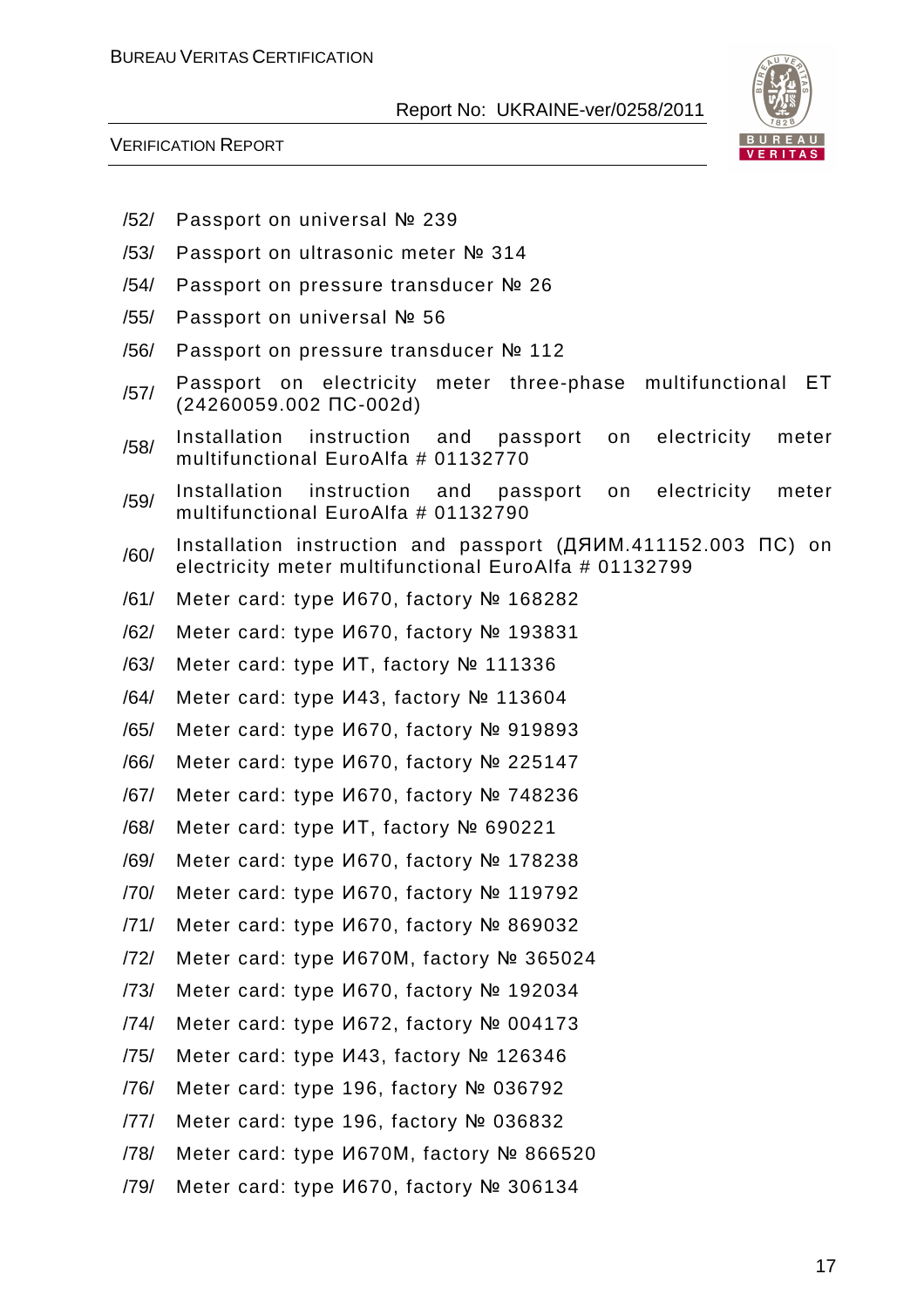

VERIFICATION REPORT

- /80/ Meter card: type И670Д, factory № 352685
- /81/ Meter card: type И670М, factory № 095620
- /82/ Meter card: type И673, factory № 004276
- /83/ Meter card: type И-43, factory № 047265

Notice on equipment which calibration term is expiring in August of

/84/ 2011 and abolished for use after calibration period expires in Sinter plant

Notice on equipment which calibration term is expiring in August of

- /85/ 2011 and abolished for use after calibration period expires at Blast furnace shop
- /86/ Notice on equipment which calibration term is expiring in August of 2011 and abolished for use after calibration period expires at CCM

License #159170, Series AB, dated 28/08/2006, valid from

- /87/ 22/06/2006 till 01/07/2011, on providing the services to educational establishments, issued by the Ministry of Education and Science of Ukraine Designated courses programme on device study and Siemens
- /88/ electric equipment exploitation, which is used for CCM-1 and converter #2 operation, approved of 03/04/2009, OJSC Dneprovsky Integrated Iron and Steel Works named after Dzerzhinsky Designated courses programme on study of technical operation recommendations on improvement of technical steel casting by
- /89/ billet CCM, approved of 16/02/2009, OJSC Dneprovsky Integrated Iron and Steel Works named after Dzerzhinsky Designated courses programme on unit equipment study and
- /90/ electric equipment exploitation, which is used for ladle furnace #1 installation devices, approved of 09/04/2009, OJSC Dneprovsky Integrated Iron and Steel Works named after Dzerzhinsky Designated courses programme on Steel Processing by Ladle Furnace temporary technological regulations VTI 230-С456-09,
- /91/ approved of 27/01/2009, OJSC Dneprovsky Integrated Iron and Steel Works named after Dzerzhinsky Working educational plans and training programmes collected book
- /92/ for out-of-furnace steel processing steel maker specialty, approved of 30/09/2008, 6, 7 categories, OJSC Dneprovsky Integrated Iron and Steel Works named after Dzerzhinsky Working educational plans and training programmes collected book
- /93/ for steel-casting operator specialty, approved of 25/06/2010, 5, 6, categories, OJSC Dneprovsky Integrated Iron and Steel Works named after Dzerzhinsky
- /94/ Certificates which attest taking part in the seminar "Sistemic course SIMATIC S7 ST-PRO1" (period 06.07.2009-10.07.2009) of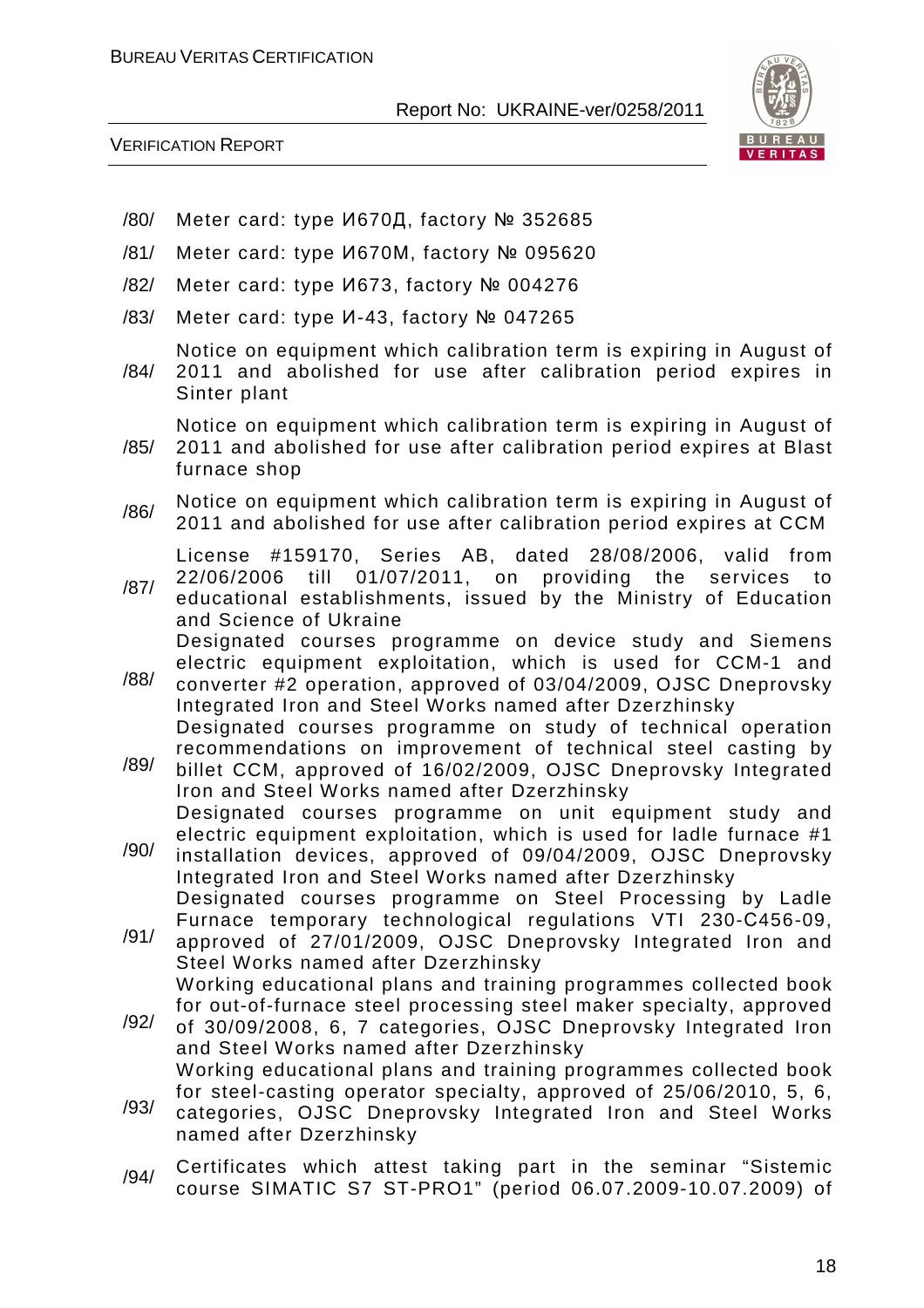

VERIFICATION REPORT

following participants: Publika Valentine Volodimirovich; Kharkova Olga Illivna; Vasylenko Vyacheslav Mykolayovich

/95/ Certificates which attest taking part in the seminar "Sistemic course SIMATIC S7 ST-PRO2" (period 13.07.2009-17.07.2009) of following participants: Publika Valentine Volodimirovich; Kharkova Olga Illivna; Vasylenko Vyacheslav Mykolayovich

Certificates which attest taking part in the seminar «Scada -

- /96/ system SIMATIC WinCC» (period 10.08.2009-14.08.2009) of following participants: Publika Valentine Volodimirovich; Kharkova Olga Illivna
- /97/ Certificate of completion Cisco training course Part 1 (ICND1) dated 21.11.2008
- /98/ Certificate of completion Cisco training course Part 2 (ICND2) dated 28.11.2008
- /99/ Certificate of completion Cisco training course (BSCI) dated 12.12.2008
- /100/ Certificate issued by UkrSEPRO # 2.008.04188 dated 29/01/2010
- /101/ Certificate issued by TÜV SÜD # 12 100 37982 dated 22/03/2010

Certificate #TIC1510410697 dated 02/03/2010, valid till 01/03/2013, on management system conformity to EN ISO

/102/ 14001:2004 standard requirements, issued by TÜV Thüringen e. V. Management System and Personnel Certification Entity

Certificate #TIC1511610202 dated 02/03/2010, valid till 01/03/2013, on management system conformity to BS OHSAS

/103/ 18001:2007 standard requirements, issued by TÜV Thüringen e. V. Management System and Personnel Certification Entity

Report on audit #3330/2ENV/B0 on ISO 14001 standard, issued by

/104/ TÜV Thüringen e. V. Management System and Personnel Certification Entity

/105/ Environmental Management System and Health and Safety Statement #51/ос dated 11/08/2010 on internal audit of Management System

- /106/ STP 230-35-07 Metrological Support of Measuring Equipment
- /107/ STP 230-18-03 Quality Management System Internal Audits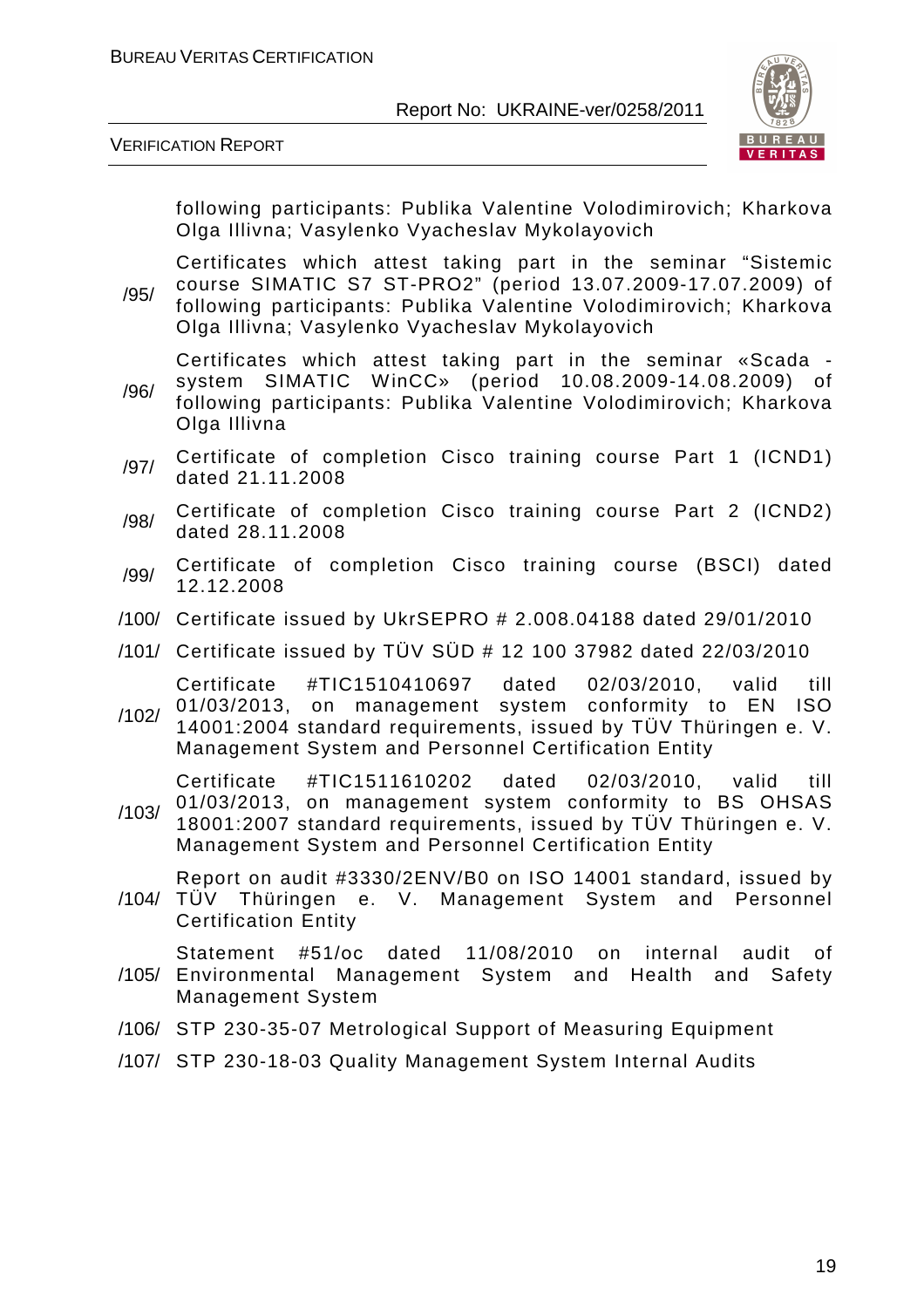

VERIFICATION REPORT

#### **Persons interviewed:**

List persons interviewed during the verification or persons that contributed with other information that are not included in the documents listed above.

- /1/ Antonov Y. H. Head of the technical department of DIISW
- /2/ Hyryn Y. V. Chief sintering worker of DIISW
- /3/ Krupyi V. H. –Chief blast furnace worker of DIISW
- /4/ Sudak V. A. Chief power engineer of DIISW
- /5/ Turkyn M. B. Deputy chief power engineer of DIISW
- /6/ Kryzhanivskyi Head of the sintering plant #2 of DIISW
- /7/ Marchenko A. I. Head of the blast furnace shop of DIISW
- /8/ Makhlai Head of the converter shop of DIISW
- /9/ Iehorov Y. V. Chief metrologist, Head of the control measuring equipment and facilities shop of DIISW
- /10/ Ievtushenko V. A. Acting head of the metrological laboratory of DIISW
- /11/ Skrypchenko S. A. Head of the technological weighting and measuring systems shop of DIISW
- /12/ Soletskyi V. M. Chief engineer of the capital construction office of DIISW
- /13/ Motsnyi V. V. Head of the technical department of DIISW
- /14/ Oliinyk N. A. Head of the project development and construction department of DIISW
- /15/ Shabanova I. R. head of the personnel technical education and training department of DIISW
- /16/ Hrytsan I. V. Head of the planning and economical department of DIISW
- /17/ Bairak Y. M. Acting head of the environmental protection service of DIISW
- /18/ Rudenko Y. R. Deputy head of the sintering and blast furnace production technical department of DIISW
- /19/ Honcharenko S. H. head of the technical department re-equipment of DIISW
- /20/ Karpenko N. L. 1 category engineer of technical department blast furnace bureau of DIISW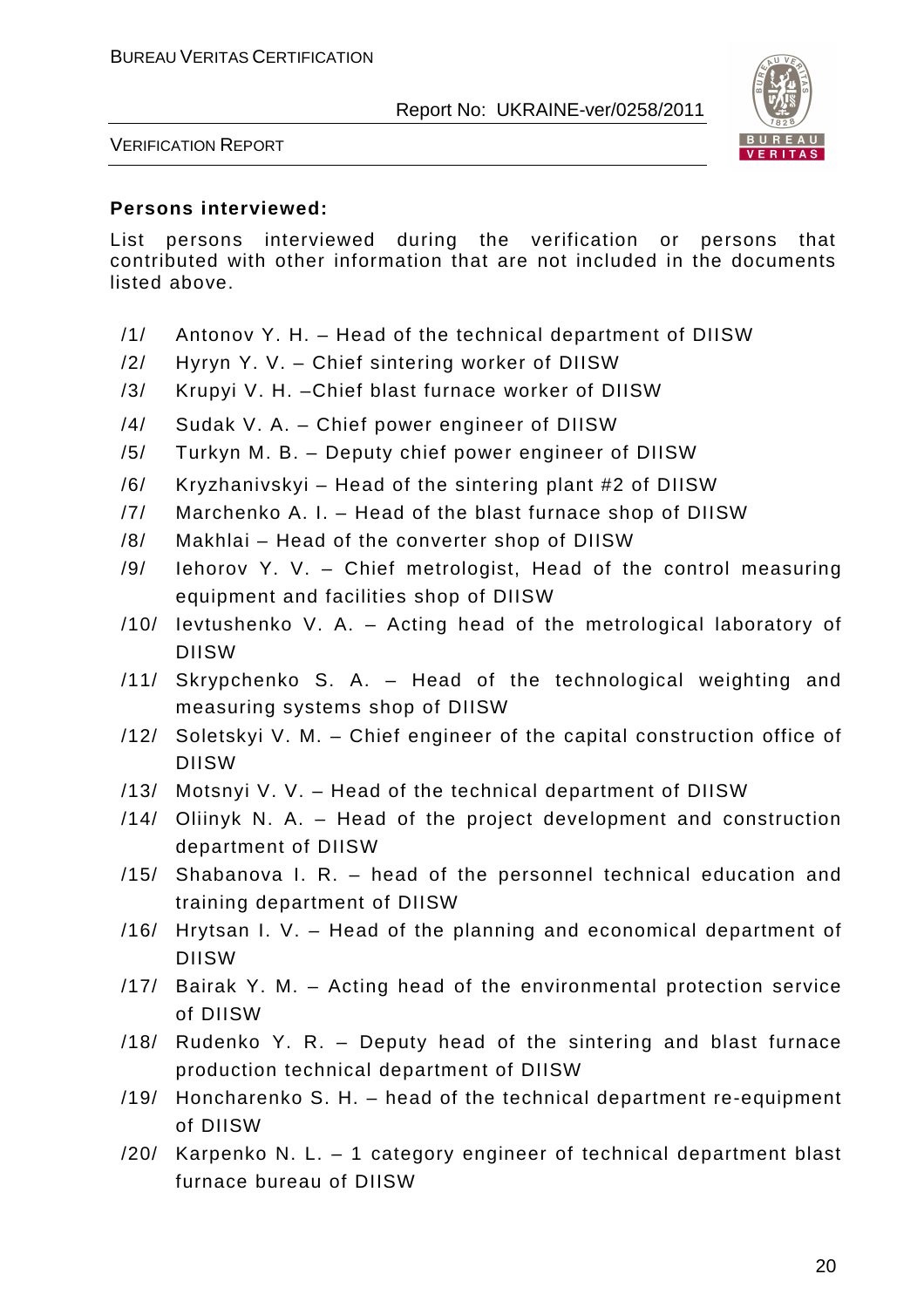

- /21/ Seredyuk V.V. Ecology department manager of Institute for Environment and Energy Conservation
- /22/ Khakimzyanov S. Consultant of Institute for Environment and Energy Conservation
- /23/ Linnik Y. Lead expert of the Ecology department of Institute for Environment and Energy Conservation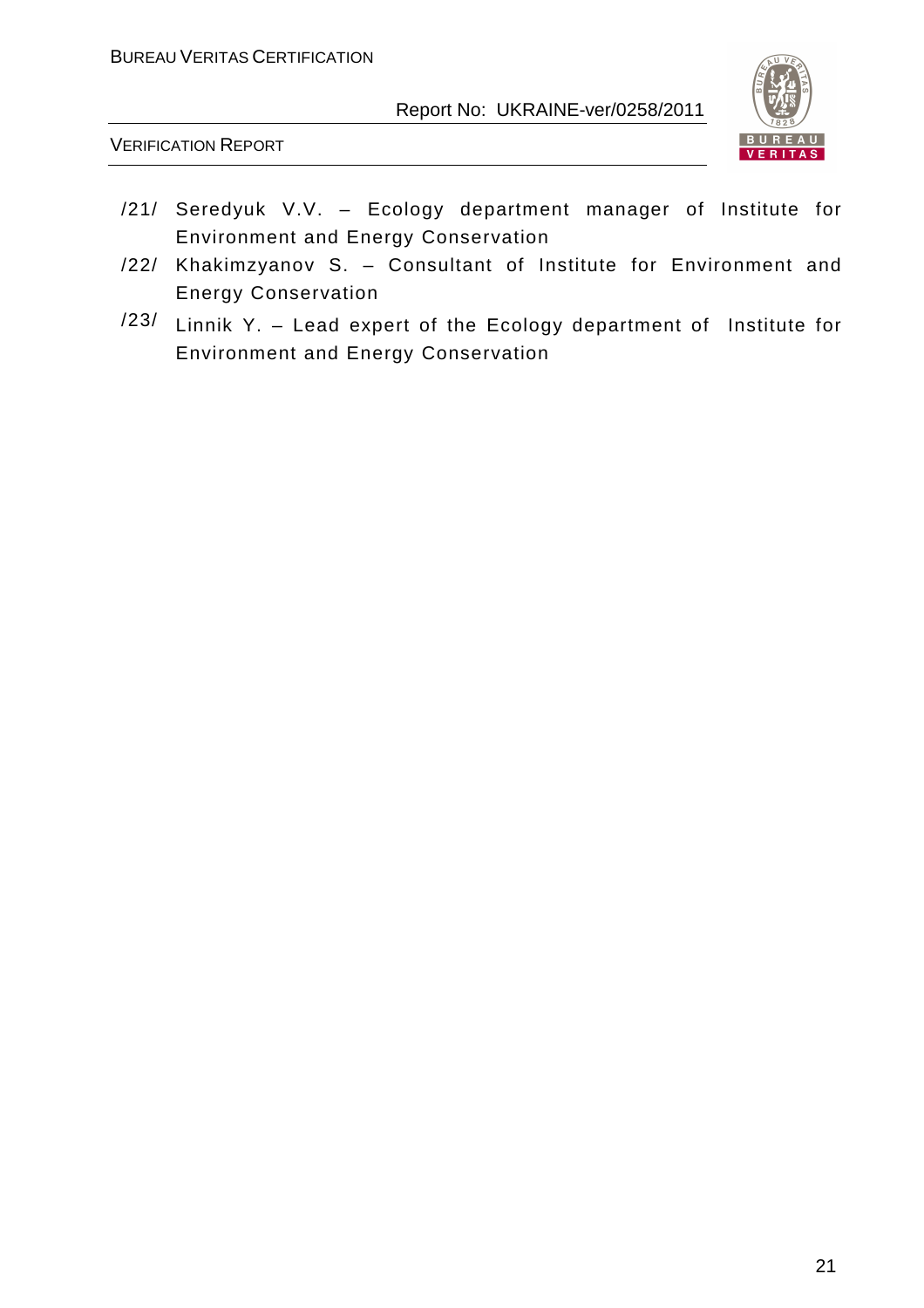

#### VERIFICATION REPORT

# **APPENDIX A: PROJECT VERIFICATION PROTOCOL**

#### **BUREAU VERITAS CERTIFICATION HOLDING SAS**

**Table 1. Check list for verification, according to the JOINT IMPLEMENTATION DETERMINATION AND VERIFICATION MANUAL (Version 01)** 

| <b>DVM</b> | <b>Check Item</b>                                                                                                                                                                                                                                                                                                                 | Initial finding                                                                                                                                                                                                                                                                                                                                                                                                            | <b>Draft</b>      | <b>Final</b>      |
|------------|-----------------------------------------------------------------------------------------------------------------------------------------------------------------------------------------------------------------------------------------------------------------------------------------------------------------------------------|----------------------------------------------------------------------------------------------------------------------------------------------------------------------------------------------------------------------------------------------------------------------------------------------------------------------------------------------------------------------------------------------------------------------------|-------------------|-------------------|
| Paragraph  |                                                                                                                                                                                                                                                                                                                                   |                                                                                                                                                                                                                                                                                                                                                                                                                            | <b>Conclusion</b> | <b>Conclusion</b> |
| 90         | <b>Project approvals by Parties involved</b><br>Has the DFPs of at least one Party<br>involved, other than the host Party,<br>issued a written project approval when<br>submitting the first verification report to<br>the secretariat for publication in<br>accordance with paragraph 38 of the JI<br>guidelines, at the latest? | The project has been approved by the Host Party,<br>Ukraine, confirmed by the Letter of Approval No.<br>2077/23/7 dated 08/08/2011 issued by State<br>Environmental Investment Agency of Ukraine.<br>As to the other Party involved, the information is<br>controversial: PDD stated that the Party involved is<br>Spain; on the UNFCCC website the Netherlands is<br>indicated as the other Party, the Letter of Approval | <b>CAR 01</b>     | <b>OK</b>         |
|            |                                                                                                                                                                                                                                                                                                                                   | provided by the project participants is issued by the<br>Netherlands authorizing the company "Endesa<br>Carbono" which is indicated as legal entity project<br>participant for Spain in the PDD. Moreover, no<br>information as to the project approval by Parties<br>involved is available in the MR. Based on this the<br>following request was raised:                                                                  |                   |                   |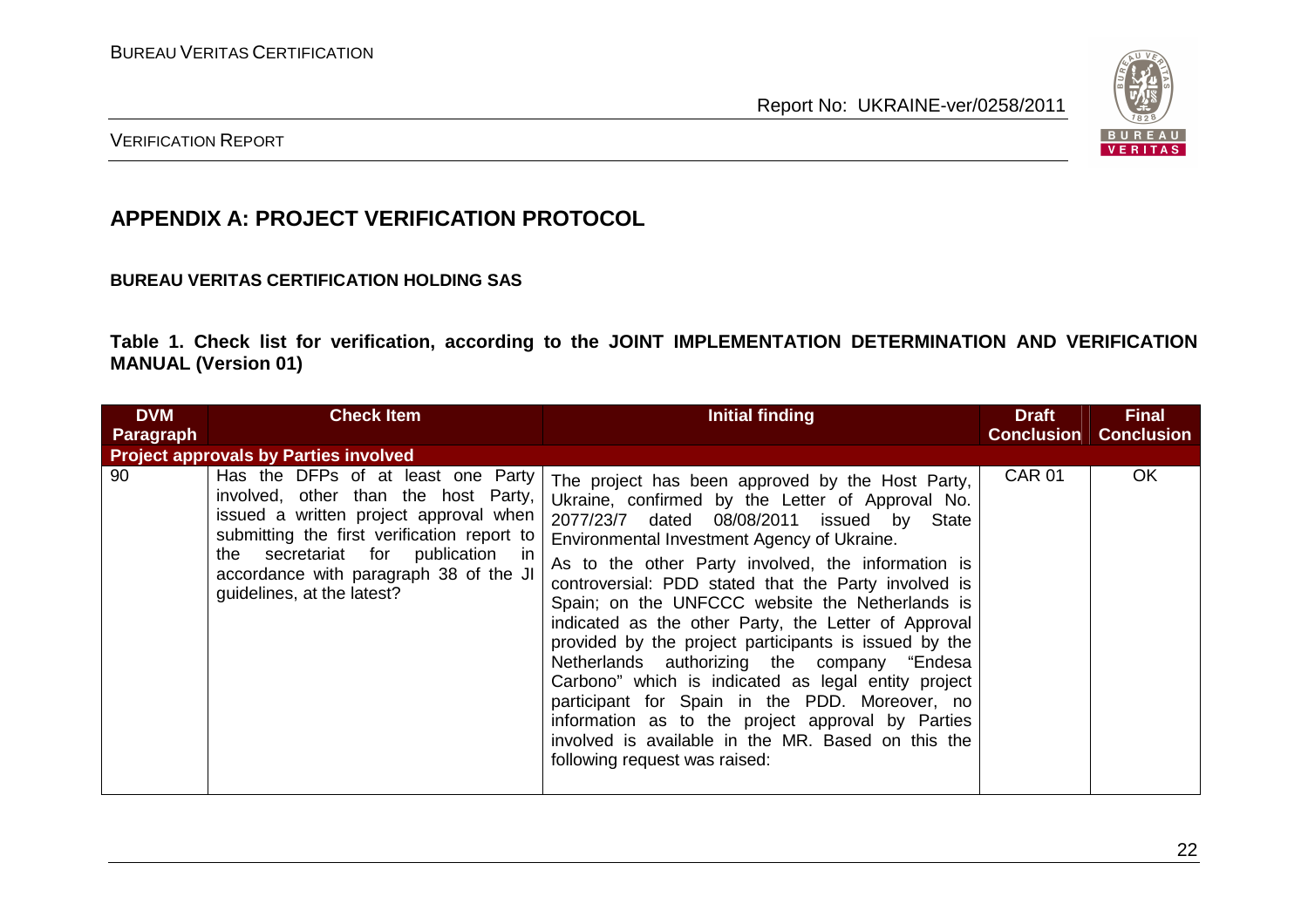

| <b>DVM</b>                    | <b>Check Item</b>                                                                                                                                                                    | <b>Initial finding</b>                                                                                                                                                                                                                                                                                                                                                                                                                                                                                                                                                                                                        | <b>Draft</b>                   | <b>Final</b>           |
|-------------------------------|--------------------------------------------------------------------------------------------------------------------------------------------------------------------------------------|-------------------------------------------------------------------------------------------------------------------------------------------------------------------------------------------------------------------------------------------------------------------------------------------------------------------------------------------------------------------------------------------------------------------------------------------------------------------------------------------------------------------------------------------------------------------------------------------------------------------------------|--------------------------------|------------------------|
| <b>Paragraph</b>              |                                                                                                                                                                                      |                                                                                                                                                                                                                                                                                                                                                                                                                                                                                                                                                                                                                               | <b>Conclusion</b>              | <b>Conclusion</b>      |
|                               |                                                                                                                                                                                      | CAR 01. Please, provide the information about the<br>project approval by Parties involved in the MR,<br>including project registration number. The information<br>regarding sponsor Party must be clearly stated and<br>explained in the MR.                                                                                                                                                                                                                                                                                                                                                                                  |                                |                        |
| 91                            | Are all the written project approvals by<br>Parties involved unconditional?                                                                                                          | The provided written project approval by the host Party<br>is unconditional. As to the written approval by the<br>sponsor Party the conclusion is pending on the<br>response to CAR 01.                                                                                                                                                                                                                                                                                                                                                                                                                                       | Pending                        | <b>OK</b>              |
| <b>Project implementation</b> |                                                                                                                                                                                      |                                                                                                                                                                                                                                                                                                                                                                                                                                                                                                                                                                                                                               |                                |                        |
| 92                            | Has the project been implemented in<br>accordance with the PDD regarding<br>which the<br>determination has been<br>deemed final and is so listed on the<br><b>UNFCCC JI website?</b> | So far the project is being implemented in accordance<br>with the PDD which was positively determined by BVC.<br>Two project units (CCM1 and LF1) have already been<br>implemented; implementation of two more (CCM3 and<br>LF2) was not completed during considered monitoring<br>period.<br>However, the 1 <sup>st</sup> version of MR contains very little<br>information as to the current JI project, thus the CAR<br>was raised:<br><b>CAR 02.</b> More detailed information on the project<br>technology and installed equipment must be provided<br>in the MR.<br>In respect of the reported emission reductions, the | <b>CAR 02</b><br><b>CAR 03</b> | <b>OK</b><br><b>OK</b> |
|                               |                                                                                                                                                                                      | comparison of achieved ERUs with estimates in the<br>PDD is absent in the MR ver.1:<br><b>CAR 03.</b> Please, provide a comparison of the expected<br>amount of emission reduction units stated in the PDD                                                                                                                                                                                                                                                                                                                                                                                                                    |                                |                        |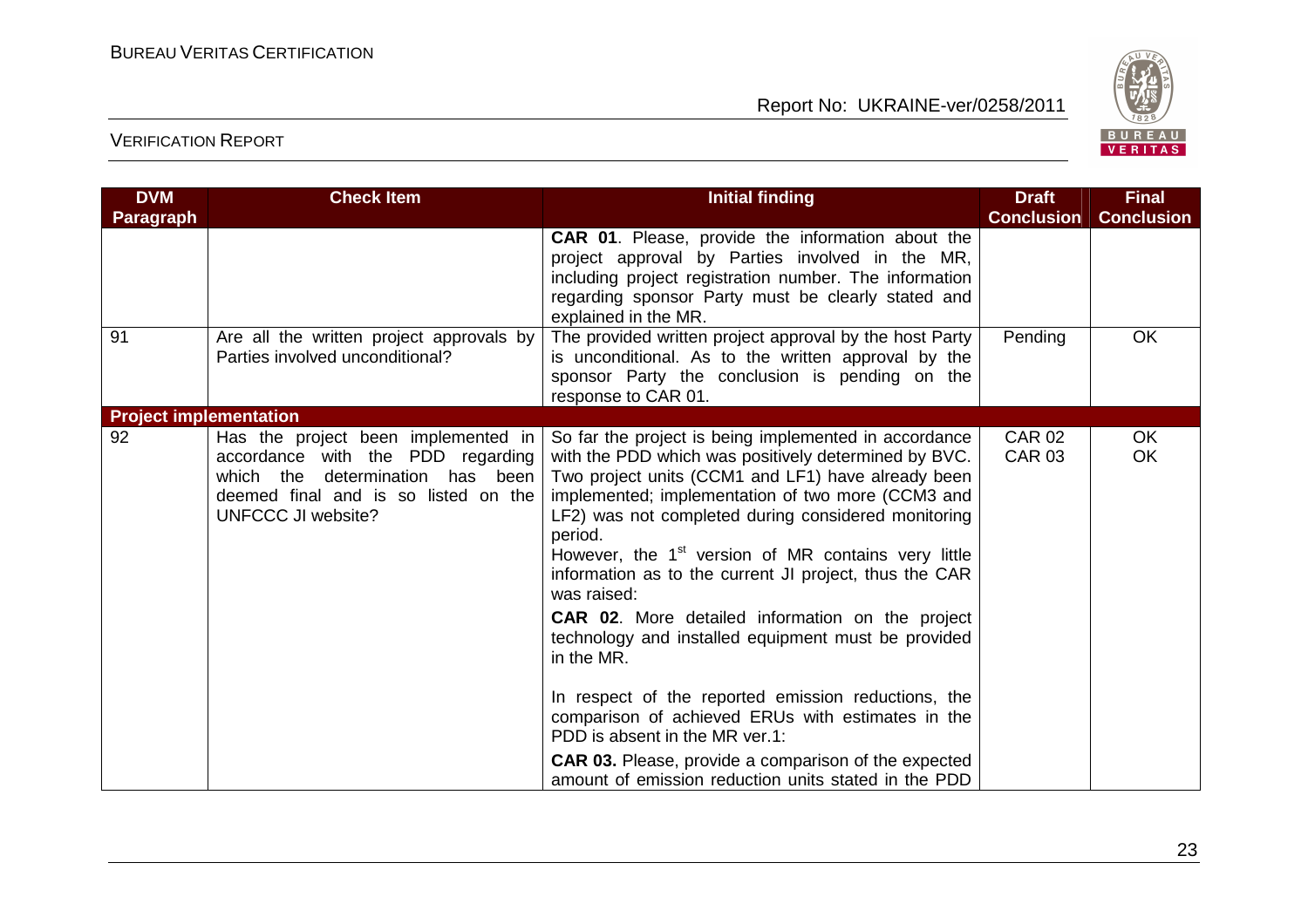

| <b>DVM</b><br><b>Paragraph</b> | <b>Check Item</b>                                                               | <b>Initial finding</b>                                                                                                                                                                                                                                                                                                                                                                                                                                                                                                                                                                                                                                                                                                                                                                                                                                                                                                                                                                                                                                                                                                                                                                                                                                                                                                     | <b>Draft</b><br><b>Conclusion</b>               | <b>Final</b><br><b>Conclusion</b>   |
|--------------------------------|---------------------------------------------------------------------------------|----------------------------------------------------------------------------------------------------------------------------------------------------------------------------------------------------------------------------------------------------------------------------------------------------------------------------------------------------------------------------------------------------------------------------------------------------------------------------------------------------------------------------------------------------------------------------------------------------------------------------------------------------------------------------------------------------------------------------------------------------------------------------------------------------------------------------------------------------------------------------------------------------------------------------------------------------------------------------------------------------------------------------------------------------------------------------------------------------------------------------------------------------------------------------------------------------------------------------------------------------------------------------------------------------------------------------|-------------------------------------------------|-------------------------------------|
|                                |                                                                                 | and actually achieved ERUs and explain the deviation.                                                                                                                                                                                                                                                                                                                                                                                                                                                                                                                                                                                                                                                                                                                                                                                                                                                                                                                                                                                                                                                                                                                                                                                                                                                                      |                                                 |                                     |
| 93                             | What is the status of operation of the<br>project during the monitoring period? | During the monitoring period of 01/10/2008-31/12/2010<br>only two out of four project facilities were operational<br>which are CCM1 and LF1. Implementation of CCM1<br>started in August 2007 and was fully completed in<br>November 2008. Implementation of LF 1 began in April<br>2007 and was completed in June 2009. CCM3 and LF2<br>were in the process of implementation and were not<br>operational during the monitoring period.<br>The information on project implementation was not<br>sufficiently described in the MR ver.1, therefore the<br>CAR was raised:<br><b>CAR 04.</b> Please, provide in the MR more detailed<br>information as to the project's implementation status<br>with exact dates, where possible (e.g. construction,<br>commissioning, continued operation periods, etc.), and<br>information<br>regarding<br>activities/measures<br>the<br>performed during considered monitoring period,<br>including information on special events (e.g. overhaul<br>times, downtimes of equipment, exchange of<br>equipment, etc.). The comparison<br>between<br>implementation schedule in the PDD and actual<br>project's implementation status and the starting date of<br>operation of the project activity must be provided as<br>well.<br>According to the information provided in the MR ver.1, | <b>CAR 04</b><br><b>CAR 05</b><br><b>CAR 06</b> | <b>OK</b><br><b>OK</b><br><b>OK</b> |
|                                |                                                                                 | CCM1 was the first facility started its operation under                                                                                                                                                                                                                                                                                                                                                                                                                                                                                                                                                                                                                                                                                                                                                                                                                                                                                                                                                                                                                                                                                                                                                                                                                                                                    |                                                 |                                     |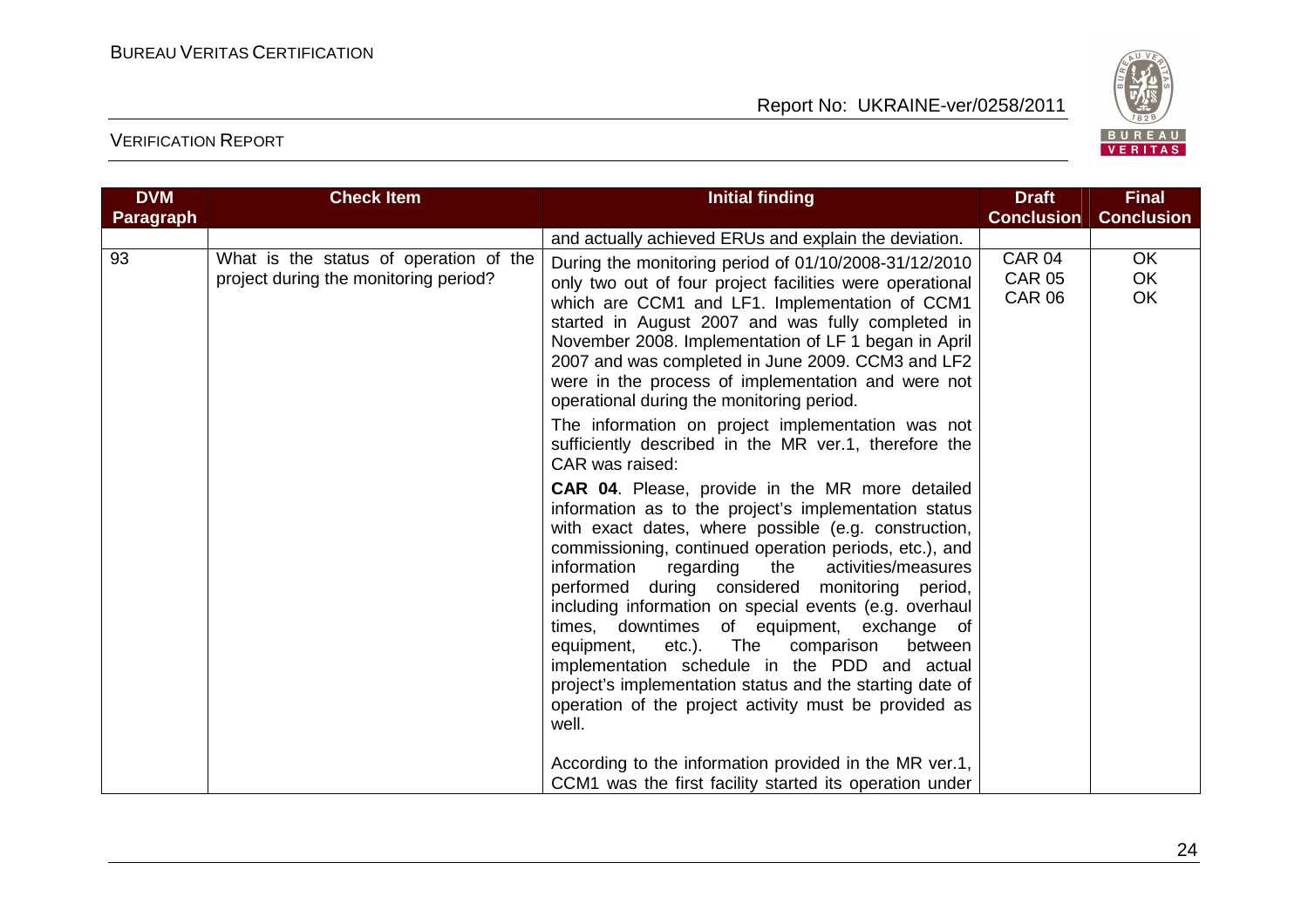

| <b>DVM</b>       | <b>Check Item</b>                                                                                                                                                                                                                            | <b>Initial finding</b>                                                                                                                                                                                                                                                                                                                                                                                                                                                                                                                                                                                                                                                                                                                                                                                                                                                                                     | <b>Draft</b><br><b>Conclusion</b> | <b>Final</b><br><b>Conclusion</b> |
|------------------|----------------------------------------------------------------------------------------------------------------------------------------------------------------------------------------------------------------------------------------------|------------------------------------------------------------------------------------------------------------------------------------------------------------------------------------------------------------------------------------------------------------------------------------------------------------------------------------------------------------------------------------------------------------------------------------------------------------------------------------------------------------------------------------------------------------------------------------------------------------------------------------------------------------------------------------------------------------------------------------------------------------------------------------------------------------------------------------------------------------------------------------------------------------|-----------------------------------|-----------------------------------|
| <b>Paragraph</b> |                                                                                                                                                                                                                                              | in<br>project (implementation was completed<br>the<br>November 2008). However, the starting date of the<br>crediting period, as indicated in the PDD, is 01/10/2008<br>which is before the actual project operation start<br>(November 2008 according to the MR) and,<br>consequently, before the date when 1 <sup>st</sup> ERUs under the<br>project were generated. Furthermore, the monitoring<br>period, as it is stated in the MR, begins on 01/01/2008<br>which is before the crediting period start. Based on the<br>above mentioned, the following requests were raised:<br><b>CAR 05.</b> Please, indicate the starting date of the<br>crediting period and state whether it was changed<br>compared to PDD (please, note that it should be after<br>the date when the first ERUs under the project were<br>generated).<br><b>CAR 06.</b> Please, correct the monitoring period starting<br>date. |                                   |                                   |
| 94               | <b>Compliance with monitoring plan</b><br>Did the monitoring occur in accordance<br>with the monitoring plan included in the<br>PDD regarding which the determination<br>has been deemed final and is so listed on<br>the UNFCCC JI website? | <b>CAR 07.</b> The project monitoring must be performed in<br>accordance to the final version of the PDD (ver. 08<br>dated 12/07/11). Please, make the data/parameters<br>and their values consistent with the monitoring plan in<br>the final version of the PDD (this relates to the<br>electricity emission factors for Ukrainian grid, emission<br>factor for natural gas, exclusion of coke oven gas, etc.).<br>The MR ver.1 contains no information as to the                                                                                                                                                                                                                                                                                                                                                                                                                                        | <b>CAR 07</b><br><b>CAR 08</b>    | <b>OK</b><br><b>OK</b>            |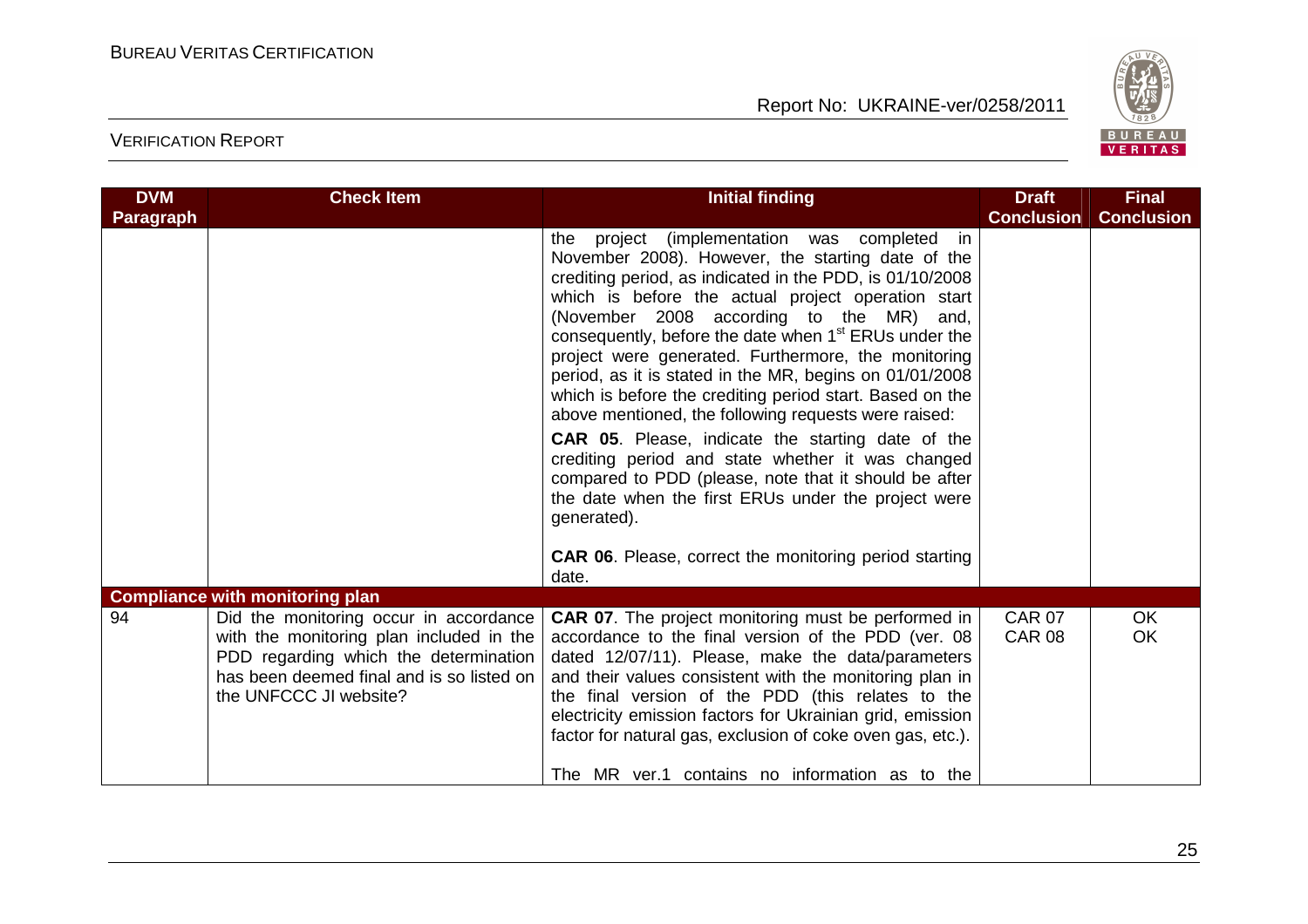

| <b>DVM</b> | <b>Check Item</b>                                                                                                                                                                                                                                                                                                                                                                   | <b>Initial finding</b>                                                                                                                                                                                                                                                                                                                                                                                                                                                                                                                                                                                                                                                         | <b>Draft</b>                  | <b>Final</b>           |
|------------|-------------------------------------------------------------------------------------------------------------------------------------------------------------------------------------------------------------------------------------------------------------------------------------------------------------------------------------------------------------------------------------|--------------------------------------------------------------------------------------------------------------------------------------------------------------------------------------------------------------------------------------------------------------------------------------------------------------------------------------------------------------------------------------------------------------------------------------------------------------------------------------------------------------------------------------------------------------------------------------------------------------------------------------------------------------------------------|-------------------------------|------------------------|
| Paragraph  |                                                                                                                                                                                                                                                                                                                                                                                     |                                                                                                                                                                                                                                                                                                                                                                                                                                                                                                                                                                                                                                                                                | <b>Conclusion</b>             | <b>Conclusion</b>      |
|            |                                                                                                                                                                                                                                                                                                                                                                                     | baseline and monitoring "methodology" used in the<br>project:                                                                                                                                                                                                                                                                                                                                                                                                                                                                                                                                                                                                                  |                               |                        |
|            |                                                                                                                                                                                                                                                                                                                                                                                     | <b>CAR 08.</b> Please, clearly indicate the approach chosen<br>for baseline setting and the approach chosen regarding<br>the monitoring in the MR.                                                                                                                                                                                                                                                                                                                                                                                                                                                                                                                             |                               |                        |
| 95(a)      | For calculating the emission reductions or<br>enhancements of net removals, were key<br>factors, e.g. those listed in 23 (b) (i)-(vii)<br>above, influencing the baseline emissions<br>or net removals and the activity level of<br>the project and the emissions or removals<br>as well as risks associated with the<br>project<br>taken<br>into<br>account,<br>as<br>appropriate? | Key factors, such as actual amount of total steel output<br>in the project scenario, specific fuel and energy<br>resources consumption in production processes,<br>specific electricity consumption etc., influencing the<br>baseline emissions and the activity level of the project<br>and the emissions as well as risks associated with the<br>project were taken into account for calculating the<br>emission reductions, as appropriate. Relevant national<br>policies and sectoral circumstances were considered<br>when setting the baseline.                                                                                                                          | <b>OK</b>                     | <b>OK</b>              |
| 95(b)      | Are data sources used for calculating<br>emission reductions or enhancements of<br>net removals clearly identified, reliable<br>and transparent?                                                                                                                                                                                                                                    | The data sources used for calculating emission<br>reliable<br>reductions are<br>clearly<br>identified,<br>and<br>transparent. Data sources include calibrated measuring<br>equipment, enterprise's records, IPCC guidelines (1996)<br>and 2006) etc.<br>However, no information as to the data sources is<br>available in the MR ver.1, therefore the CAR was<br>raised:<br><b>CAR 09.</b> Please, provide in the MR the information on<br>the data and parameters used in the project monitoring<br>including relevant data sources and references, data<br>variables, units, values for fixed data etc. This should<br>include parameters which are monitored throughout the | <b>CAR 09</b><br><b>CL 01</b> | <b>OK</b><br><b>OK</b> |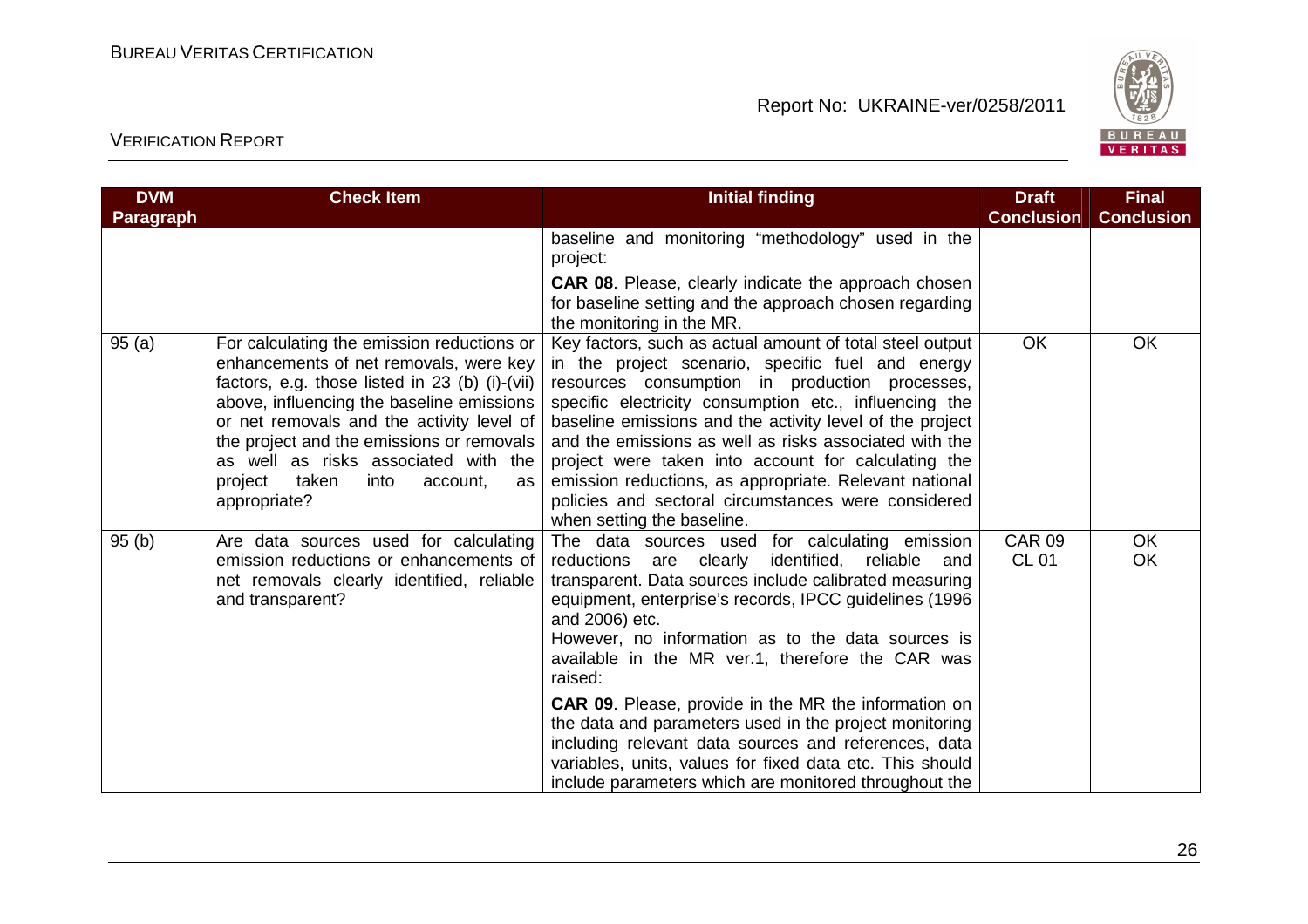

| <b>DVM</b> | <b>Check Item</b>                                                                                                                                                                                                                                                 | <b>Initial finding</b>                                                                                                                                                                                                                                                                                                                                                                                                                                                                                                                                                                                                                                                          | <b>Draft</b>                                                    | <b>Final</b>                                                     |
|------------|-------------------------------------------------------------------------------------------------------------------------------------------------------------------------------------------------------------------------------------------------------------------|---------------------------------------------------------------------------------------------------------------------------------------------------------------------------------------------------------------------------------------------------------------------------------------------------------------------------------------------------------------------------------------------------------------------------------------------------------------------------------------------------------------------------------------------------------------------------------------------------------------------------------------------------------------------------------|-----------------------------------------------------------------|------------------------------------------------------------------|
| Paragraph  |                                                                                                                                                                                                                                                                   |                                                                                                                                                                                                                                                                                                                                                                                                                                                                                                                                                                                                                                                                                 | <b>Conclusion</b>                                               | <b>Conclusion</b>                                                |
|            |                                                                                                                                                                                                                                                                   | crediting period and fixed parameters.<br>Not all input data used for ERUs calculation were<br>sufficiently supported by the relevant DIISW's<br>documents and records, hence the CL was issued:                                                                                                                                                                                                                                                                                                                                                                                                                                                                                |                                                                 |                                                                  |
|            |                                                                                                                                                                                                                                                                   | CL 01. Each monitoring parameter value indicated in<br>the MR must be confirmed by the relevant DIISW's<br>documents/reports/compilations.<br>The<br>correlation<br>between each value in the MR and in the DIISW's<br>reporting documents<br>must<br>be<br>transparently<br>demonstrated.                                                                                                                                                                                                                                                                                                                                                                                      |                                                                 |                                                                  |
| 95(c)      | Are emission factors, including default<br>emission factors, if used for calculating<br>the emission reductions or enhancements<br>of net removals, selected by carefully<br>balancing accuracy and reasonableness,<br>and appropriately justified of the choice? | Emission factors used for calculating the emission<br>reduction by the project, such as $CO2$ emission factors<br>for each fuel (natural gas), reducing agent (coke,<br>anthracite, coal electrodes), other input (limestone,<br>dolomite, pellets) and electricity consumption, are<br>selected by carefully balancing accuracy<br>and<br>reasonableness, and appropriately justified of the<br>choice. However, values of some emission factors, e.g.<br>emission factor for Ukrainian power grid, emission<br>factor for natural gas combustions do not correspond to<br>the monitoring plan included in the determined PDD<br>(refer to CAR 07, cl. 94 of this check-list). | Pending                                                         | <b>OK</b>                                                        |
| 95(d)      | Is the calculation of emission reductions<br>or enhancements of net removals based<br>on conservative assumptions and the<br>most plausible scenarios in a transparent<br>manner?                                                                                 | The performed calculation of emission reductions is<br>based on conservative assumptions and the most<br>with<br>plausible<br>scenarios<br>accordance<br>in<br>the<br>methodology and formulas provided in the approved<br>monitoring plan.                                                                                                                                                                                                                                                                                                                                                                                                                                     | <b>CL 02</b><br><b>CAR 10</b><br><b>CAR 11</b><br><b>FAR 02</b> | <b>OK</b><br><b>OK</b><br><b>OK</b><br>FAR 02 will<br>be checked |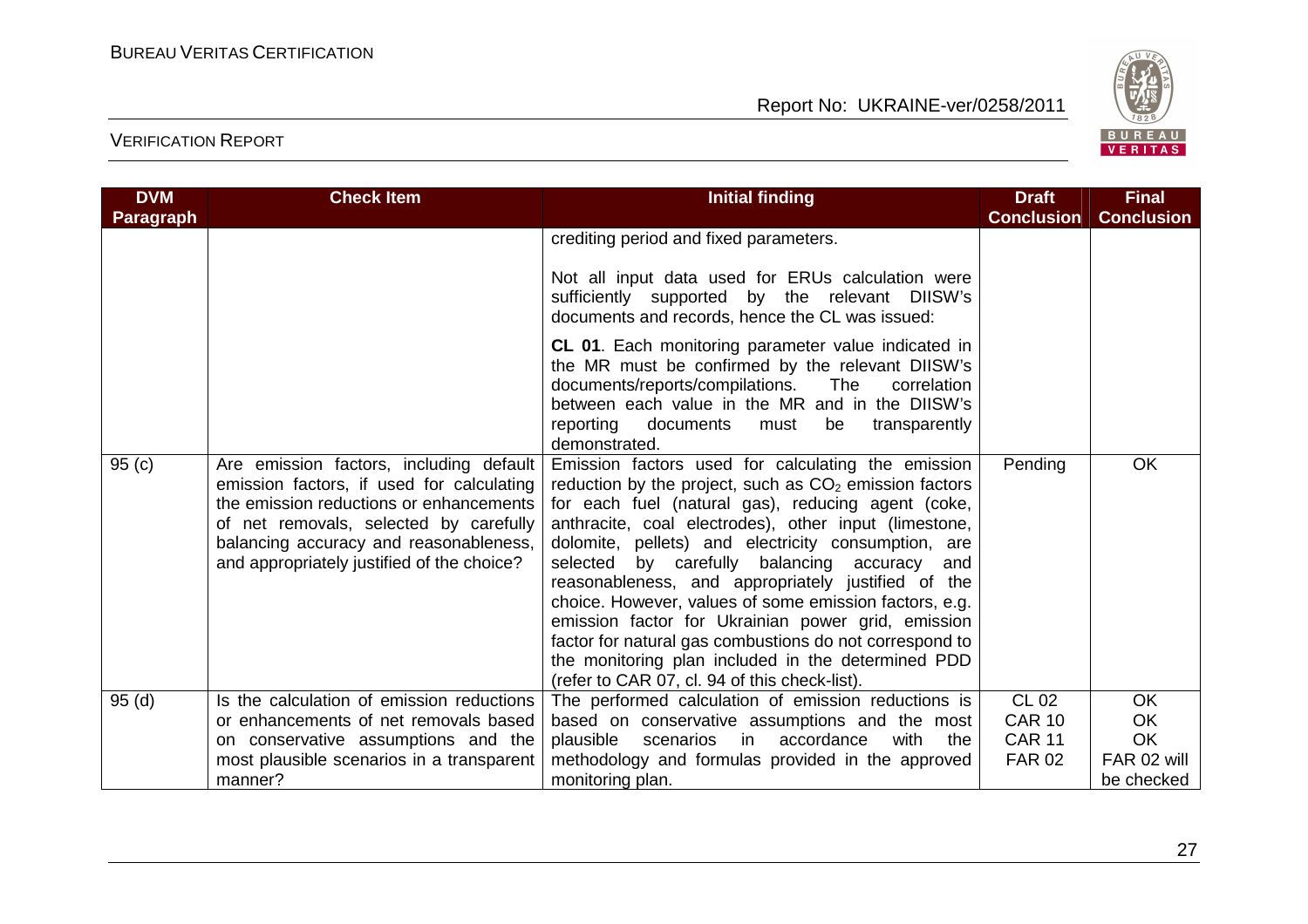

| <b>Check Item</b>                                                                                                                                                                                                                                                    | <b>Initial finding</b>                                                                                                                                                                                                                                                                                                    | <b>Draft</b>      | <b>Final</b>                            |
|----------------------------------------------------------------------------------------------------------------------------------------------------------------------------------------------------------------------------------------------------------------------|---------------------------------------------------------------------------------------------------------------------------------------------------------------------------------------------------------------------------------------------------------------------------------------------------------------------------|-------------------|-----------------------------------------|
|                                                                                                                                                                                                                                                                      |                                                                                                                                                                                                                                                                                                                           | <b>Conclusion</b> | <b>Conclusion</b>                       |
|                                                                                                                                                                                                                                                                      | Still, some issues requiring clarification and corrections<br>were identified:<br><b>CL 02.</b> Please, provide the last version of Excel<br>spreadsheet with emission reduction calculation for the<br>verification team.                                                                                                |                   | at the next<br>periodic<br>verification |
|                                                                                                                                                                                                                                                                      | <b>CAR 10.</b> For transparency of the emission reduction<br>calculation please include to the<br>MR.<br>the<br>formulas/algorithms used.                                                                                                                                                                                 |                   |                                         |
|                                                                                                                                                                                                                                                                      | <b>CAR 11.</b> The total values of project and baseline<br>emissions and emission reduction for the monitoring<br>period (01/10/2008-31/12/2010) must be indicated in<br>the MR.                                                                                                                                          |                   |                                         |
|                                                                                                                                                                                                                                                                      | <b>FAR 02.</b> In order to ensure the transparency of ERUs<br>calculation the comprehensive expanded Excel ERU<br>calculation format should be developed. This can be<br>the compilation of the available summary Excel file and<br>detailed Excel spreadsheet already used by the project<br>developer for internal use. |                   |                                         |
| Applicable to JI SSC projects only                                                                                                                                                                                                                                   |                                                                                                                                                                                                                                                                                                                           |                   |                                         |
| Is the relevant threshold to be classified<br>as JI SSC project not exceeded during<br>the monitoring period on an annual<br>average basis?<br>If the threshold is exceeded, is the<br>maximum emission<br>reduction<br>level<br>estimated in the PDD for the JI SSC | N/a                                                                                                                                                                                                                                                                                                                       | N/a               | N/a                                     |
|                                                                                                                                                                                                                                                                      | project or the bundle for the monitoring                                                                                                                                                                                                                                                                                  |                   |                                         |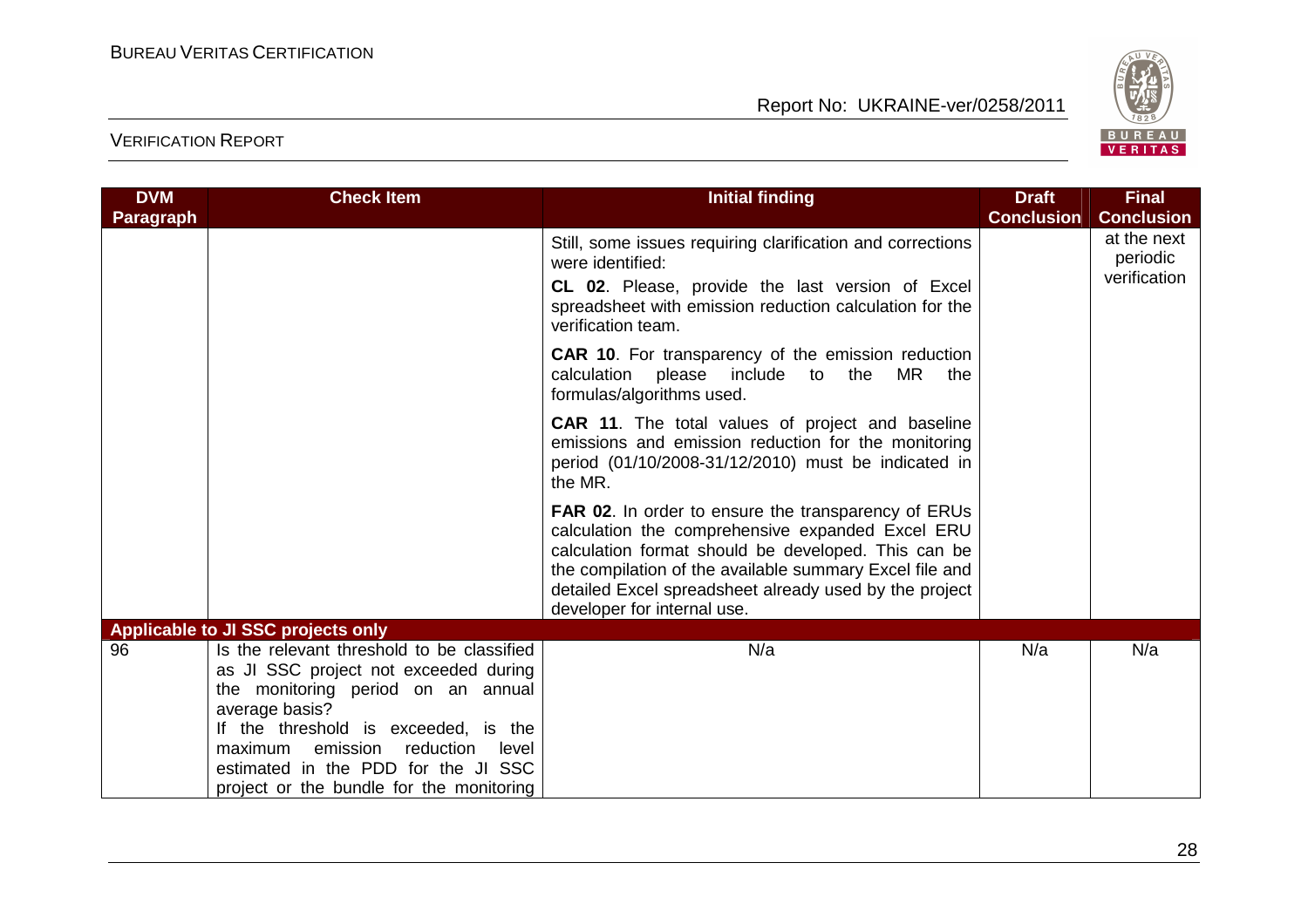

| <b>DVM</b>        | <b>Check Item</b>                                                                | <b>Initial finding</b>                             | <b>Draft</b>      | <b>Final</b>      |
|-------------------|----------------------------------------------------------------------------------|----------------------------------------------------|-------------------|-------------------|
| Paragraph         |                                                                                  |                                                    | <b>Conclusion</b> | <b>Conclusion</b> |
|                   | period determined?                                                               |                                                    |                   |                   |
|                   | Applicable to bundled JI SSC projects only                                       |                                                    |                   |                   |
| 97(a)             | Has the composition of the bundle not                                            | N/a                                                | N/a               | N/a               |
|                   | changed from that is stated in F-JI-<br>SSCBUNDLE?                               |                                                    |                   |                   |
| 97 <sub>(b)</sub> | If the determination was conducted on the                                        | N/a                                                | N/a               | N/a               |
|                   | basis of an overall monitoring plan, have                                        |                                                    |                   |                   |
|                   | the project participants submitted a                                             |                                                    |                   |                   |
|                   | common monitoring report?                                                        |                                                    |                   |                   |
| 98                | If the monitoring is based on a monitoring                                       | N/a                                                | N/a               | N/a               |
|                   | plan that provides for overlapping                                               |                                                    |                   |                   |
|                   | monitoring periods, are the monitoring                                           |                                                    |                   |                   |
|                   | periods per component of the project                                             |                                                    |                   |                   |
|                   | clearly specified in the monitoring report?                                      |                                                    |                   |                   |
|                   | Do the monitoring periods not overlap<br>with those for which verifications were |                                                    |                   |                   |
|                   |                                                                                  |                                                    |                   |                   |
|                   | already deemed final in the past?                                                |                                                    |                   |                   |
|                   | <b>Revision of monitoring plan</b>                                               |                                                    |                   |                   |
|                   | Applicable only if monitoring plan is revised by project participant             |                                                    |                   |                   |
| 99(a)             | Did the project participants provide an                                          | The approved monitoring plan in the determined PDD | N/a               | N/a               |
|                   | appropriate justification for the proposed<br>revision?                          | ver.8 was not revised by the project participants. |                   |                   |
| 99(b)             | Does the proposed revision improve the                                           | N/a                                                | N/a               | N/a               |
|                   | and/or<br>applicability<br>accuracy<br>0f                                        |                                                    |                   |                   |
|                   | information collected compared to the                                            |                                                    |                   |                   |
|                   | original monitoring plan without changing                                        |                                                    |                   |                   |
|                   | conformity with the relevant rules and                                           |                                                    |                   |                   |
|                   | regulations for the establishment of                                             |                                                    |                   |                   |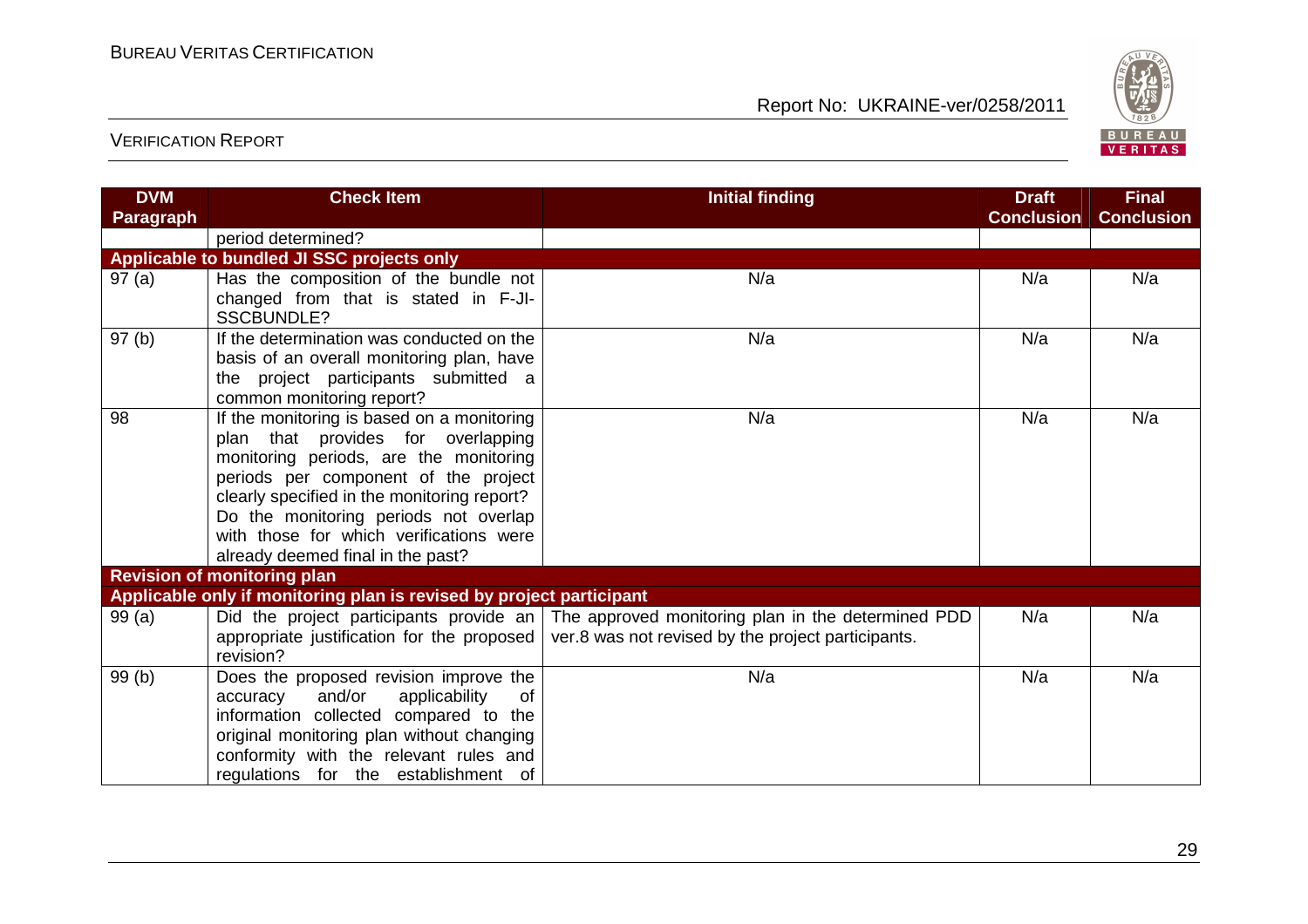

| <b>DVM</b><br>Paragraph | <b>Check Item</b>                                                                                                                                                                   | <b>Initial finding</b>                                                                                                                                                                                                                                                                                                                                                                                                                                                                                                                                                                                                                                                                                                                                                                                                                                                                                                                                                                                                                                                                                                                                                                                                                                                                  | <b>Draft</b><br><b>Conclusion</b> | <b>Final</b><br><b>Conclusion</b> |
|-------------------------|-------------------------------------------------------------------------------------------------------------------------------------------------------------------------------------|-----------------------------------------------------------------------------------------------------------------------------------------------------------------------------------------------------------------------------------------------------------------------------------------------------------------------------------------------------------------------------------------------------------------------------------------------------------------------------------------------------------------------------------------------------------------------------------------------------------------------------------------------------------------------------------------------------------------------------------------------------------------------------------------------------------------------------------------------------------------------------------------------------------------------------------------------------------------------------------------------------------------------------------------------------------------------------------------------------------------------------------------------------------------------------------------------------------------------------------------------------------------------------------------|-----------------------------------|-----------------------------------|
|                         | monitoring plans?                                                                                                                                                                   |                                                                                                                                                                                                                                                                                                                                                                                                                                                                                                                                                                                                                                                                                                                                                                                                                                                                                                                                                                                                                                                                                                                                                                                                                                                                                         |                                   |                                   |
| <b>Data management</b>  |                                                                                                                                                                                     |                                                                                                                                                                                                                                                                                                                                                                                                                                                                                                                                                                                                                                                                                                                                                                                                                                                                                                                                                                                                                                                                                                                                                                                                                                                                                         |                                   |                                   |
| 101(a)                  | Is the implementation of data collection<br>procedures in accordance<br>with the<br>monitoring plan, including the quality<br>control<br>quality<br>and<br>assurance<br>procedures? | The implementation of data collection procedures is in<br>accordance with the monitoring plan.<br>The monitoring of JI project indicators at DIISW is<br>realized on regular basis where the system of data<br>collection on fuel and energy resources consumption is<br>being used. The data needed for the monitoring of the<br>project is collected during the process of normal<br>equipment use. The monitoring of the project is carried<br>out according to standard operational practices<br>established at the enterprise.<br>The quality assurance procedures are based on the<br>Plant's quality management system certified against<br>the requirements of ISO 9001:2008 international<br>standard. Moreover, the occupational health and safety<br>management system in accordance with OHSAS<br>18000 standard and environmental management<br>system in accordance with ISO 14000 were<br>implemented at the Plant in 2009.<br>Nevertheless, there are some issues which need to be<br>addressed:<br><b>CAR 12.</b> Please, provide the information on training<br>conducted during the monitoring period in respect of<br>project activity in the MR.<br>CL 03. Please, clarify if electronic monitoring systems<br>are used in the project monitoring process for data | <b>CAR 12</b><br><b>CL 03</b>     | <b>OK</b><br>OK                   |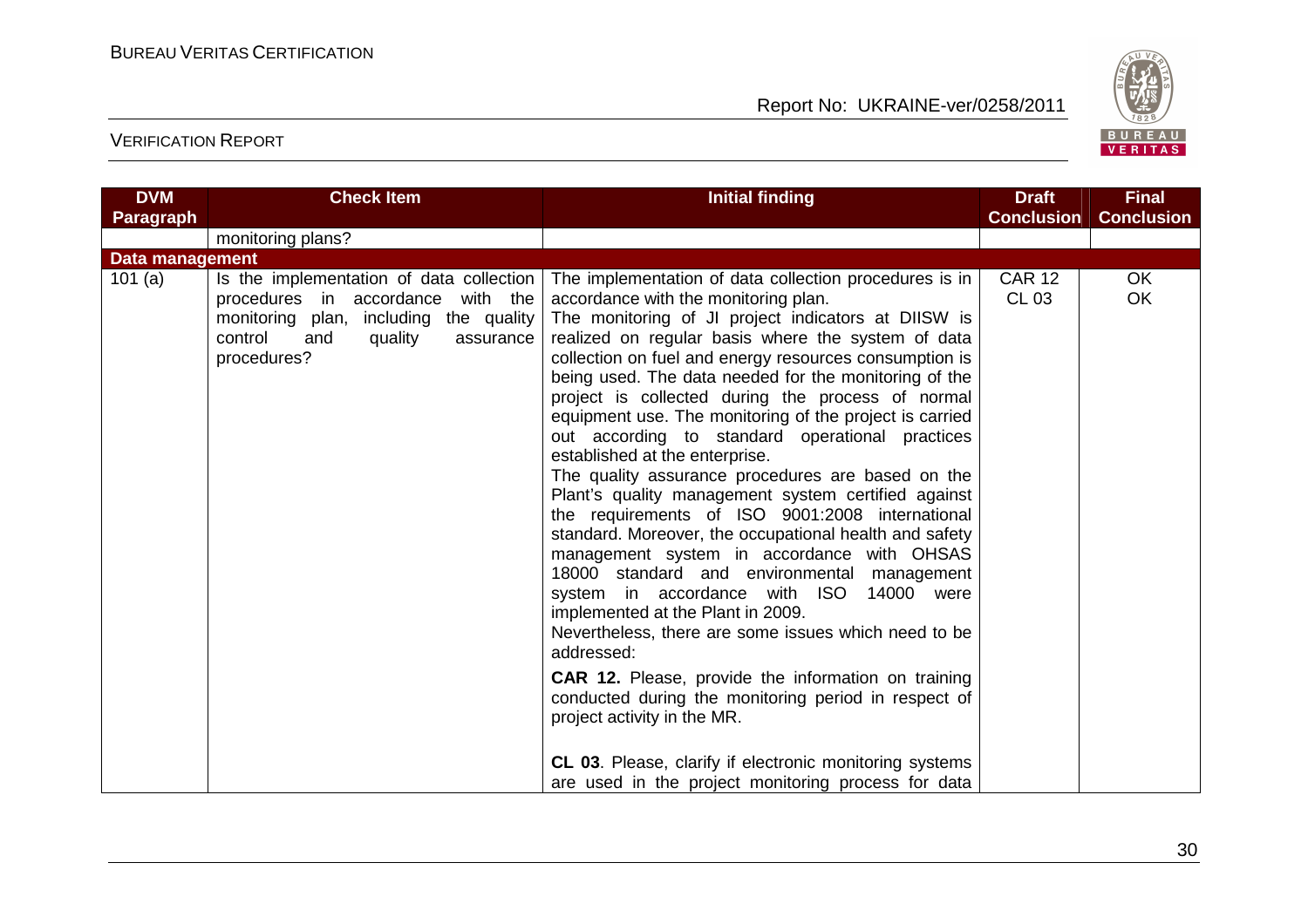

| <b>DVM</b> | <b>Check Item</b>                                                                                              | <b>Initial finding</b>                                                                                                                                                                                                                                                                                                                                | <b>Draft</b>      | <b>Final</b>                                                         |
|------------|----------------------------------------------------------------------------------------------------------------|-------------------------------------------------------------------------------------------------------------------------------------------------------------------------------------------------------------------------------------------------------------------------------------------------------------------------------------------------------|-------------------|----------------------------------------------------------------------|
| Paragraph  |                                                                                                                |                                                                                                                                                                                                                                                                                                                                                       | <b>Conclusion</b> | <b>Conclusion</b>                                                    |
|            |                                                                                                                | collection or processing. The documentation for those<br>systems must be provided.                                                                                                                                                                                                                                                                    |                   |                                                                      |
| 101(b)     | function<br>of the<br>monitoring<br>the<br>Is.<br>equipment, including its calibration status,<br>is in order? | The monitoring equipment used for project monitoring<br>is in order; its calibration status complies with the<br>requirements.<br>However, the MR ver.1 does not contain information on<br>measuring equipment used in the project monitoring:                                                                                                        | <b>CAR 13</b>     | <b>OK</b>                                                            |
|            |                                                                                                                | <b>CAR 13.</b> Please, provide in the MR the list of<br>measuring equipment used for monitoring of all the<br>parameters during considered monitoring period. For<br>each measuring device the type, function, serial<br>number, frequency of measurement, level of<br>uncertainty, calibration frequency, last calibration date<br>should be stated. |                   |                                                                      |
| 101 (c)    | Are the evidence and records used for<br>the monitoring maintained in a traceable<br>manner?                   | The evidence and records used for the monitoring are<br>maintained in a traceable manner. Data is collected<br>into electronic database of DIISW as well as in paper<br>format. Data is further compiled in day-to-day records,<br>quarterly records, and annual records. All records are<br>finally stored in Planning-economic department.          | <b>FAR 01</b>     | FAR 01 will<br>be checked<br>at the next<br>periodic<br>verification |
|            |                                                                                                                | conducted<br>interviews<br>The<br>during<br>site<br>visit<br>demonstrated that monitoring records storage time is<br>not clearly established and known by all responsible<br>personnel. So, the FAR was issued:                                                                                                                                       |                   |                                                                      |
|            |                                                                                                                | FAR 01. A documented instruction/decree prescribing<br>the storage of data monitored and required for ERUs<br>calculation for two years after the last transfer of ERUs                                                                                                                                                                               |                   |                                                                      |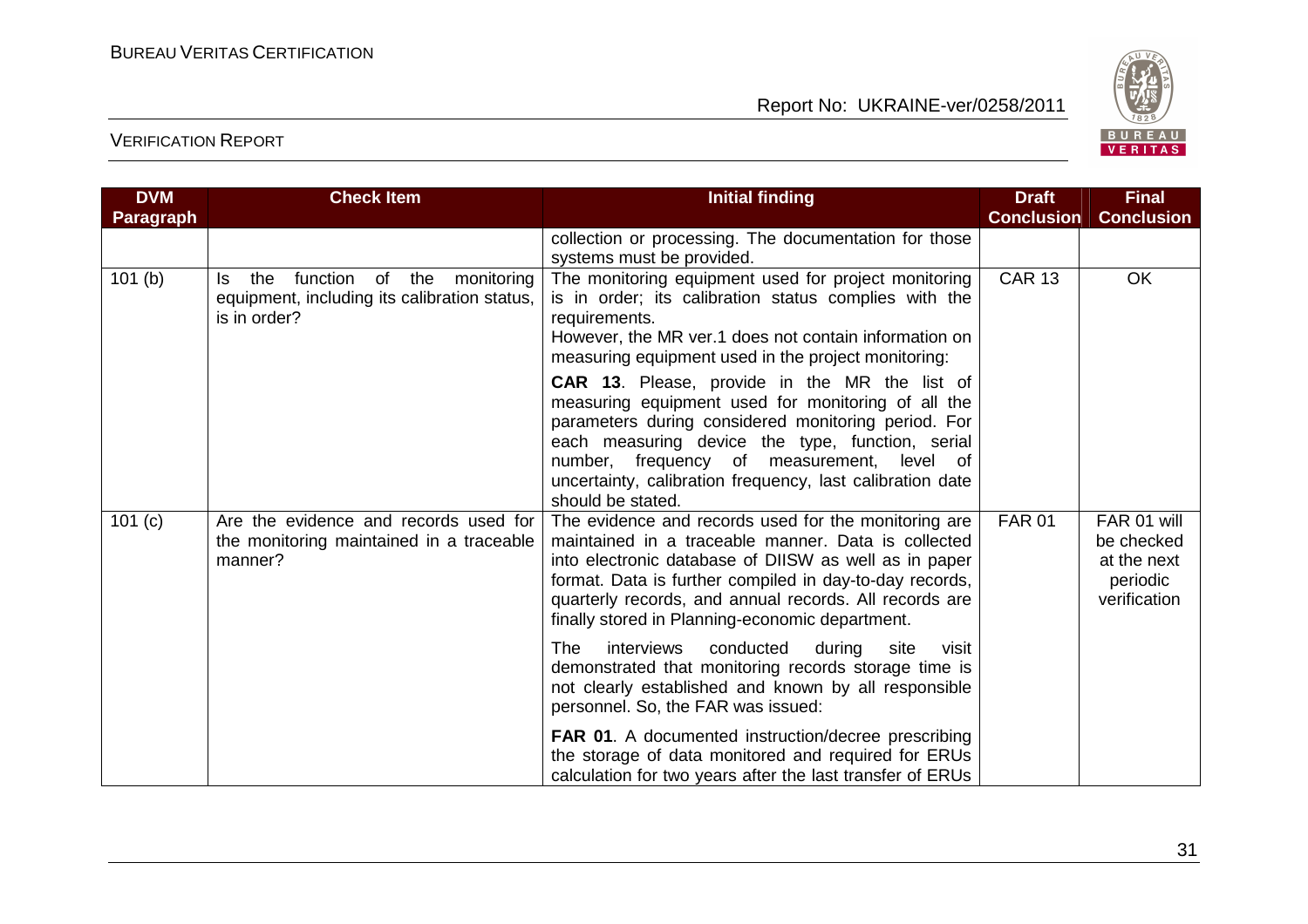

| <b>DVM</b> | <b>Check Item</b>                                                                                          | <b>Initial finding</b>                                                                                                                                                                                                                                                                                                                                                                                                                                                                                                                                | <b>Draft</b>                   | <b>Final</b>                                                |
|------------|------------------------------------------------------------------------------------------------------------|-------------------------------------------------------------------------------------------------------------------------------------------------------------------------------------------------------------------------------------------------------------------------------------------------------------------------------------------------------------------------------------------------------------------------------------------------------------------------------------------------------------------------------------------------------|--------------------------------|-------------------------------------------------------------|
| Paragraph  |                                                                                                            |                                                                                                                                                                                                                                                                                                                                                                                                                                                                                                                                                       | <b>Conclusion</b>              | <b>Conclusion</b>                                           |
|            |                                                                                                            | for the project should be issued and communicated to<br>all responsible persons.                                                                                                                                                                                                                                                                                                                                                                                                                                                                      |                                |                                                             |
| $101$ (d)  | Is the data collection and management<br>system for the project in accordance with<br>the monitoring plan? | The data collection and management system for the<br>project is in accordance with the monitoring plan. Roles<br>and responsibilities in the project monitoring are<br>described in the MR.                                                                                                                                                                                                                                                                                                                                                           | <b>CL 04</b>                   | Based on the<br>response to<br>$CL 04$ , the<br>FAR 03 was  |
|            |                                                                                                            | CL 04. Please, provide documentation confirming the<br>allocation of roles and responsibilities for project<br>monitoring.                                                                                                                                                                                                                                                                                                                                                                                                                            |                                | issued that is<br>be checked<br>at the next<br>verification |
|            |                                                                                                            | No scheme of monitoring data collection is presented in<br>the MR, thus the CAR was issued:                                                                                                                                                                                                                                                                                                                                                                                                                                                           | <b>CAR 14</b><br><b>CAR 15</b> | <b>OK</b><br><b>OK</b>                                      |
|            |                                                                                                            | <b>CAR 14.</b> Please, present in the MR a chart (diagram)<br>of data flow describing the entire data collection<br>process from raw data (primary data sources,<br>measuring equipment) to reported totals (Monitoring<br>Report) and data archiving.<br>The project developer responsible for MR preparation<br>is not indicated in the MR ver.1, therefore the CAR was<br>raised:<br><b>CAR 15.</b> Please, specify the information about the<br>persons/organizations responsible for the preparation<br>and submission of the monitoring report. |                                |                                                             |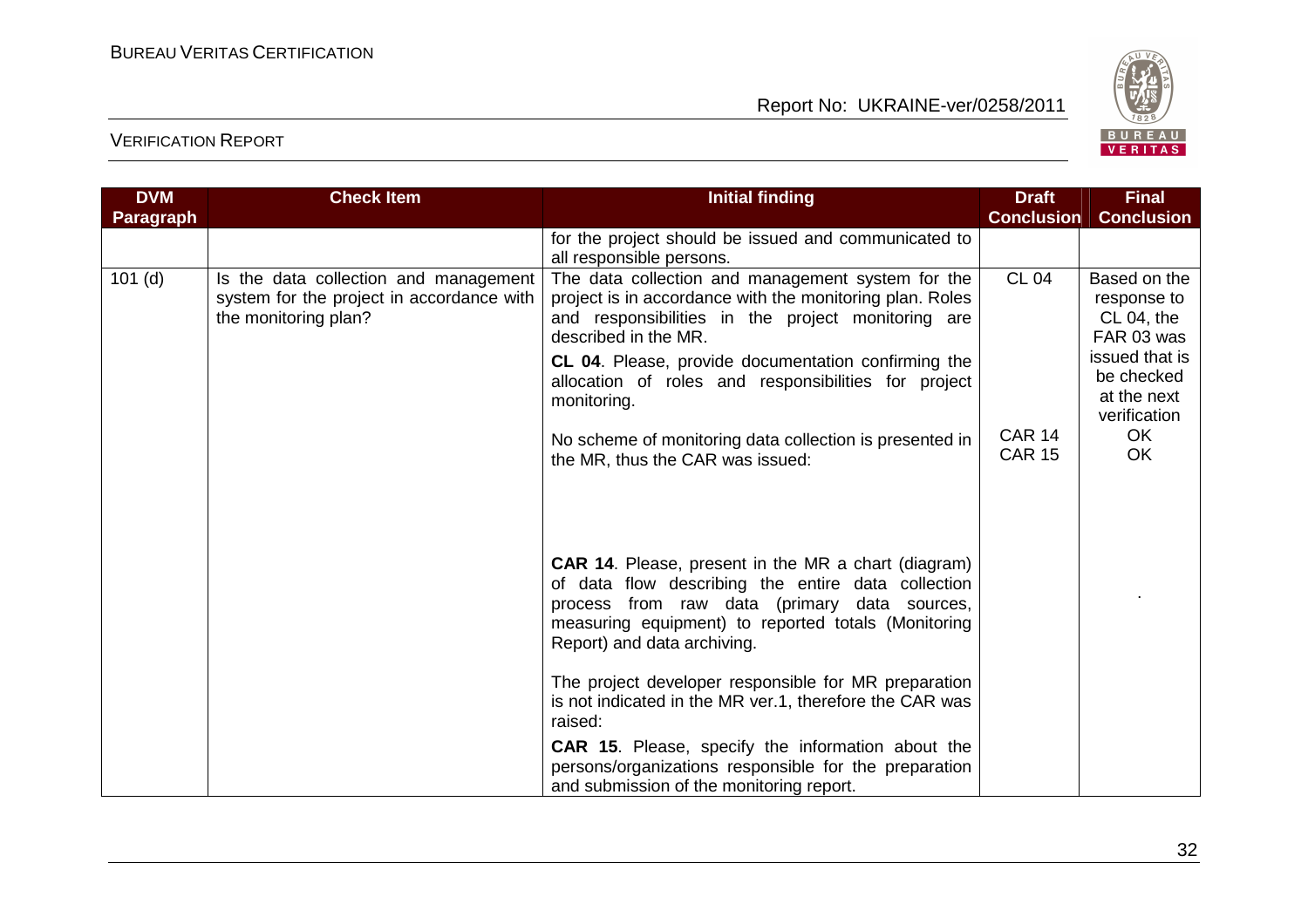

| <b>DVM</b> | <b>Check Item</b>                                                                                                                                                                                                                                                                                                                                                                                                                                                 | <b>Initial finding</b> | <b>Draft</b>      | <b>Final</b>      |
|------------|-------------------------------------------------------------------------------------------------------------------------------------------------------------------------------------------------------------------------------------------------------------------------------------------------------------------------------------------------------------------------------------------------------------------------------------------------------------------|------------------------|-------------------|-------------------|
| Paragraph  |                                                                                                                                                                                                                                                                                                                                                                                                                                                                   |                        | <b>Conclusion</b> | <b>Conclusion</b> |
|            | Verification regarding programs of activities (additional elements for assessment)                                                                                                                                                                                                                                                                                                                                                                                |                        |                   |                   |
| 102        | Is any JPA that has not been added to                                                                                                                                                                                                                                                                                                                                                                                                                             | N/a                    | N/a               | N/a               |
|            | the JI PoA not verified?                                                                                                                                                                                                                                                                                                                                                                                                                                          |                        |                   |                   |
| 103        | Is the verification based on the monitoring<br>reports of all JPAs to be verified?                                                                                                                                                                                                                                                                                                                                                                                | N/a                    | N/a               | N/a               |
| 103        | Does the verification ensure the accuracy<br>and conservativeness of the emission<br>reductions or enhancements of removals<br>generated by each JPA?                                                                                                                                                                                                                                                                                                             | N/a                    | N/a               | N/a               |
| 104        | Does the monitoring period not overlap<br>with previous monitoring periods?                                                                                                                                                                                                                                                                                                                                                                                       | N/a                    | N/a               | N/a               |
| 105        | If the AIE learns of an erroneously<br>included JPA, has the AIE informed the<br>JISC of its findings in writing?                                                                                                                                                                                                                                                                                                                                                 | N/a                    | N/a               | N/a               |
|            | Applicable to sample-based approach only                                                                                                                                                                                                                                                                                                                                                                                                                          |                        |                   |                   |
| 106        | Does the sampling plan prepared by the<br>AIE:<br>(a) Describe its sample selection, taking<br>into<br>account that:<br>(i) For each verification that uses a<br>sample-based approach, the sample<br>be<br>selection<br>shall<br>sufficiently<br>representative of the JPAs in the JI PoA<br>such extrapolation to all JPAs identified<br>for that verification is reasonable, taking<br>into account differences among the<br>characteristics of JPAs, such as: | N/a                    | N/a               | N/a               |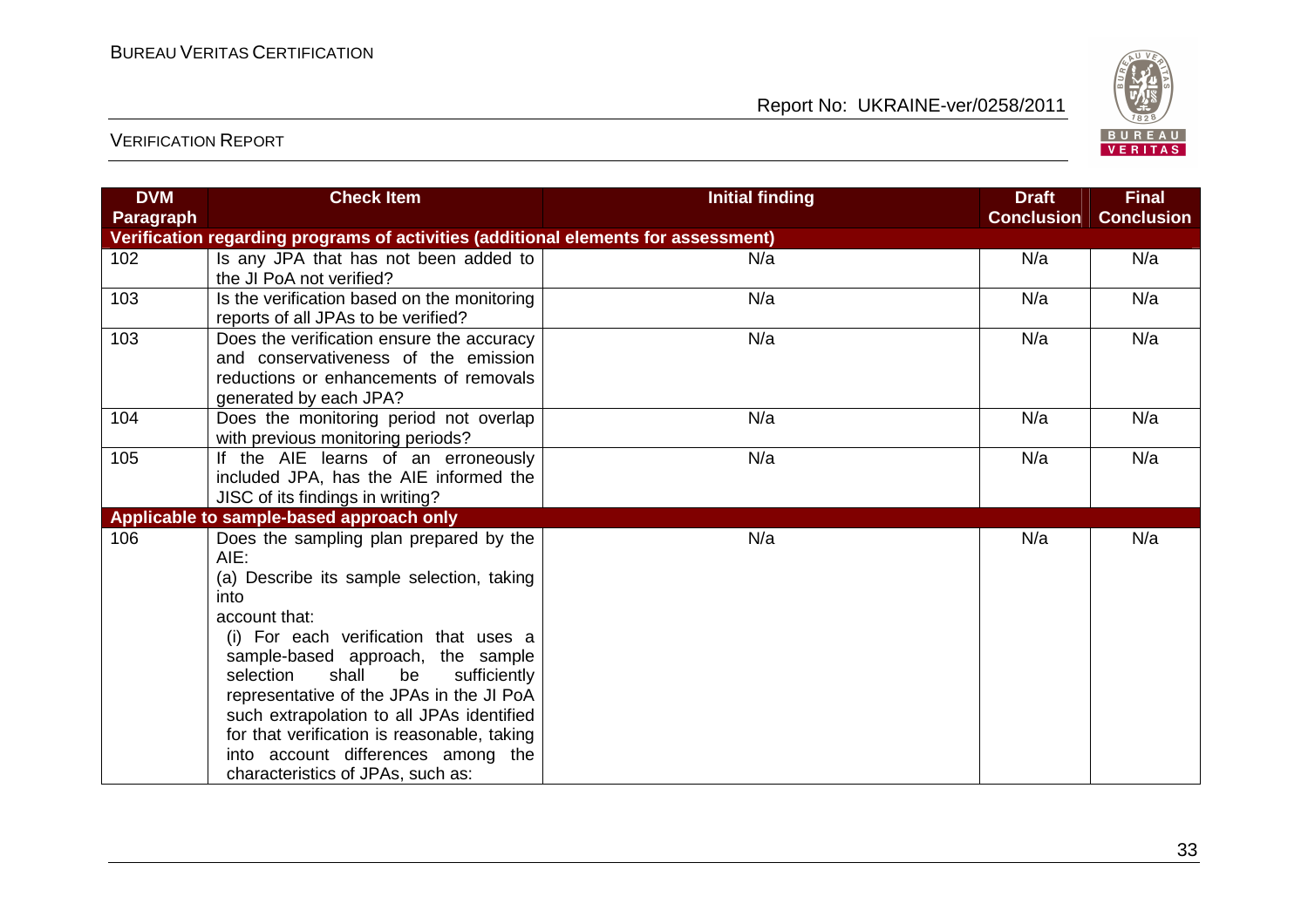

| <b>DVM</b>       | <b>Check Item</b>                                                                                                                                                                                                                                                                                                                                                                                                                                   | <b>Initial finding</b> | <b>Draft</b>      | <b>Final</b><br><b>Conclusion</b> |
|------------------|-----------------------------------------------------------------------------------------------------------------------------------------------------------------------------------------------------------------------------------------------------------------------------------------------------------------------------------------------------------------------------------------------------------------------------------------------------|------------------------|-------------------|-----------------------------------|
| <b>Paragraph</b> | - The types of JPAs;<br>- The complexity of the applicable<br>technologies and/or measures used;<br>- The geographical location of each<br>JPA:<br>- The amounts of expected emission<br>reductions of the JPAs being verified;<br>- The number of JPAs for which<br>emission reductions are being verified;<br>- The length of monitoring periods of<br>the JPAs being verified; and<br>- The samples selected for prior<br>verifications, if any? |                        | <b>Conclusion</b> |                                   |
| 107              | Is the sampling plan ready for publication<br>through the secretariat along with the<br>verification report<br>and<br>supporting<br>documentation?                                                                                                                                                                                                                                                                                                  | N/a                    | N/a               | N/a                               |
| 108              | Has the AIE made site inspections of at<br>least the square root of the number of<br>total JPAs, rounded to the upper whole<br>number? If the AIE makes no site<br>inspections or fewer site inspections than<br>the square root of the number of total<br>JPAs, rounded to the upper whole<br>number, then does the AIE provide a<br>reasonable explanation and justification?                                                                     | N/a                    | N/a               | N/a                               |
| 109              | Is the sampling plan available for<br>submission to the secretariat for the<br>JISC.s ex ante assessment? (Optional)                                                                                                                                                                                                                                                                                                                                | N/a                    | N/a               | N/a                               |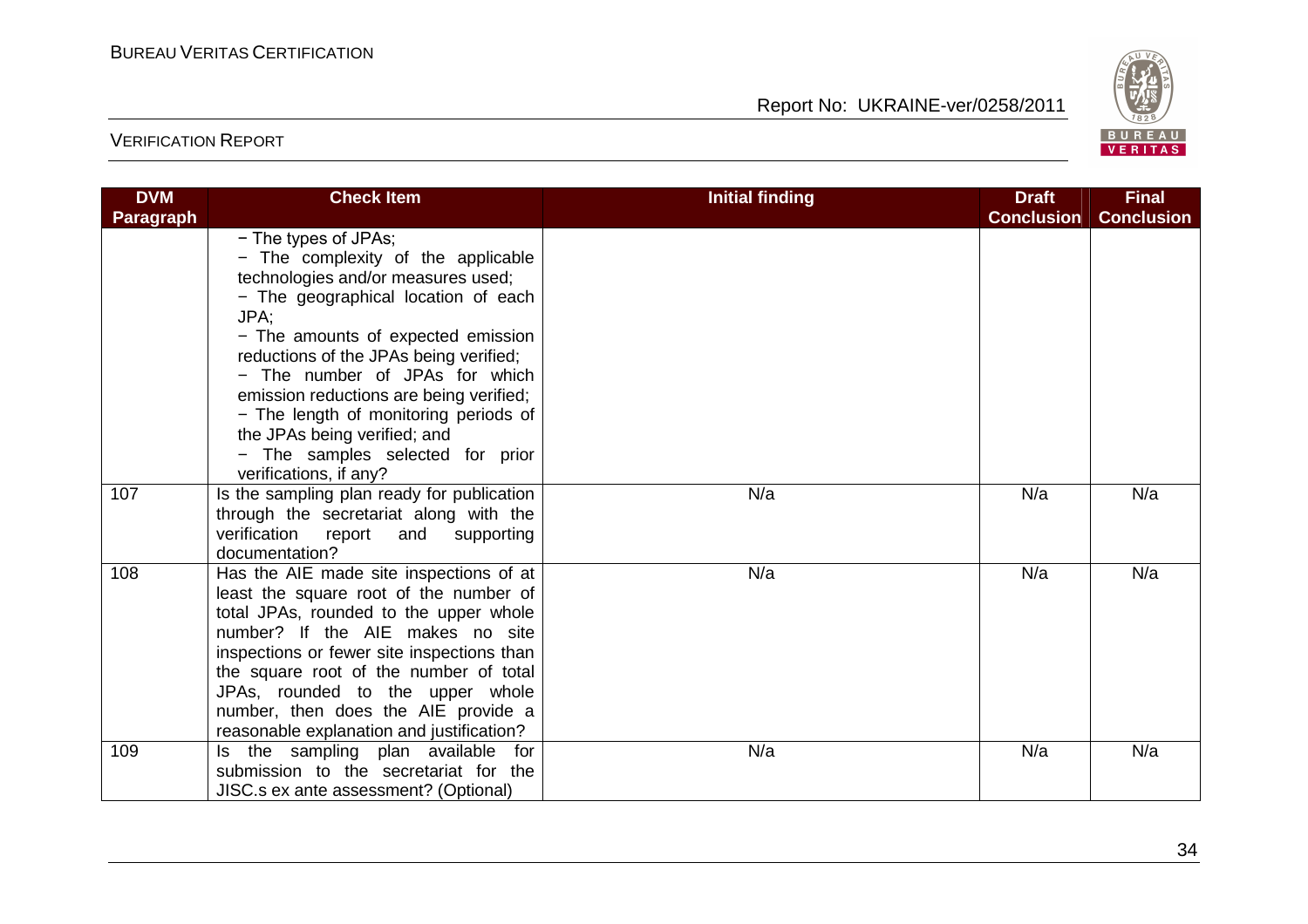

| <b>DVM</b><br>Paragraph | <b>Check Item</b>                                                                                                                                                                                                   | Initial finding | <b>Draft</b><br><b>Conclusion</b> | <b>Final</b><br><b>Conclusion</b> |
|-------------------------|---------------------------------------------------------------------------------------------------------------------------------------------------------------------------------------------------------------------|-----------------|-----------------------------------|-----------------------------------|
| 110                     | If the AIE learns of a fraudulently included<br>JPA, a fraudulently monitored JPA or an<br>inflated number of emission reductions<br>claimed in a JI PoA, has the AIE informed<br>the JISC of the fraud in writing? | N/a             | N/a                               | N/a                               |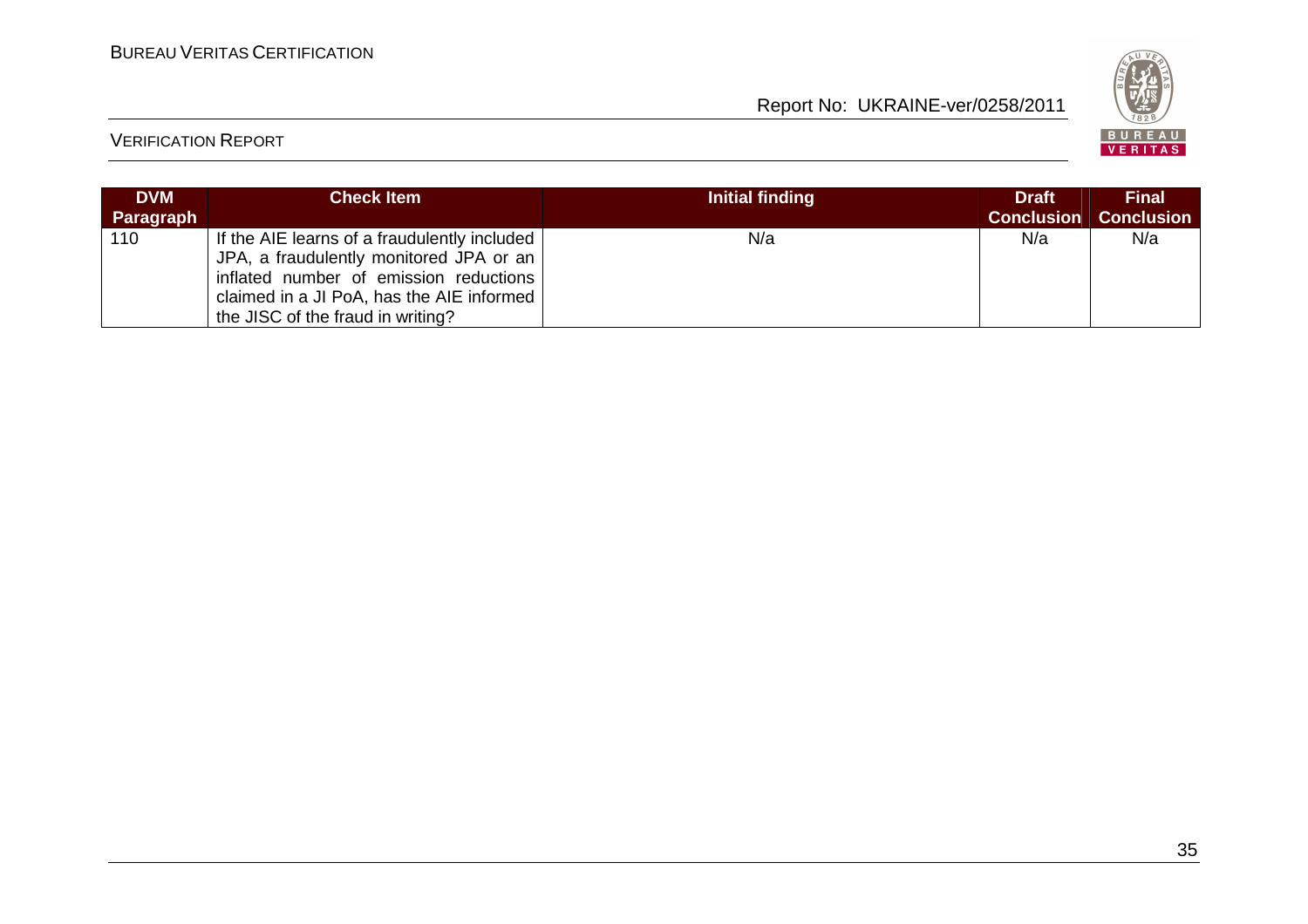

### VERIFICATION REPORT

#### **Table 2 Resolution of Corrective Action and Clarification Requests**

| <b>Draft</b><br>clarifications<br>report<br>and<br>corrective action<br>requests<br>by<br>verification team                                                                                                                                                                    | Ref.<br>to<br>checklist<br>question in<br>table 1 | Summary of project participant response                                                                                                                                                                                                                                                                                                                                                                                                                                                                                                                                                                                                                                                                                                                                                                                                                                                             | Verification team conclusion                                                                                                                                                                                                                                                                                                                                                                                                                                                                                                                                                                                                                  |
|--------------------------------------------------------------------------------------------------------------------------------------------------------------------------------------------------------------------------------------------------------------------------------|---------------------------------------------------|-----------------------------------------------------------------------------------------------------------------------------------------------------------------------------------------------------------------------------------------------------------------------------------------------------------------------------------------------------------------------------------------------------------------------------------------------------------------------------------------------------------------------------------------------------------------------------------------------------------------------------------------------------------------------------------------------------------------------------------------------------------------------------------------------------------------------------------------------------------------------------------------------------|-----------------------------------------------------------------------------------------------------------------------------------------------------------------------------------------------------------------------------------------------------------------------------------------------------------------------------------------------------------------------------------------------------------------------------------------------------------------------------------------------------------------------------------------------------------------------------------------------------------------------------------------------|
| <b>CAR</b><br>provide<br>Please,<br>01.<br>the<br>information about the project approval<br>by Parties involved in the MR, including<br>registration<br>project<br>number.<br>The<br>information regarding sponsor Party<br>must be clearly stated and explained in<br>the MR. | 90                                                | Response #1:<br>The project received the Letter of Approval (LoA)  1. Please, indicate the ITL project<br>from the Government of Ukraine, acting through<br>State Environmental Investment Agency of<br>Ukraine (# 2077/23/7 dated 08/08/2011) and from<br>the State of the Netherlands, acting through the $\vert$ <sub>2</sub> .<br>Ministry of Economic Affairs, Agriculture and<br>Innovation and its implementing agency "NL<br>Agency" (# 2011JI28 dated 05/07/2011).<br>Such information is now included in the modified<br>monitoring report (Please see Section 1 "Project<br>Summary").<br>The project is currently at the stage of obtaining<br>the registration number. As soon as the number<br>will be received the monitoring report will be<br>modified.<br>Together with this, information regarding project<br>participants is now included in the modified<br>monitoring report. | Conclusion of response #1:<br>ID number in the MR which is<br>already available<br>the<br><b>on</b><br><b>UNFCCC JISC web-site;</b><br>Please, include in the MR the<br>clarification regarding sponsor<br>Party of the project.<br>Final conclusion:<br>The ITL project ID was indicated<br>in the updated MR.<br>clarification<br>The<br>regarding<br>sponsor Party and legal entity<br>project participant of this Party,<br>as well as relevant amendments<br>made to the MR were reviewed<br>and found to be appropriate.<br>The issue is closed based on<br>sufficient clarification provided<br>and due corrections made to the<br>MR. |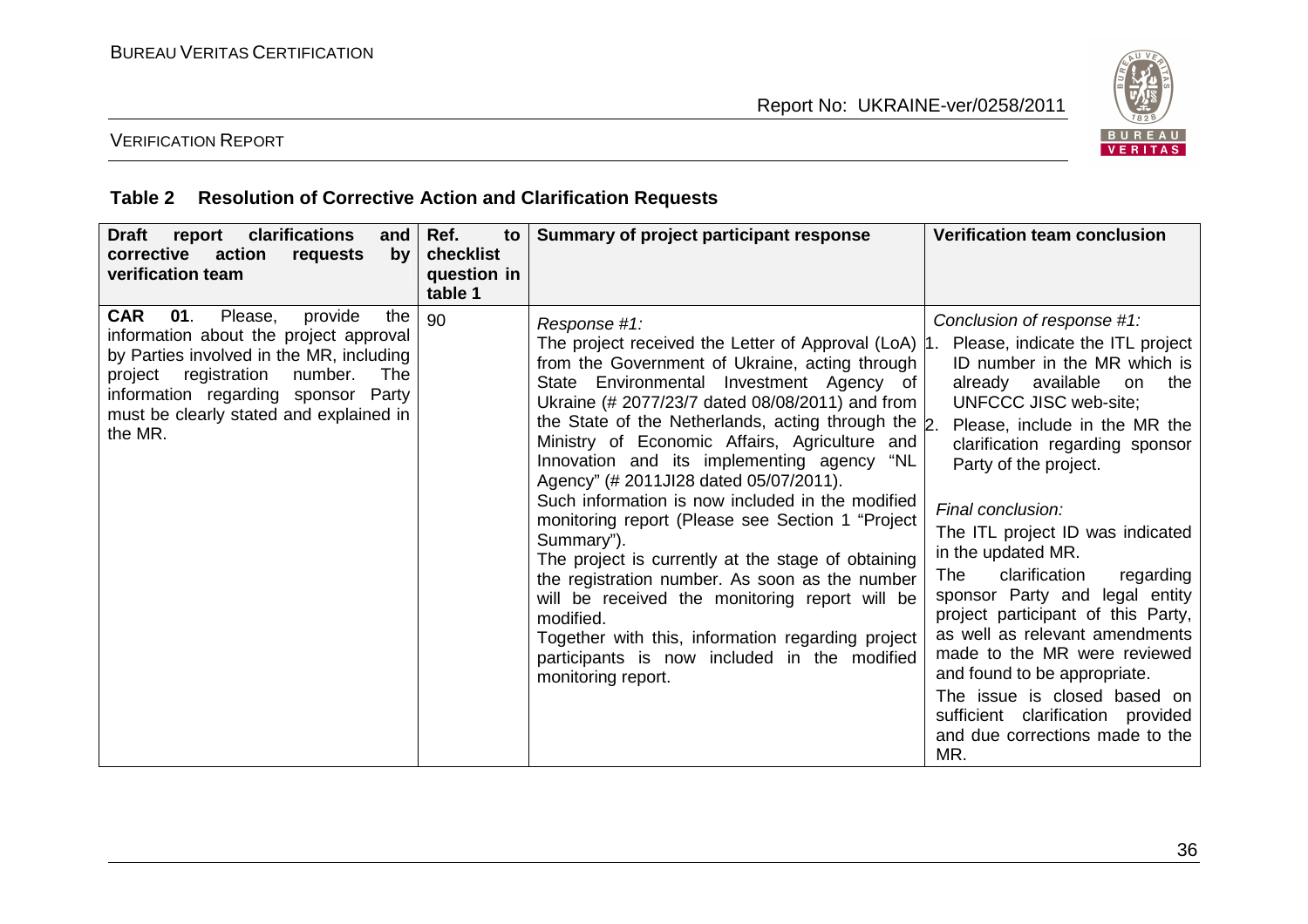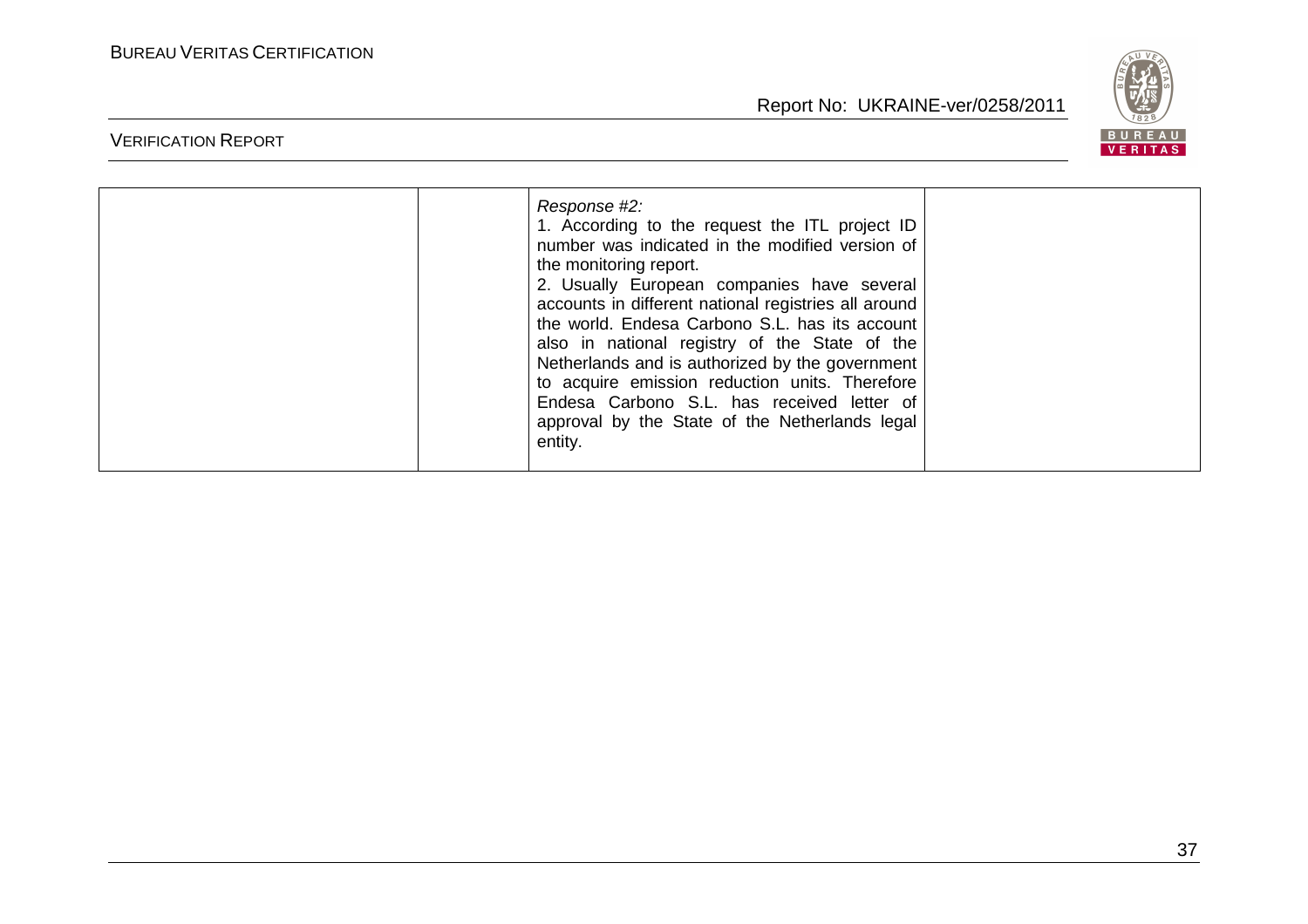

| <b>CAR 02.</b> More detailed information on<br>92<br>the project technology and installed<br>equipment must be provided in the MR. | Response #1:<br>As it is already stated in the Section 1 "Project<br>summary" the proposed project activity envisages  <br>implementation (technology to be employed) of<br>two ladle furnaces (LF 1 and LF 2) and two new   measures taken to reduce GHG.<br>seven-strand billet continuous casting machines<br>(CCM 1 and CCM 3).<br>The detailed description of the equipment (i.e.<br>characteristics of the installed equipment)   The issue is closed based on the<br>envisaged to be installed under the proposed<br>project activity is provided in the PDD.<br>Response #2:<br>More detailed information on project technology<br>and installed equipment and measures taken to<br>reduce GHG are now provided in the modified<br>MR. | Conclusion of response #1:<br>Please, provide more detailed<br>information on project technology<br>and installed equipment and<br>Final conclusion:<br>appropriate information provided<br>in the MR. |
|------------------------------------------------------------------------------------------------------------------------------------|------------------------------------------------------------------------------------------------------------------------------------------------------------------------------------------------------------------------------------------------------------------------------------------------------------------------------------------------------------------------------------------------------------------------------------------------------------------------------------------------------------------------------------------------------------------------------------------------------------------------------------------------------------------------------------------------------------------------------------------------|--------------------------------------------------------------------------------------------------------------------------------------------------------------------------------------------------------|
|------------------------------------------------------------------------------------------------------------------------------------|------------------------------------------------------------------------------------------------------------------------------------------------------------------------------------------------------------------------------------------------------------------------------------------------------------------------------------------------------------------------------------------------------------------------------------------------------------------------------------------------------------------------------------------------------------------------------------------------------------------------------------------------------------------------------------------------------------------------------------------------|--------------------------------------------------------------------------------------------------------------------------------------------------------------------------------------------------------|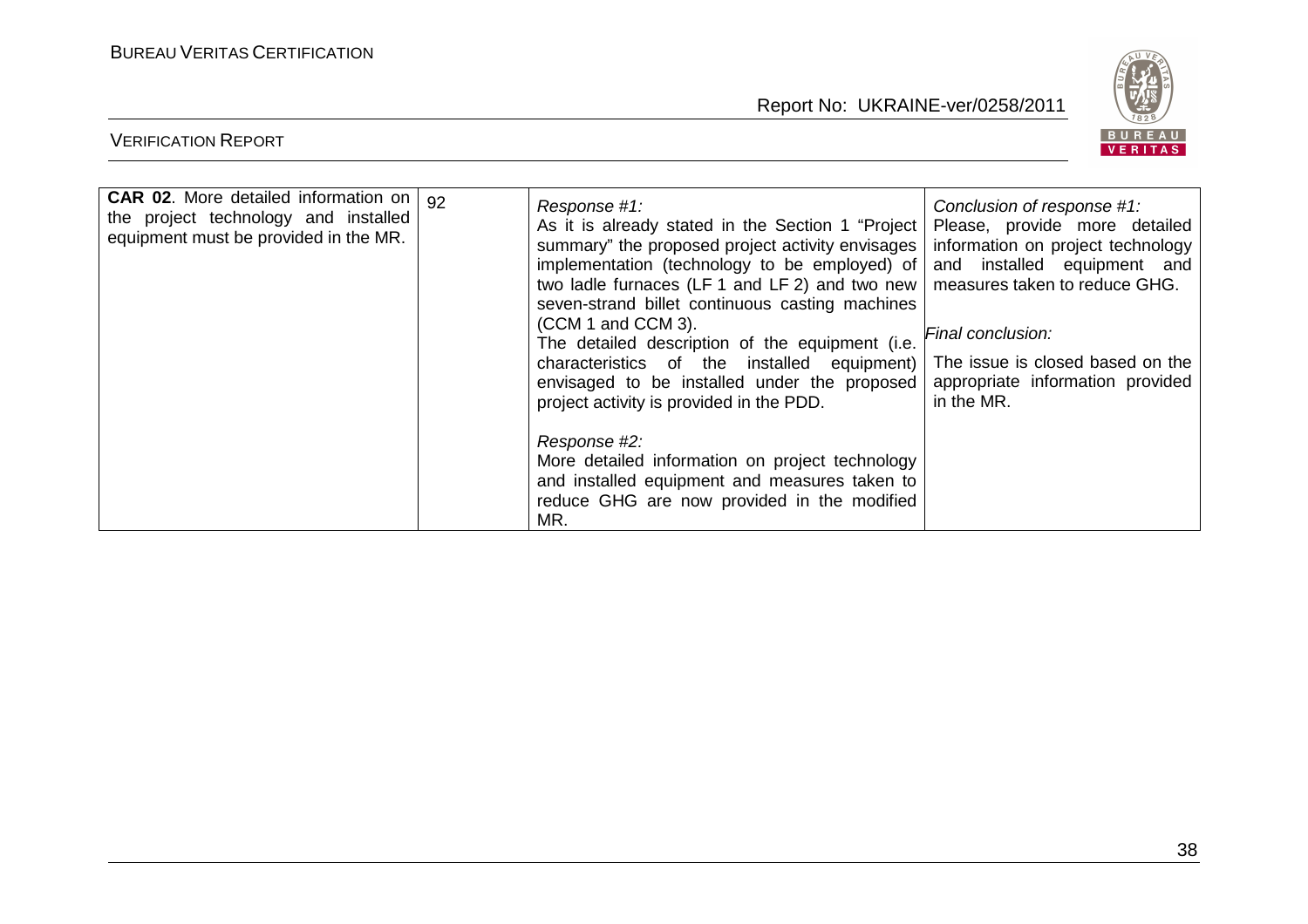

| <b>CAR 03.</b> Please, provide a comparison | 92 | Response #1:                                                                                                                                                                                                                                                                                                                                                                                                                                                                                                                                                                                                                                                                                                                                                                                                                                                                                                                                                                                                                                                                                                                                       | Conclusion on response #1:                                                                                                                                                                                                                                                                         |
|---------------------------------------------|----|----------------------------------------------------------------------------------------------------------------------------------------------------------------------------------------------------------------------------------------------------------------------------------------------------------------------------------------------------------------------------------------------------------------------------------------------------------------------------------------------------------------------------------------------------------------------------------------------------------------------------------------------------------------------------------------------------------------------------------------------------------------------------------------------------------------------------------------------------------------------------------------------------------------------------------------------------------------------------------------------------------------------------------------------------------------------------------------------------------------------------------------------------|----------------------------------------------------------------------------------------------------------------------------------------------------------------------------------------------------------------------------------------------------------------------------------------------------|
| of the expected amount of emission          |    | The amount of emission reductions that were                                                                                                                                                                                                                                                                                                                                                                                                                                                                                                                                                                                                                                                                                                                                                                                                                                                                                                                                                                                                                                                                                                        | Please, provide in the MR the                                                                                                                                                                                                                                                                      |
| reduction units stated in the PDD and       |    | actually generated in 2008 are equal to emission                                                                                                                                                                                                                                                                                                                                                                                                                                                                                                                                                                                                                                                                                                                                                                                                                                                                                                                                                                                                                                                                                                   | amounts of expected ERUs from                                                                                                                                                                                                                                                                      |
| actually achieved ERUs and explain the      |    | reductions stated in the PDD.                                                                                                                                                                                                                                                                                                                                                                                                                                                                                                                                                                                                                                                                                                                                                                                                                                                                                                                                                                                                                                                                                                                      | the PDD.                                                                                                                                                                                                                                                                                           |
| deviation.                                  |    | The amount of emission reductions that were                                                                                                                                                                                                                                                                                                                                                                                                                                                                                                                                                                                                                                                                                                                                                                                                                                                                                                                                                                                                                                                                                                        |                                                                                                                                                                                                                                                                                                    |
|                                             |    | actually generated in 2009 is a bit lower than it<br>was expected in PDD (824 526 CO2e for 2009 in<br>PDD and 802 339 CO2e in 2009 actually). It was<br>caused by some fluctuations of specific FER<br>consumption indicators per 1 ton of steel output.<br>The amount of emission reductions that were<br>actually generated in 2010 is higher than it was<br>expected in PDD (713 287 CO2e for 2010 in PDD<br>and 828 279 CO2e in 2010 actually) because of<br>the following reason. The baseline of the project<br>developed<br>based on the<br>real steel<br>İS.<br>manufacturing process as well as projectline.<br>Taking into account the implication of economy of<br>scale and the fact that loading factor for baseline<br>was much lower than for projectline, the emission<br>reductions were more sensitive to change of<br>specific energy consumption per 1 t of slabs<br>produced than actually envisaged in the PDD.<br>However this influence was beyond of project<br>participants' control and fully based on market<br>situation and requirements.<br>Such information is now included in the modified<br>MR.<br>Response #2: | Final conclusion:<br>amounts<br>emission<br>The<br>of<br>reduction estimates presented in<br>the PDD and actually achieved<br>ERUs were stated and compared<br>in the updated MR. The adequate<br>explanation of the difference of<br>these values was included in the<br>MR. The issue is closed. |
|                                             |    | Values of expected ERU in accordance with PDD<br>is now provided in the modified MR.                                                                                                                                                                                                                                                                                                                                                                                                                                                                                                                                                                                                                                                                                                                                                                                                                                                                                                                                                                                                                                                               |                                                                                                                                                                                                                                                                                                    |
|                                             |    |                                                                                                                                                                                                                                                                                                                                                                                                                                                                                                                                                                                                                                                                                                                                                                                                                                                                                                                                                                                                                                                                                                                                                    |                                                                                                                                                                                                                                                                                                    |
|                                             |    |                                                                                                                                                                                                                                                                                                                                                                                                                                                                                                                                                                                                                                                                                                                                                                                                                                                                                                                                                                                                                                                                                                                                                    | 39                                                                                                                                                                                                                                                                                                 |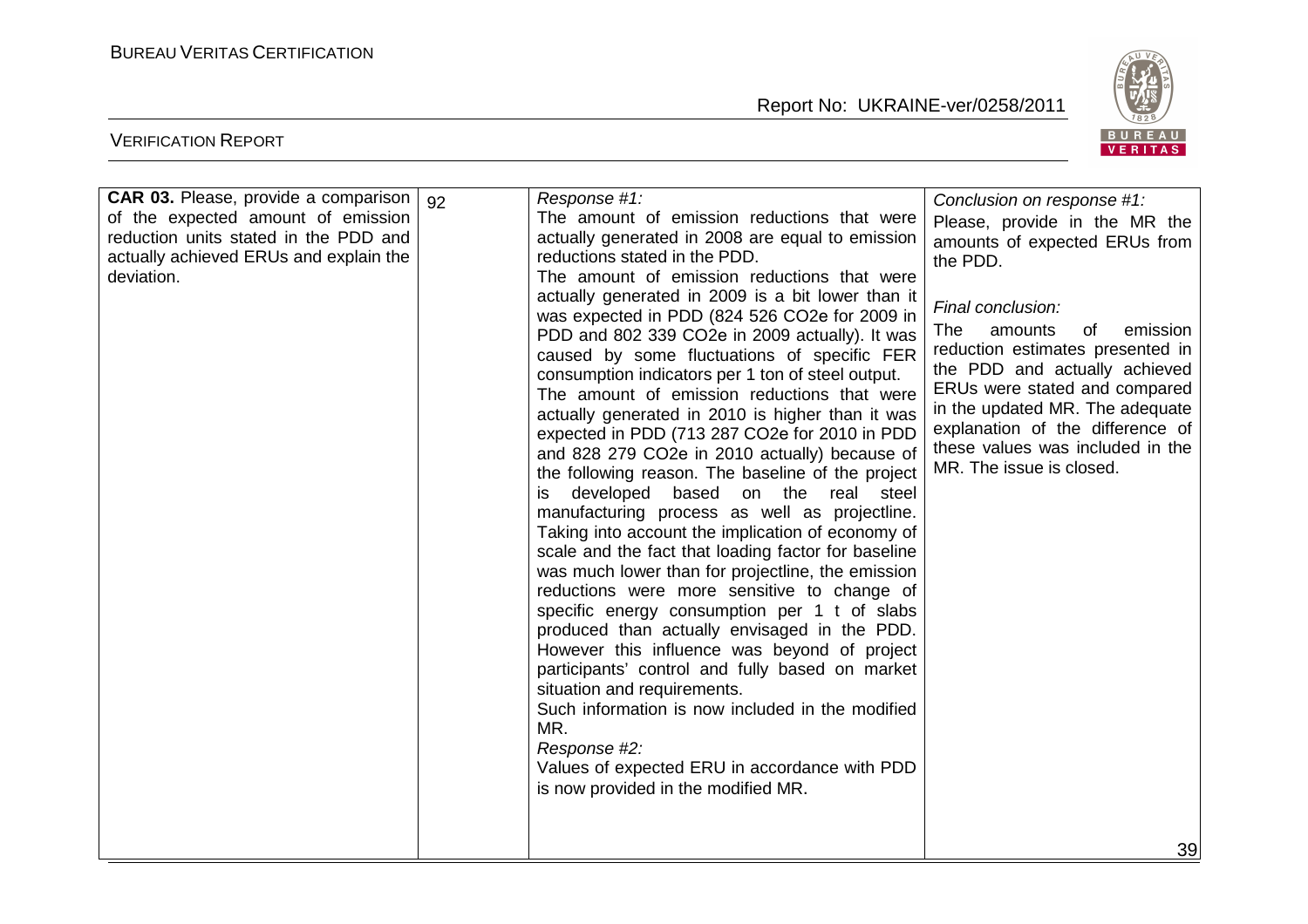

| more detailed information as to the<br>project's implementation status<br>with<br>exact dates, where possible<br>(e.g.<br>construction, commissioning, continued<br>operation periods, etc.), and information<br>activities/measures<br>regarding<br>the<br>performed<br>considered<br>during<br>monitoring period, including information<br>on special events (e.g. overhaul times,<br>downtimes of equipment, exchange of<br>equipment, etc.). The comparison<br>between implementation schedule in<br>PDD<br>and<br>actual<br>project's<br>the<br>implementation status and the starting<br>date of operation of the project activity<br>must be provided as well. |  | Data concerning the project implementation is now<br>provided in the modified MR. Additional documents<br>regarding project equipment implementation are now<br>provided to the verifiers.<br>Response #2:<br>1. Taking into account that the first actions connected<br>with implementation of LF2 began before the end of<br>2009 and also in order to provide more precise<br>information concerning project facilities implementation<br>at the stage of monitoring report development, the<br>implementation schedule was accordingly corrected.<br>This can be considered as an insignificant deviation in<br>comparison with the implementation schedule stated in<br>the PDD.<br>The Permit for construction works # 76 dated<br>22.08.2008 states the actual date when construction<br>works of LF2 have started.<br>2. Information that the CCM3 construction works were<br>finished in January 2011 is now included in the<br>modified monitoring report.<br>3. Starting date of the project is $5th$ of April 2007.<br>Starting date of the project operation (when the first<br>ERU were generated) is 1 <sup>st</sup> of October 2008. Such<br>information is now included in the modified monitoring<br>report.<br>4. During the considered monitoring period such<br>facilities as CCM1 and LF1 were operational. They<br>facilitated emission reductions generation. Such<br>information is now included in the modified monitoring<br>report. | 1. Please clarify in more details<br>why the implementation status of<br>LF2 in the MR does not<br>correspond to the implementation<br>schedule in the PDD. Also, a<br>confirming<br>LF <sub>2</sub><br>document<br>construction starting date must be<br>provided.<br>2. For CCM3, please, state when<br>construction works were finished.<br>3. Please indicate the starting<br>date of the project's operation,<br>first ERUs were<br>when the<br>generated.<br>4. Please, clearly state which of<br>the project units were operational<br>during the considered monitoring<br>and<br>generated<br>period<br>the<br>emission reductions.<br>Final conclusion:<br>The necessary information was<br>provided as required. The issue is<br>closed on the basis of relevant<br>documentation<br>provided<br>and<br>appropriate amendments made to<br>the MR. |
|-----------------------------------------------------------------------------------------------------------------------------------------------------------------------------------------------------------------------------------------------------------------------------------------------------------------------------------------------------------------------------------------------------------------------------------------------------------------------------------------------------------------------------------------------------------------------------------------------------------------------------------------------------------------------|--|-----------------------------------------------------------------------------------------------------------------------------------------------------------------------------------------------------------------------------------------------------------------------------------------------------------------------------------------------------------------------------------------------------------------------------------------------------------------------------------------------------------------------------------------------------------------------------------------------------------------------------------------------------------------------------------------------------------------------------------------------------------------------------------------------------------------------------------------------------------------------------------------------------------------------------------------------------------------------------------------------------------------------------------------------------------------------------------------------------------------------------------------------------------------------------------------------------------------------------------------------------------------------------------------------------------------------------------------------------------------------------------------------------------------------------------------------------------------|-------------------------------------------------------------------------------------------------------------------------------------------------------------------------------------------------------------------------------------------------------------------------------------------------------------------------------------------------------------------------------------------------------------------------------------------------------------------------------------------------------------------------------------------------------------------------------------------------------------------------------------------------------------------------------------------------------------------------------------------------------------------------------------------------------------------------------------------------------------|
|-----------------------------------------------------------------------------------------------------------------------------------------------------------------------------------------------------------------------------------------------------------------------------------------------------------------------------------------------------------------------------------------------------------------------------------------------------------------------------------------------------------------------------------------------------------------------------------------------------------------------------------------------------------------------|--|-----------------------------------------------------------------------------------------------------------------------------------------------------------------------------------------------------------------------------------------------------------------------------------------------------------------------------------------------------------------------------------------------------------------------------------------------------------------------------------------------------------------------------------------------------------------------------------------------------------------------------------------------------------------------------------------------------------------------------------------------------------------------------------------------------------------------------------------------------------------------------------------------------------------------------------------------------------------------------------------------------------------------------------------------------------------------------------------------------------------------------------------------------------------------------------------------------------------------------------------------------------------------------------------------------------------------------------------------------------------------------------------------------------------------------------------------------------------|-------------------------------------------------------------------------------------------------------------------------------------------------------------------------------------------------------------------------------------------------------------------------------------------------------------------------------------------------------------------------------------------------------------------------------------------------------------------------------------------------------------------------------------------------------------------------------------------------------------------------------------------------------------------------------------------------------------------------------------------------------------------------------------------------------------------------------------------------------------|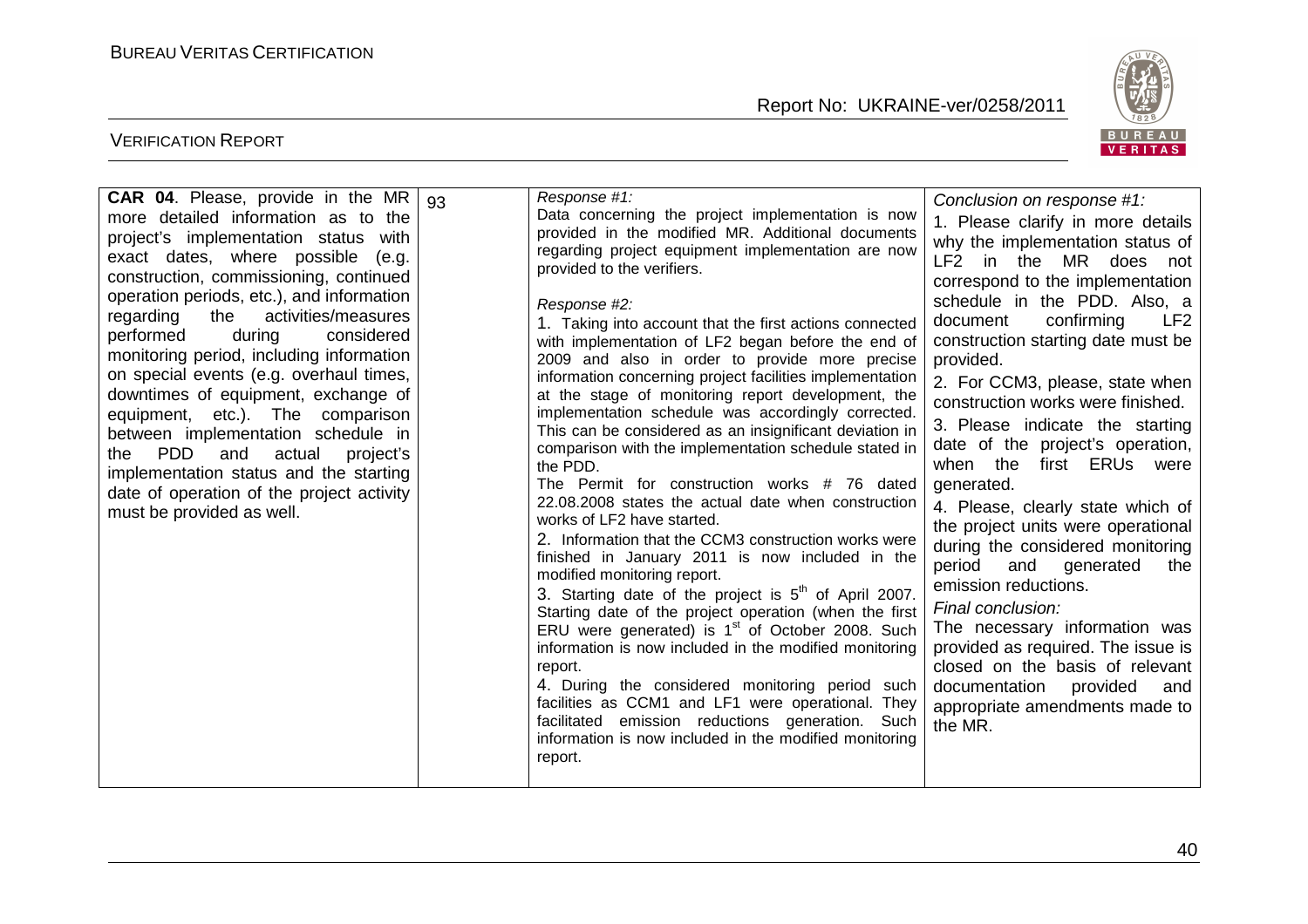

| CAR 05. Please, indicate the starting $ 93 $<br>date of the crediting period and state<br>whether it was changed compared to<br>PDD (please, note that it should be<br>after the date when the first ERUs<br>under the project were generated).                                                                                                                                                                                                          |    | The MR was supplemented with the section 3<br>"Crediting period" where the information on the<br>project's crediting period is stated.<br>The starting date of the crediting period defined in<br>the PDD was not changed and remained<br>01/10/2008. It is the date when the project<br>operation commenced and first ERUs were<br>generated. The project operation began with<br>CCM1 operation start. Although CCM1 was<br>officially launched in November 2008, first casting<br>processes on it were conducted starting from the<br>1st of October 2008 and therefore the first<br>volumes of square billets were produced. | The issue is closed based on<br>sufficient<br>clarification<br>provided<br>and due amendments made to<br>the MR.                                      |
|----------------------------------------------------------------------------------------------------------------------------------------------------------------------------------------------------------------------------------------------------------------------------------------------------------------------------------------------------------------------------------------------------------------------------------------------------------|----|----------------------------------------------------------------------------------------------------------------------------------------------------------------------------------------------------------------------------------------------------------------------------------------------------------------------------------------------------------------------------------------------------------------------------------------------------------------------------------------------------------------------------------------------------------------------------------------------------------------------------------|-------------------------------------------------------------------------------------------------------------------------------------------------------|
| CAR 06. Please, correct the monitoring<br>period starting date.                                                                                                                                                                                                                                                                                                                                                                                          | 93 | The starting date of the monitoring period was<br>correct to 01/10/2008 which is the crediting period<br>starting date.                                                                                                                                                                                                                                                                                                                                                                                                                                                                                                          | The issue is closed based on<br>correction made to the MR.                                                                                            |
| <b>CAR 07</b> . The project monitoring must $\vert$ 94<br>be performed in accordance to the final<br>version of the PDD (ver. 08 dated<br>12/07/11).<br>Please,<br>the<br>make<br>their<br>data/parameters and<br>values<br>consistent with the monitoring plan in<br>the final version of the PDD (this relates<br>to the electricity emission factors for<br>Ukrainian grid, emission factor for<br>natural gas, exclusion of coke oven<br>gas, etc.). |    | The project monitoring is now performed in<br>accordance with the Monitoring Plan described in<br>the final version of PDD (ver. 8 dated 12/07/11).<br>Please see modified MR.                                                                                                                                                                                                                                                                                                                                                                                                                                                   | monitoring<br>The<br>data<br>and<br>parameters are now consistent<br>with the monitoring plan in the<br>determined PDD ver.8. The issue<br>is closed. |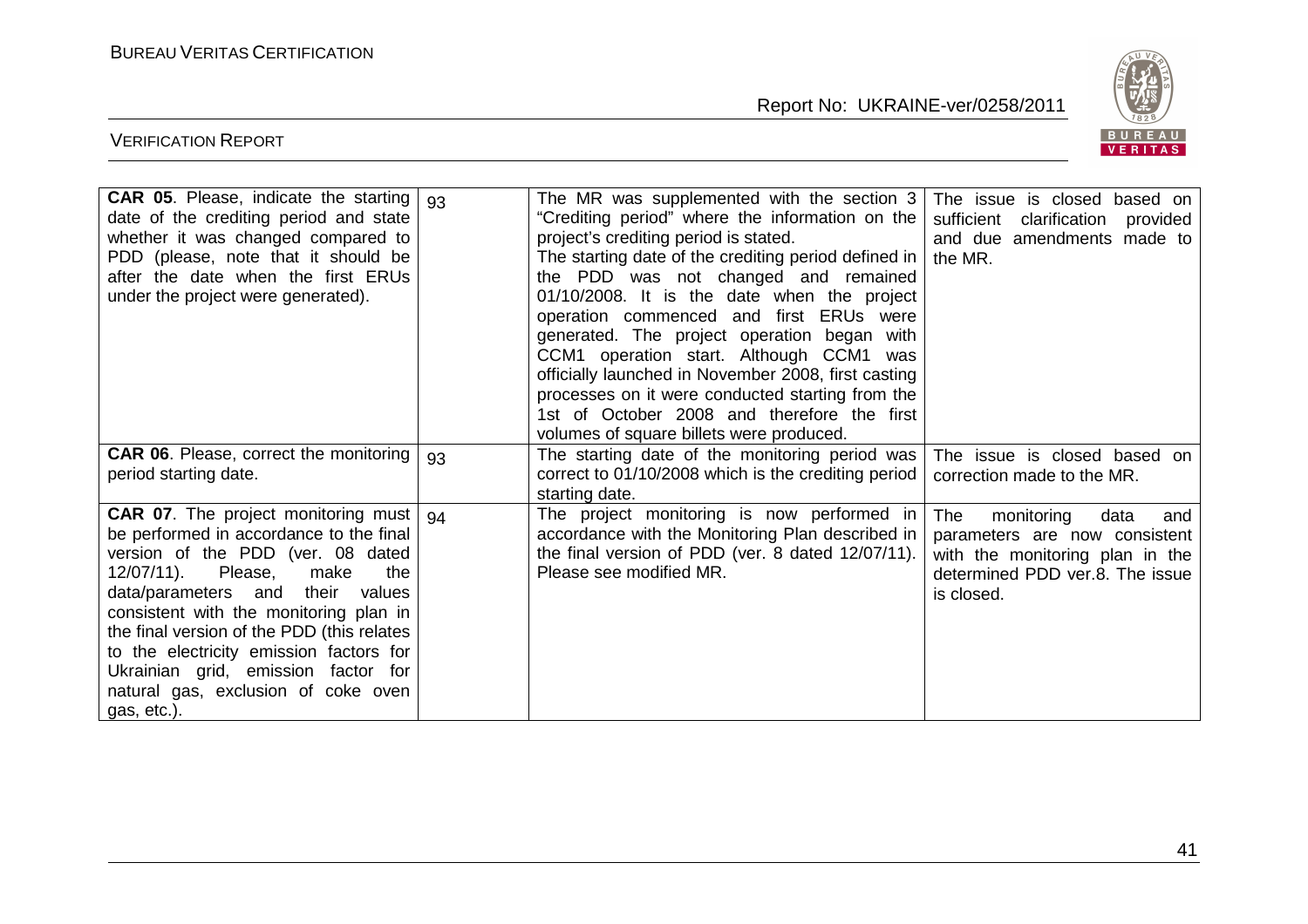VERIFICATION REPORT

Report No: UKRAINE-ver/0258/2011



| <b>CAR 08.</b> Please, clearly indicate the<br>approach chosen for baseline setting<br>and the approach chosen regarding the<br>monitoring in the MR. | 94 | The baseline and monitoring for the proposed<br>project were identified and justified following the<br>Annex B to the JI Guidelines and the JISC<br>Guidance on Criteria for Baseline Setting and<br>Monitoring.<br>The baseline scenario was determined based on<br>JI-specific approach and refers to the DIISW<br>project-specific conditions and parameters as<br>they are described in the PDD.                                                                                                                                                                                                                                                                                                                                                                                               | The baseline and monitoring<br>approaches were indicated in the<br>updated MR. The issue is closed. |
|-------------------------------------------------------------------------------------------------------------------------------------------------------|----|----------------------------------------------------------------------------------------------------------------------------------------------------------------------------------------------------------------------------------------------------------------------------------------------------------------------------------------------------------------------------------------------------------------------------------------------------------------------------------------------------------------------------------------------------------------------------------------------------------------------------------------------------------------------------------------------------------------------------------------------------------------------------------------------------|-----------------------------------------------------------------------------------------------------|
|                                                                                                                                                       |    | A two-step approach is used to identify and chose<br>the baseline scenario for the project:<br>1. Identifying and listing alternatives to the<br>project activity on the basis of conservative<br>assumptions<br>taking<br>into<br>and<br>account<br>uncertainties.<br>2. Identifying the most plausible alternatives<br>considering relevant sectoral policies and<br>circumstances, such as economic situation in the<br>steel sector in Ukraine and other key factors that<br>may affect the baseline. The baseline is identified<br>by screening of the alternatives based on the<br>technological and economic considerations for<br>the project developer, as well as on the prevailing<br>technologies and practices in Ukrainian steel<br>industry at the time of the investment decision. |                                                                                                     |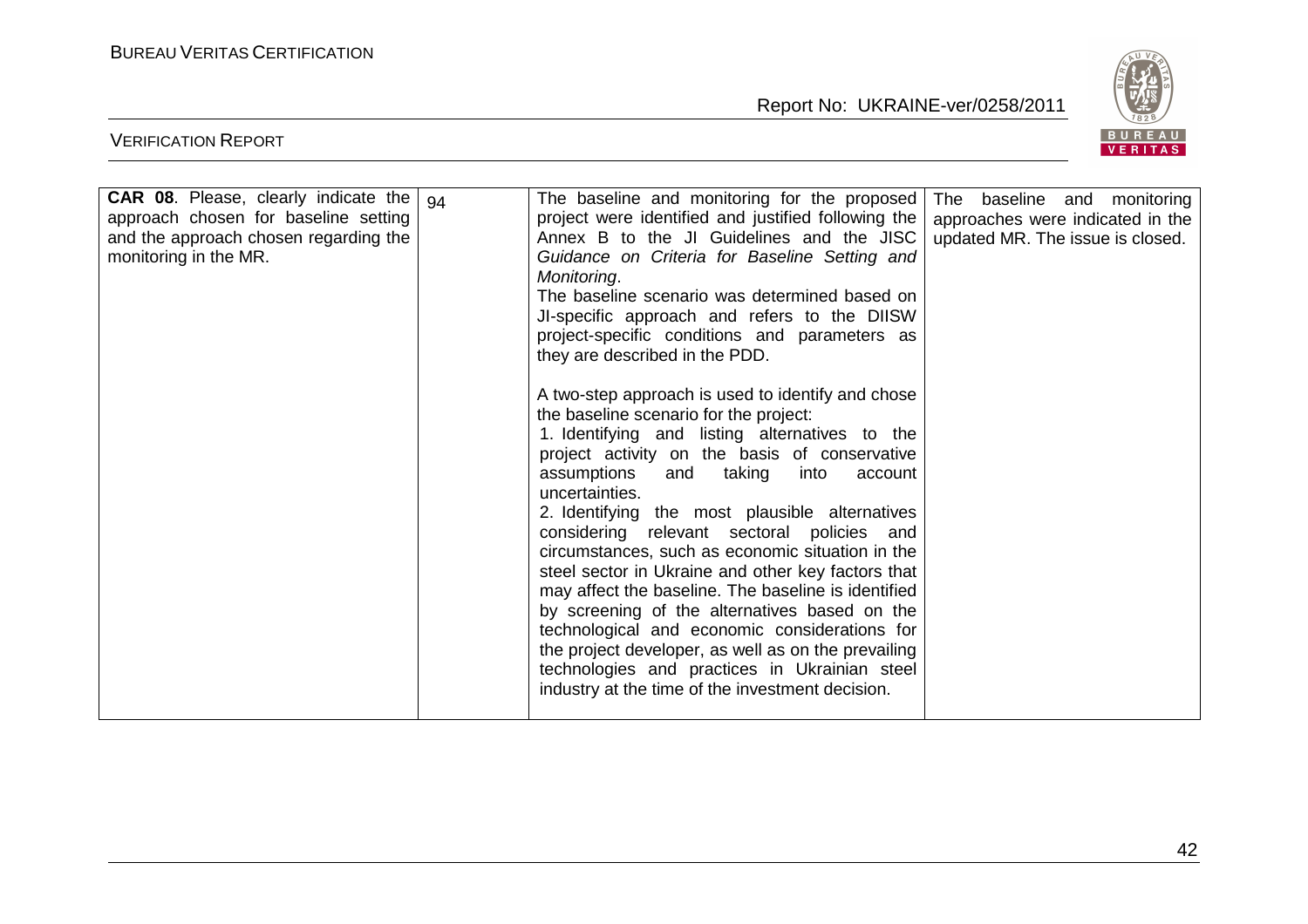

|                                                                                                                                                                                                                                                                                                                                                                                   |       | The monitoring approach developed for this<br>specific project is consistent with the assumptions<br>and procedures adopted in the baseline<br>approach. This monitoring approach requires<br>monitoring and measurement of variables and<br>parameters necessary to quantify the baseline<br>emissions and project emissions in a conservative<br>and transparent way.                                                                                                                                                                                                 |                                                                                                                                                                                                                                                                                                                                                                                                                                                                                                                                                                        |
|-----------------------------------------------------------------------------------------------------------------------------------------------------------------------------------------------------------------------------------------------------------------------------------------------------------------------------------------------------------------------------------|-------|-------------------------------------------------------------------------------------------------------------------------------------------------------------------------------------------------------------------------------------------------------------------------------------------------------------------------------------------------------------------------------------------------------------------------------------------------------------------------------------------------------------------------------------------------------------------------|------------------------------------------------------------------------------------------------------------------------------------------------------------------------------------------------------------------------------------------------------------------------------------------------------------------------------------------------------------------------------------------------------------------------------------------------------------------------------------------------------------------------------------------------------------------------|
| <b>CAR 09.</b> Please, provide in the MR the<br>information on the data and parameters<br>used in the project monitoring including<br>relevant data sources and references,<br>data variables, units, values for fixed<br><b>This</b><br>include<br>should<br>etc.<br>data<br>monitored<br>which<br>parameters<br>are<br>throughout the crediting period and<br>fixed parameters. | 95(b) | Information concerning data and parameters used<br>in the process of project monitoring including<br>relevant data sources and references, data<br>variables, units, values for fixed data is now<br>provided in the modified MR.<br>Detailed information regarding parameters which<br>are fixed or monitored during the monitoring<br>period is provided in the PDD.<br>Taking into account that PDD includes information<br>regarding parameters which are fixed or<br>monitored the project developer did not include<br>such information in the monitoring report. | The information regarding data<br>sources for fixed parameters has<br>been provided in the updated MR.<br>Although the description of the<br>project and baseline monitoring<br>parameters in the MR would<br>present monitoring process in<br>more transparent, complete and<br>consistent way, project developer<br>decided not to include it in the<br>MR.<br>Nevertheless, the<br>MR.<br>includes the list of all monitoring<br>parameters and values of these<br>parameters during the considered<br>monitoring period.<br>The issue can be considered<br>closed. |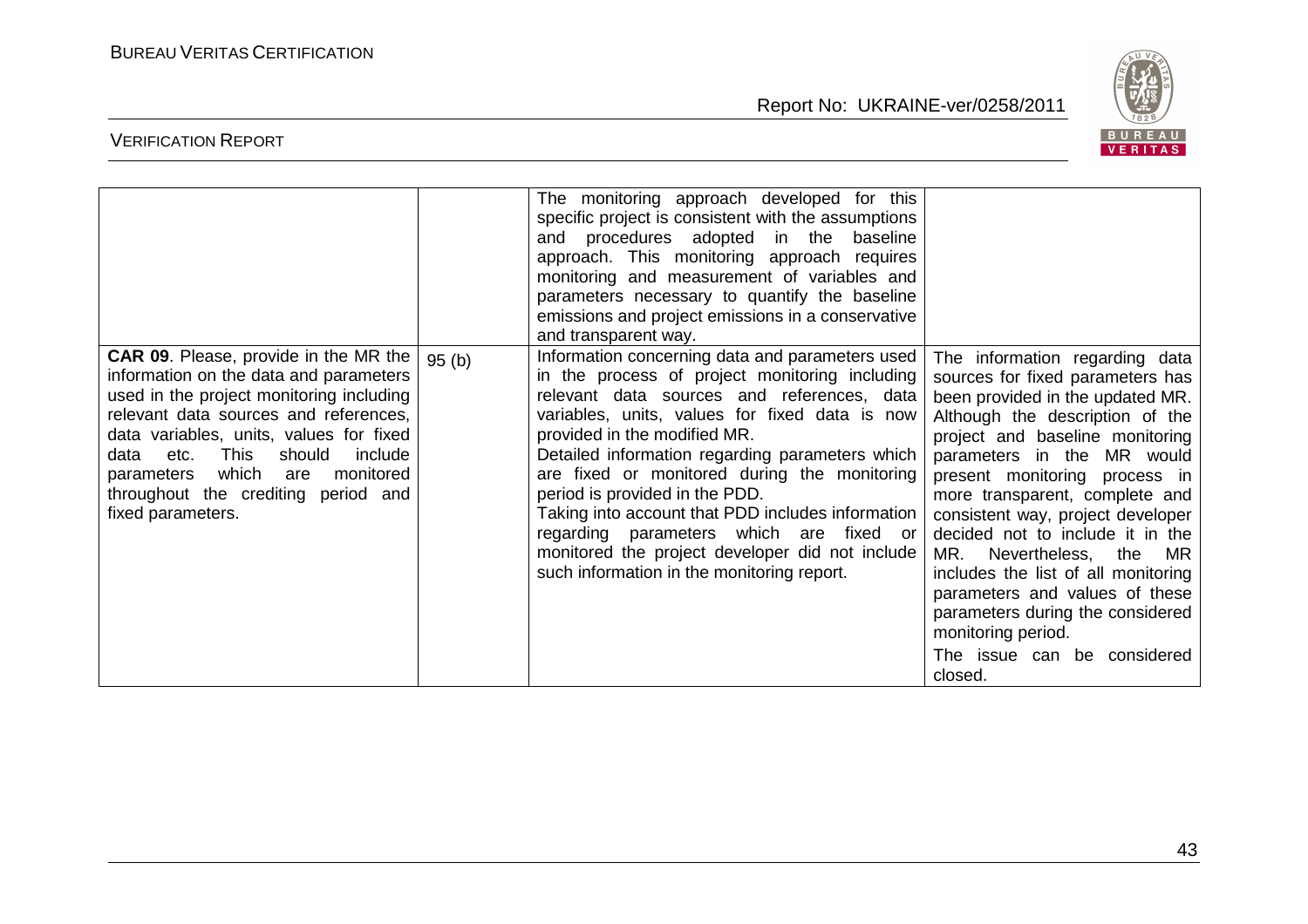

| <b>CAR 10.</b> For transparency of<br>the  <br>emission reduction calculation please<br><b>MR</b><br>include<br>the<br>the<br>to<br>formulas/algorithms used.                                  | 95(d)  | Response #1:<br>The algorithms and formulas of the emission<br>reduction calculations are now provided in the<br>modified MR. | Conclusion on response #1:<br>Please, provide numbering for the<br>formulas in the MR in accordance<br>with the PDD.                                                                          |
|------------------------------------------------------------------------------------------------------------------------------------------------------------------------------------------------|--------|-------------------------------------------------------------------------------------------------------------------------------|-----------------------------------------------------------------------------------------------------------------------------------------------------------------------------------------------|
|                                                                                                                                                                                                |        | Response #2:<br>Numbering for the formulas is now provided in the<br>modified MR.                                             | Final conclusion:<br>The issue is closed based on<br>corrections made in the MR.                                                                                                              |
| <b>CAR 11.</b> The total values of project and<br>baseline emissions and<br>emission<br>reduction for the monitoring period<br>$(01/10/2008-31/12/2010)$<br>must<br>be<br>indicated in the MR. | 95(d)  | The required information was provided in the MR<br>under section 7.                                                           | The total ERUs for the monitoring<br>period were indicated in the MR.<br>The values are consistent with the<br>ERU.<br>calculation<br>Excel<br>spreadsheets. The<br>is is<br>issue<br>closed. |
| CAR 12.<br>Please,<br>the<br>provide<br>information<br>training<br>conducted<br>on<br>during the monitoring period in respect<br>of project activity in the MR.                                | 101(a) | The information on staff training<br>during the<br>monitoring period is now provided in the modified<br>MR.                   | The issue is closed based on the<br>sufficient<br>information<br>the<br>on<br>conducted training provided in the<br>updated MR.                                                               |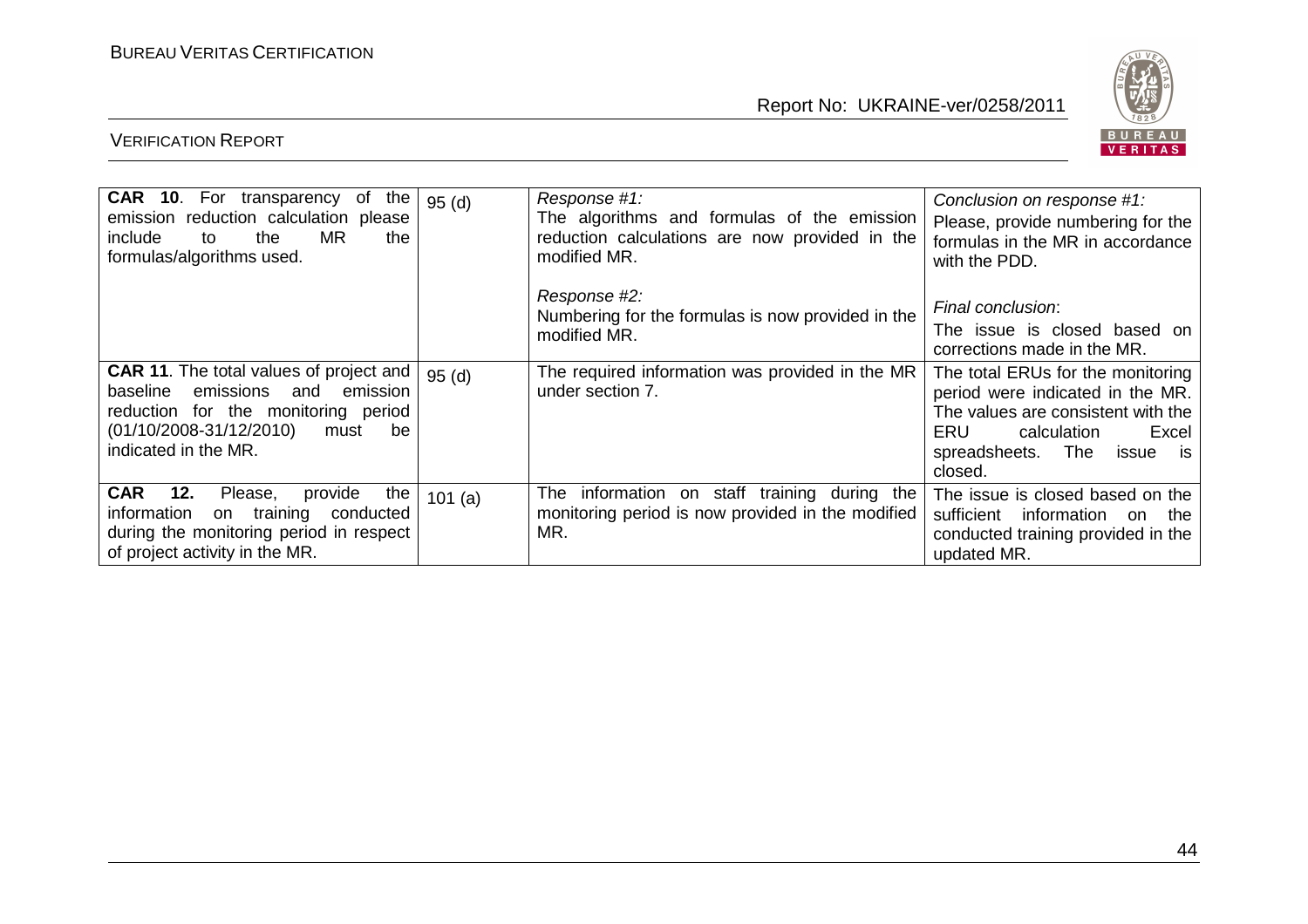

| <b>CAR 13.</b> Please, provide in the MR the<br>list of measuring equipment used for<br>monitoring of all the parameters during<br>considered monitoring period. For each  <br>measuring device the type, function,<br>number,<br>frequency<br>0f<br>serial<br>measurement, level of uncertainty,<br>calibration frequency, last calibration<br>date should be stated. | 101(b)    | Response #1:<br>The list of monitoring equipment together with<br>information regarding periodicity and last date of<br>calibration/verification is now included in the<br>modified MR (Please see Annex 1). The detailed<br>list of monitoring equipment is additionally<br>provided to the verifier. Such information as<br>frequency of measurement and the level of<br>uncertainty may be found in the detailed list of<br>monitoring equipment or in passports for each<br>monitoring equipment.<br>Response #2:<br>The level of uncertainty of the used measuring | Conclusion on response #1:<br>No information as to the level of<br>uncertainty of the used measuring<br>equipment is indicated in the MR.<br>Please, provide information as to<br>the measurement uncertainty of<br>all measuring devices used in the<br>project monitoring during the<br>considered monitoring period.<br>Final conclusion:<br>The appropriate information has<br>been provided. The issue is<br>closed. |
|------------------------------------------------------------------------------------------------------------------------------------------------------------------------------------------------------------------------------------------------------------------------------------------------------------------------------------------------------------------------|-----------|-------------------------------------------------------------------------------------------------------------------------------------------------------------------------------------------------------------------------------------------------------------------------------------------------------------------------------------------------------------------------------------------------------------------------------------------------------------------------------------------------------------------------------------------------------------------------|---------------------------------------------------------------------------------------------------------------------------------------------------------------------------------------------------------------------------------------------------------------------------------------------------------------------------------------------------------------------------------------------------------------------------|
| <b>CAR 14.</b> Please, present in the MR a<br>chart (diagram) of data flow describing<br>the entire data collection process from<br>data (primary data sources,<br>raw<br>measuring equipment) to<br>reported<br>totals (Monitoring Report) and data<br>archiving.                                                                                                     | $101$ (d) | equipment is now indicated in the modified MR.<br>The chart of data flow, which reflects the process<br>of data collection, is now provided in the modified<br>MR.                                                                                                                                                                                                                                                                                                                                                                                                      | The scheme of data collection is<br>provided in the section 6 of<br>MR. The roles and<br>updated<br>obligation within<br>the project<br>monitoring are presented in the<br>section 9. The issue is closed.                                                                                                                                                                                                                |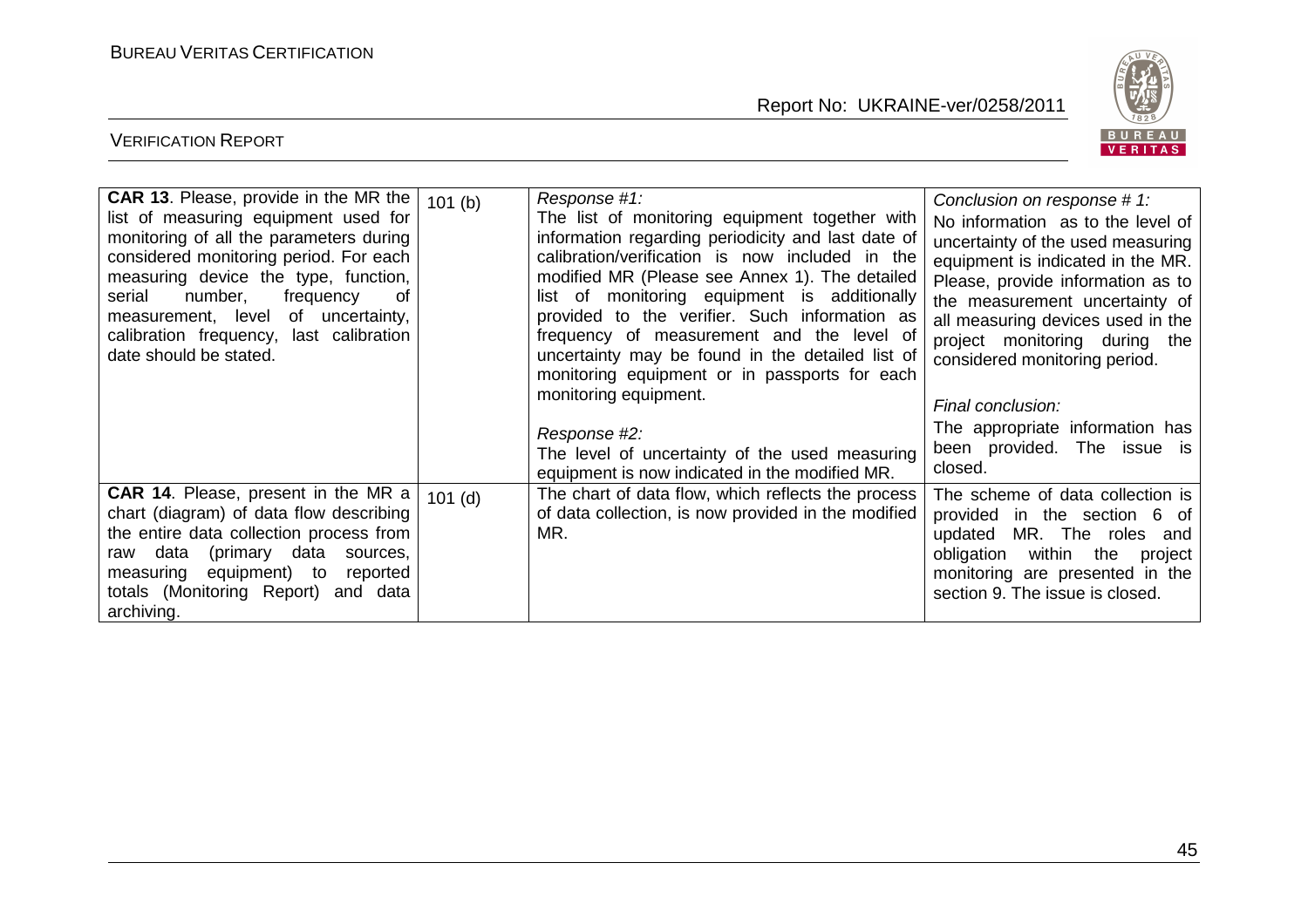

| <b>CAR</b><br>15.<br>information<br>monitoring report. | Please,<br>about<br>persons/organizations responsible for<br>the preparation and submission of the | specify | the<br>the | $101$ (d) | Response #1:<br>The information regarding project developer and<br>project owner is now included in the monitoring<br>report (please see the front page of the<br>monitoring report).<br>Response #2:<br>The contact information of the person/entity<br>responsible for MR development is now provided<br>in the modified MR (Chapter 2). | Conclusion of response #1:<br>information<br>No l<br>project<br>on<br>developer's<br>organization<br><b>is</b><br>available in the MR. The front<br>page contains the position and<br>name of the persons, while the<br>information on the organizations<br>absent. Please,<br>involved<br>is l<br>provide the contact information of<br>person(s)/entity(ies)<br>the<br>for completing the<br>responsible<br>MR. |
|--------------------------------------------------------|----------------------------------------------------------------------------------------------------|---------|------------|-----------|--------------------------------------------------------------------------------------------------------------------------------------------------------------------------------------------------------------------------------------------------------------------------------------------------------------------------------------------|-------------------------------------------------------------------------------------------------------------------------------------------------------------------------------------------------------------------------------------------------------------------------------------------------------------------------------------------------------------------------------------------------------------------|
|                                                        |                                                                                                    |         |            |           |                                                                                                                                                                                                                                                                                                                                            | Final conclusion:<br>The issue is closed based on<br>information provided together with<br>corrections made to the MR.                                                                                                                                                                                                                                                                                            |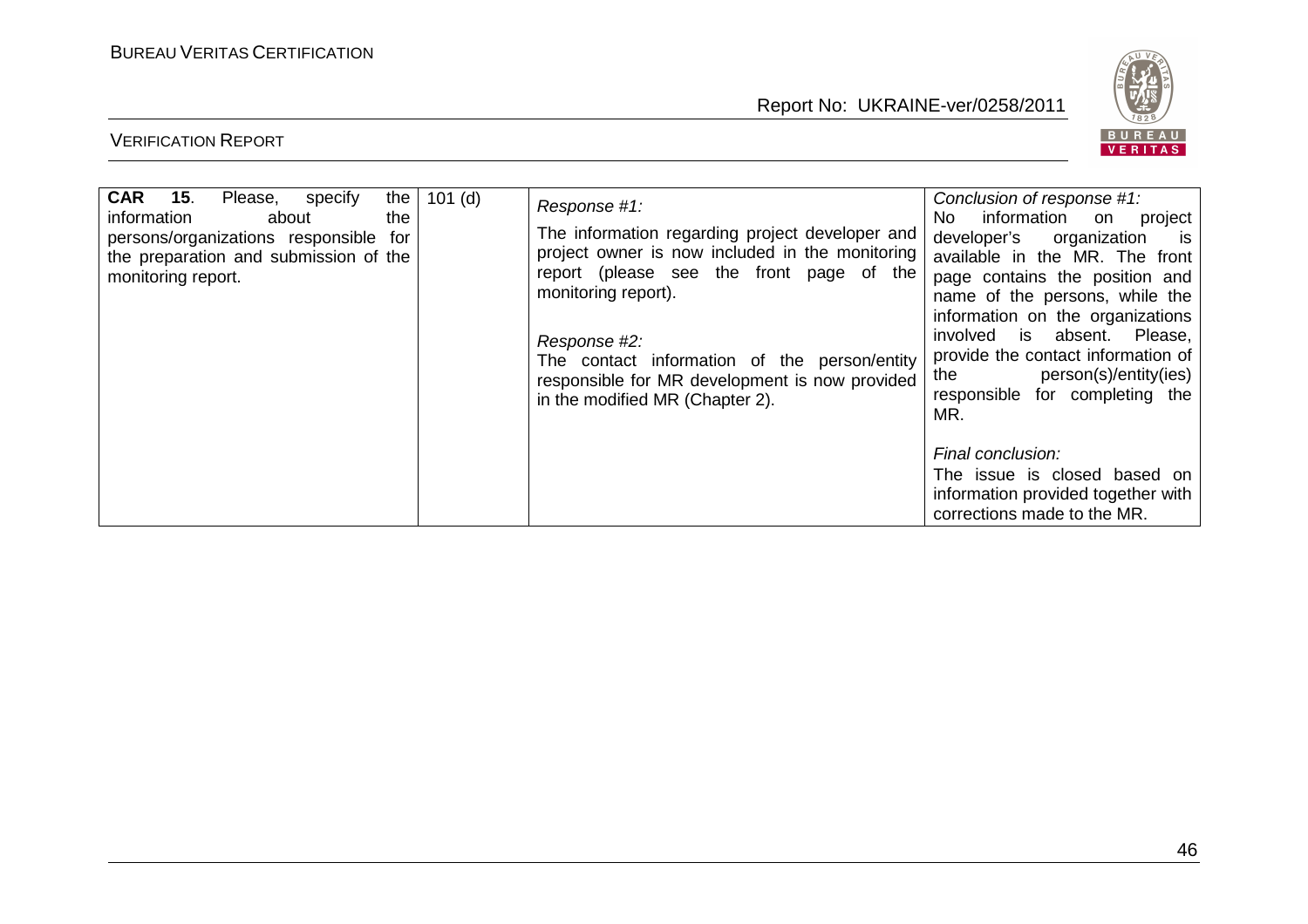

| <b>CL 01.</b> Each monitoring parameter<br>value indicated in the MR must be<br>confirmed by the relevant DIISW's<br>documents/reports/compilations.<br>The<br>correlation between each value in the<br>MR and in the DIISW's reporting<br>documents must be transparently<br>demonstrated. | 95 (b) | Value of each monitoring parameter indicated in<br>the MR can be confirmed by the data from<br>compilations provided by DIISW. Excel files<br>containing these compilations are now provided to<br>the verifiers. | The compilation from DSIIW's<br>Planning<br>and<br>economic<br>department was provided to the<br>verification team. The values of<br>resources specific consumption,<br>specific electricity consumption,<br>total output of each production<br>process under the project (sinter,<br>pig iron, steel) and others in the<br>submitted compilation<br>were<br>crosschecked with detailed ERUs<br>calculation spreadsheet prepared<br>project developer.<br>The<br>bv.<br>available data were found to be<br>consistent. The issue is closed. |
|---------------------------------------------------------------------------------------------------------------------------------------------------------------------------------------------------------------------------------------------------------------------------------------------|--------|-------------------------------------------------------------------------------------------------------------------------------------------------------------------------------------------------------------------|---------------------------------------------------------------------------------------------------------------------------------------------------------------------------------------------------------------------------------------------------------------------------------------------------------------------------------------------------------------------------------------------------------------------------------------------------------------------------------------------------------------------------------------------|
|---------------------------------------------------------------------------------------------------------------------------------------------------------------------------------------------------------------------------------------------------------------------------------------------|--------|-------------------------------------------------------------------------------------------------------------------------------------------------------------------------------------------------------------------|---------------------------------------------------------------------------------------------------------------------------------------------------------------------------------------------------------------------------------------------------------------------------------------------------------------------------------------------------------------------------------------------------------------------------------------------------------------------------------------------------------------------------------------------|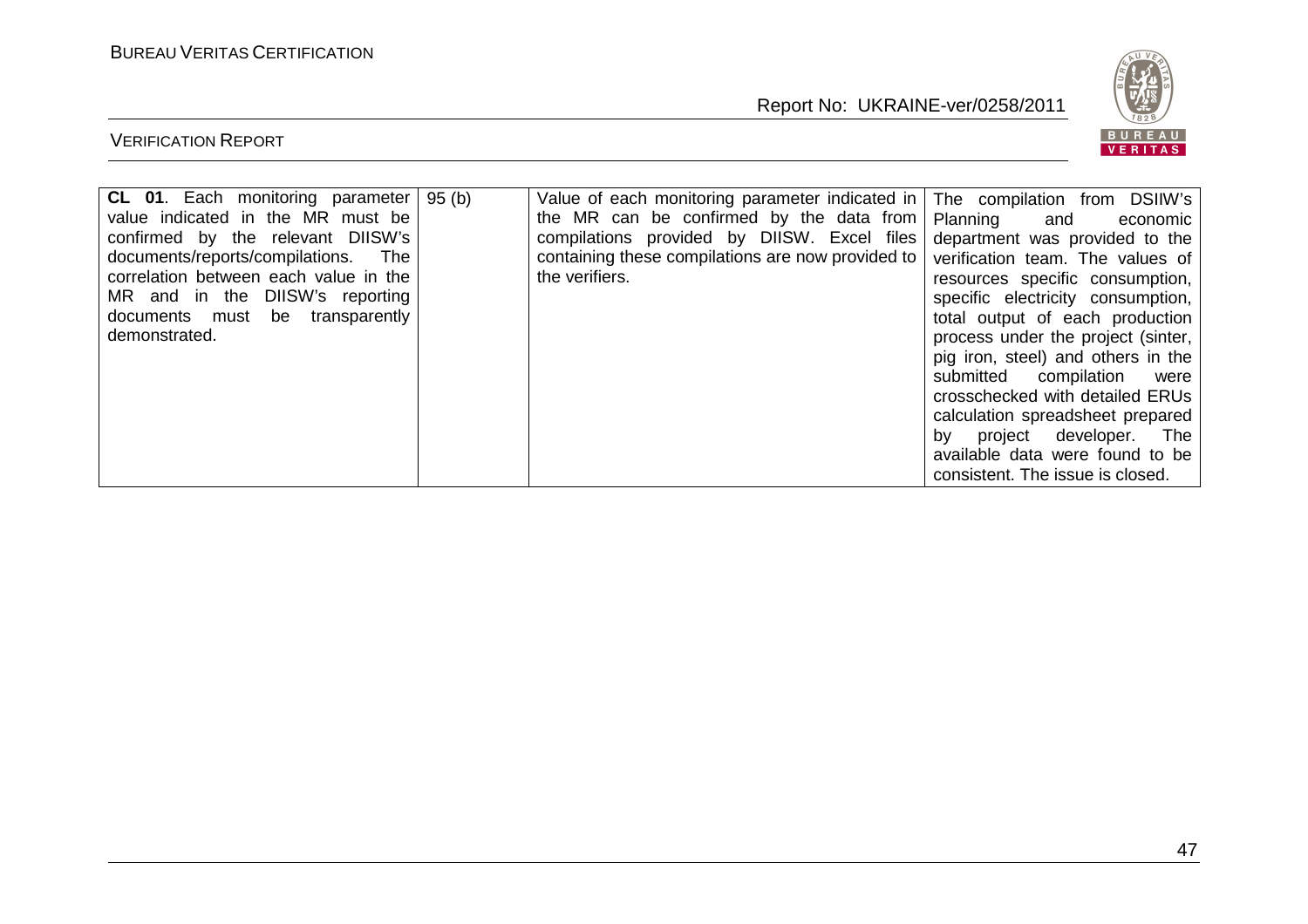

| <b>CL 02.</b> Please, provide the last version | 95 (d) | Response #1:                                        | Conclusion of response #1:                                         |
|------------------------------------------------|--------|-----------------------------------------------------|--------------------------------------------------------------------|
| of Excel spreadsheet with emission             |        | The last version of Excel-file with calculations of | last revision of<br>Excel<br>The                                   |
| reduction calculation for the verification     |        | ERU is now provided to the verifier.                | <b>ERUs</b><br>spreadsheet<br>with                                 |
| team.                                          |        |                                                     | calculation has been reviewed by                                   |
|                                                |        | Response #2:                                        | the verification team. The values                                  |
|                                                |        | The Excel spreadsheet with ERU calculation is       | cross-checked<br>were<br>and                                       |
|                                                |        | now accordingly modified. The modified Excel file   | confirmed by the DIISW's input<br>data available to verifies, and  |
|                                                |        | is now provided to the verifier.                    | found to be consistent.                                            |
|                                                |        |                                                     | Please, provide a title, version                                   |
|                                                |        |                                                     | and date in the Excel file and                                     |
|                                                |        |                                                     | reference<br>relevant<br>to<br>the<br>monitoring report.           |
|                                                |        |                                                     | For the default emission factor                                    |
|                                                |        |                                                     | used, please, specify for which                                    |
|                                                |        |                                                     | material<br>these<br>factors<br>are                                |
|                                                |        |                                                     | indicated.                                                         |
|                                                |        |                                                     | The formulas from the approved                                     |
|                                                |        |                                                     | monitoring plan should be used                                     |
|                                                |        |                                                     | for calculation of project and<br>baseline emissions (P-1, B-1) to |
|                                                |        |                                                     | ensure transparency of the ERUs                                    |
|                                                |        |                                                     | calculation spreadsheet. Please,                                   |
|                                                |        |                                                     | indicate formulas rather that just                                 |
|                                                |        |                                                     | values.                                                            |
|                                                |        |                                                     |                                                                    |
|                                                |        |                                                     | Final conclusion:                                                  |
|                                                |        |                                                     | The ERU calculation Excel file                                     |
|                                                |        |                                                     | was modified appropriately. The                                    |
|                                                |        |                                                     | issue is closed.                                                   |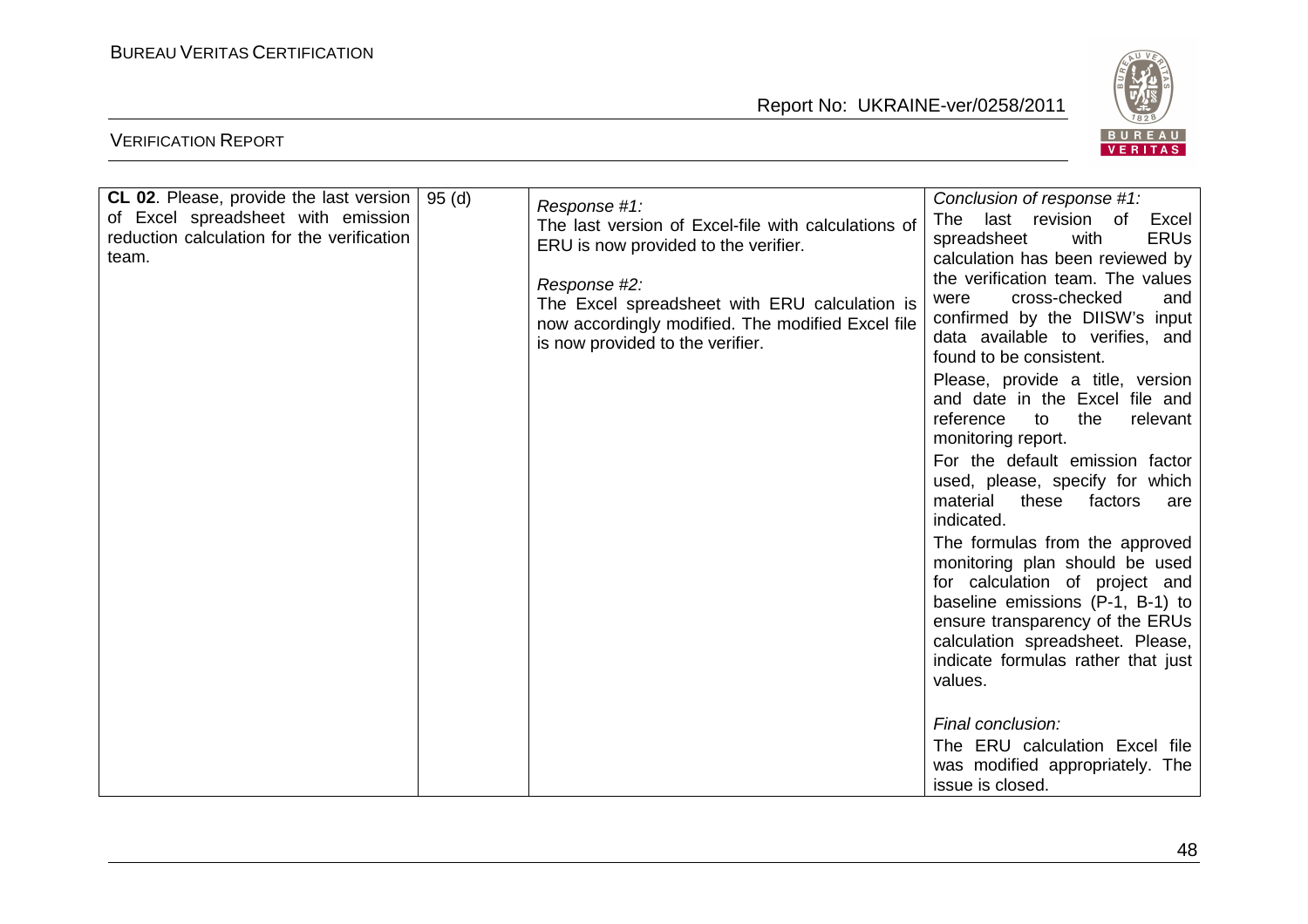

| CL 03. Please, clarify if electronic<br>monitoring systems are used in the<br>project monitoring process for<br>data<br>collection<br>The<br>or<br>processing.<br>documentation for those systems must<br>be provided.                                                                             | 101(a)  | Electronic monitoring systems are not applied<br>under the project activity. All the data required is<br>continuously collected at the plant during normal<br>equipment use and stored in paper and electronic<br>format (Excel files). | The clarification is accepted. The<br>issue is closed.                                                                                                                                                                                                                                                                                                                                                                                                      |
|----------------------------------------------------------------------------------------------------------------------------------------------------------------------------------------------------------------------------------------------------------------------------------------------------|---------|-----------------------------------------------------------------------------------------------------------------------------------------------------------------------------------------------------------------------------------------|-------------------------------------------------------------------------------------------------------------------------------------------------------------------------------------------------------------------------------------------------------------------------------------------------------------------------------------------------------------------------------------------------------------------------------------------------------------|
| CL 04. Please, provide documentation<br>confirming the allocation of roles and<br>responsibilities for project monitoring.                                                                                                                                                                         | 101(d)  | The DIISW's Order to organize working group<br>responsible for the preparation and realization of<br>JI projects is now provided to the verifiers.                                                                                      | The submitted Order establishes<br>JI working group in general but do<br>to allocate specific roles and<br>responsibilities within the project<br>monitoring. Therefore, the DSIIW<br>management's<br>decree<br>(instruction/order<br>other<br><b>or</b><br>document) on allocation of<br>specific roles and obligations for<br>JI project monitoring must be<br>issued and provided to the AIE at<br>the next periodic verification (see<br>FAR 03 below). |
| <b>FAR</b><br>01.<br>$\mathsf{A}$<br>documented<br>instruction/decree<br>prescribing<br>the<br>storage of data monitored and required<br>for ERUs calculation for two years after<br>the last transfer of ERUs for the project<br>should be issued and communicated to<br>all responsible persons. | 101 (c) | The order concerning the procedure for keeping<br>monitoring data regarding this JI project for two<br>years after the last transfer of ERU will be<br>provided to the verifier during the next verification.                           | The FAR will be checked during<br>next periodic verification.                                                                                                                                                                                                                                                                                                                                                                                               |